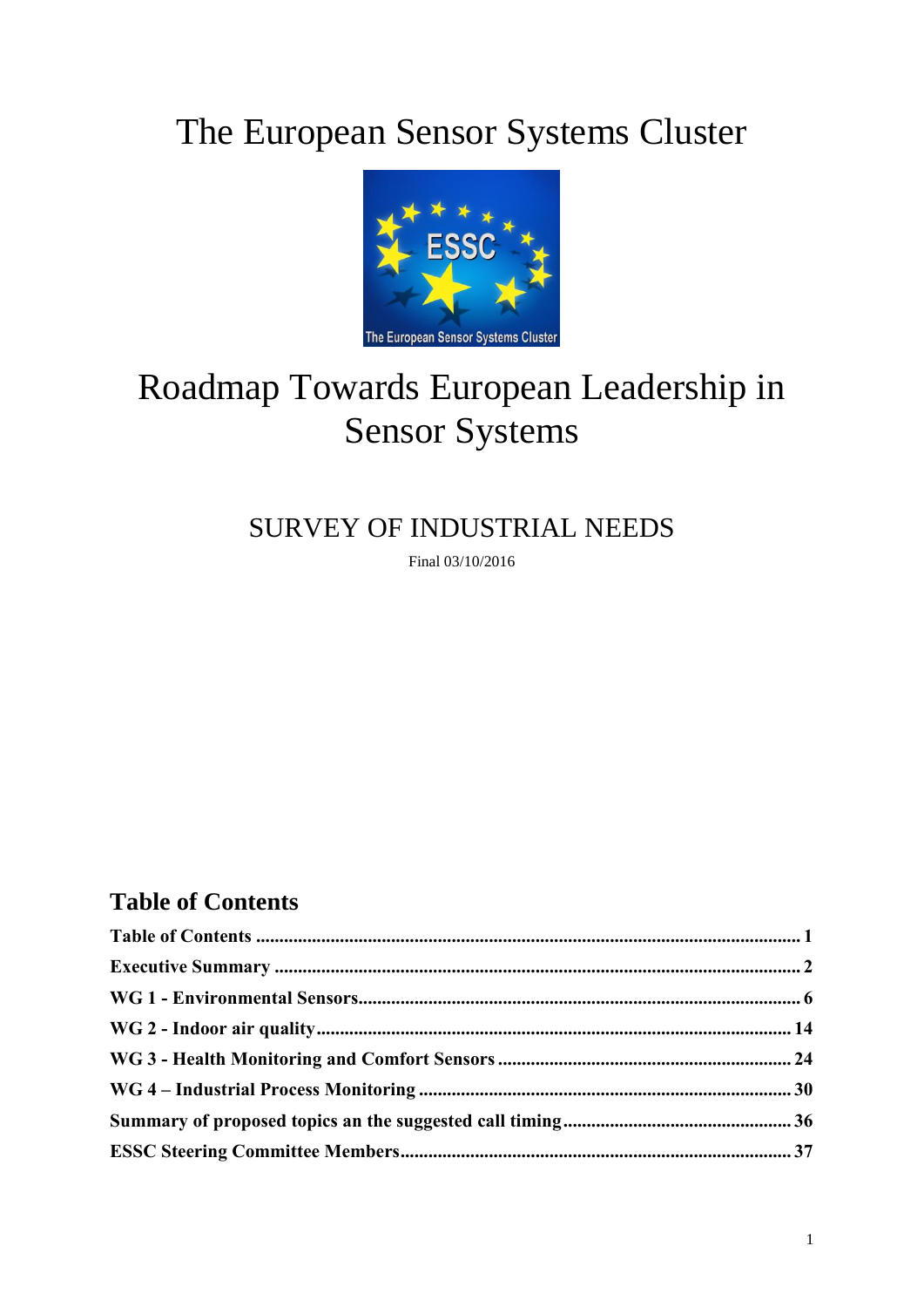### **Executive Summary**

This Survey by the **European Sensor Systems Cluster (ESSC)** of hot-topics related to Sensor Systems is a contribution to define PRIORITIES of a Roadmap for the European Commission (primarily DG Research & Innovation - Directorate *Key Enabling Technologies* - Unit *Advanced Materials and Nanotechnologies*, but also other units) useful to select topics for future H2020 Calls (2018-2020).

Requirements analysis of the European Industry (small medium enterprises, large companies) has been executed by ESSC Steering Committee with support of the ESSC members by interviews (questionnaires, email, phone, telco, webpages, meetings, networking, etc.) in the period 2015-2016.

The Survey has been organized addressing two types of Topics: *Specific Topics* at High Priority for each surveyed industrial sector and *Horizontal Topics* of interest for several sectors with large industrial relevance and high socio-economic impact.

The **ESSC** key technological areas include:

- Environmental Sensors
- Indoor Air Quality Sensors
- Health Monitoring and Comfort Sensors
- Monitoring of Industrial Processes
- Commercialization

**ESSC** has identified the technical or non-technical challenges of (bio)chemical sensing and highlighted opportunities resulting from functional materials, nanotechnology, microsystems integration, advanced data evaluation, their manufacturing, commercialization and systemic integration. **ESSC** has concentrated on (bio)chemical sensor systems as physical sensing is today already ubiquitous and highly advanced, while sensitivity, selectivity and stability are still largely unsolved for many applications of (bio)chemical sensors due. This is due in part to the higher complexity of the chemical environment and also to the direct chemical interaction required for sensing which prevents, e.g., hermetic sealing.

**ESSC** mobilizes a *pan-European network*, ready to advise, assist and execute the national or international measures leading to strengthened position of European Research and Innovation in the field (bio)chemical sensing (e.g. analysis, measures proposition, evaluation, reviews).

The key challenge is to dramatically reduce the cost of low-powered, reliable and accurate sensor-systems by at least one order of magnitude, and preferably more, in order to open the way to dramatic improvements in the density of deployments, and the frequency of measurements and usage.

A multifaceted research strategy will be required, targeting both '*evolutionary and revolutionary*' approaches, e.g., by transferring analytical platforms from the lab to the field or via autonomous sensors capable of long-term independent operation with new smart functionalities (e.g., data acquisition/storage, stand-alone operation, data communication, smart miniaturization, system integration) using advanced materials, smart structures and micro-nano-technologies.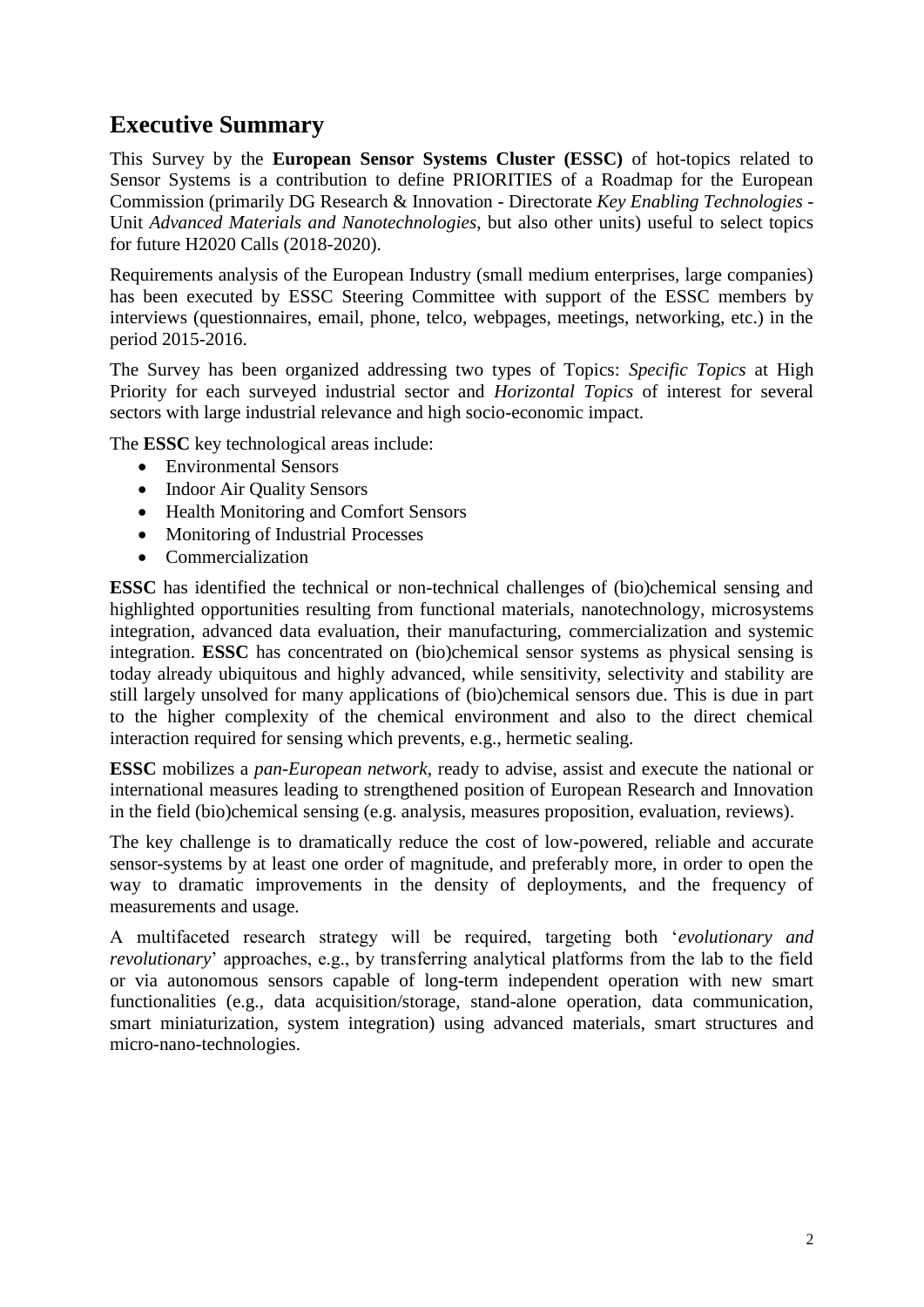

*Vision of ESSC based on human-centred sensor-system solutions*

This document highlights the main objectives for ESSC Working Groups in order to help the EC to prepare priorities for future calls in the field of sensor systems for *environmental monitoring* (air, water and soil quality control), *indoor air quality* (modules, sensors, devices, systems), *health monitoring and comfort* (sensors, systems, technologies), *monitoring of industrial processes* (sensors, devices, systems, standards) as well as *integration and commercialization* (analytical tools, standardization, protocols, metrology, business model and spin-offs).

The ESSC structured survey of more than 100 contributors:



*Statistics of international experts involved in ESSC survey for H2020 Calls inputs*

| <b>ESSC</b> Steering Committee:                   | 9 Members                               |
|---------------------------------------------------|-----------------------------------------|
| Experts involved in ESSC:                         | 110 Members (90 registered in webpages) |
| <b>ESSC Working Groups:</b>                       |                                         |
| <b>ESSC Workshops (Nov. 2014 - Apr. 2016): 10</b> |                                         |

**Experts involved from Academia**:

- o Research Bodies: ENEA (IT), IMEC (NL),
- o Universities: Saarland University (DE), Dublin City University (IE), Tyndall National Institute (IE), Graz University of Technology (AT), Brandenburg University of Technology (DE), Denmark Technical University (DK),
- **Experts involved from Industry**:
	- o SMEs: Alphasense Ltd (UK), SenseAir AB (SE), Amires Sarl (CH), Eurice GmbH (DE), NanoSense SARL (FR), Efficiency Marketing (FR), NanoAnalytik GmbH (DE), Novasis srl (IT), Bioage srl (IT), Cambridge CMOS Sensors Ltd (UK),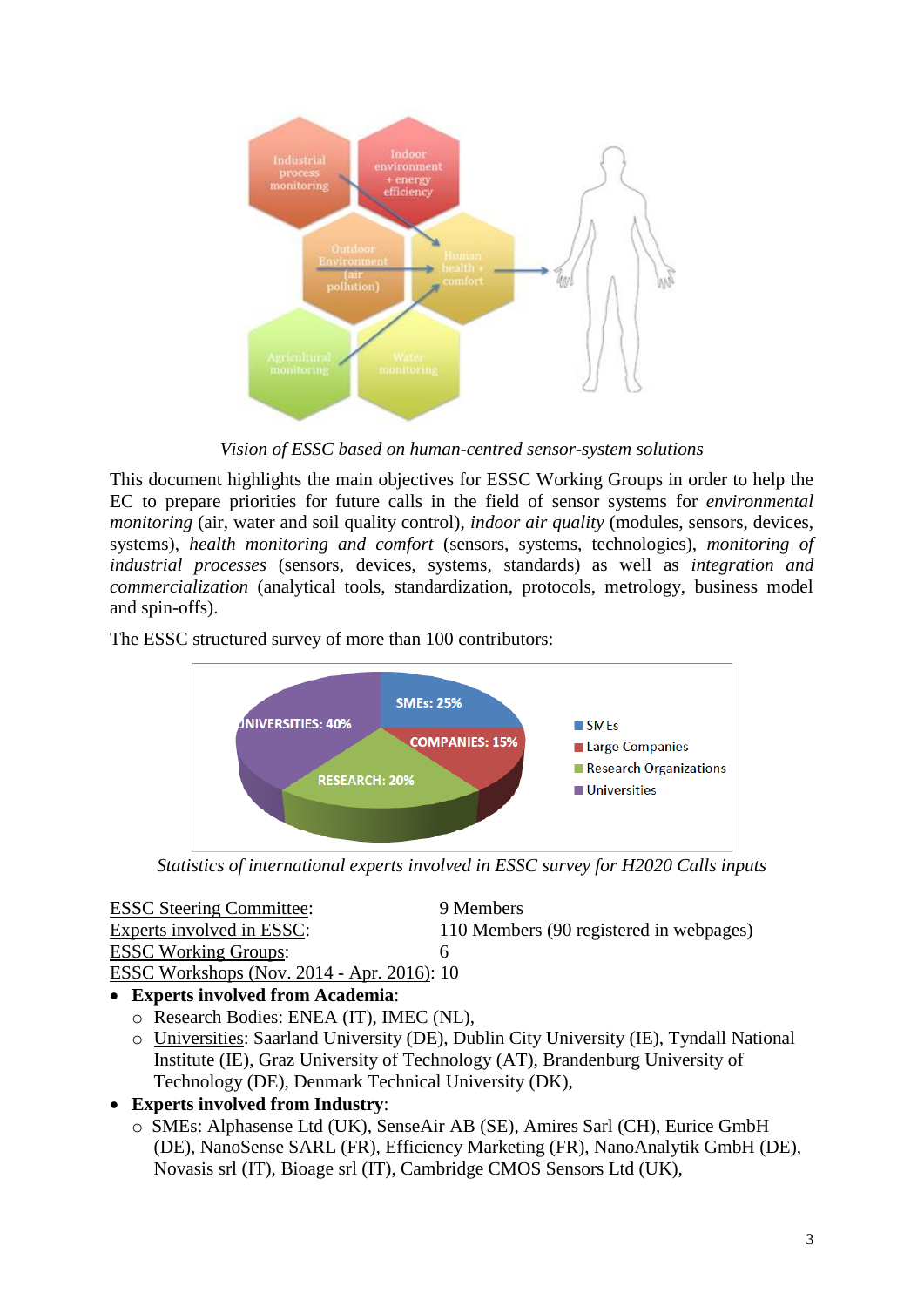- o Large Companies: ST Microelectronics (IT+FR); Analog Devices (IE); Bosch (DE); Infineon Technologies (DE), Mettler Toledo AG (CH), Panasonic Industrial Devices Europe GmbH (DE), ams AG (AT), Siemens AG (DE),
- o Industry Associations: AMA Sensorik und Messtechnik (DE, repr. ~ 500 members)

Industry 4.0 is a new paradigm to enhance the efficiency and productivity of the factory of the future. It is based on new and radically changed processes in manufacturing companies (Factory 4.0). In this concept, data is gathered from suppliers, customers and the company itself and evaluated before being linked up with real production. The latter is increasingly using new technologies such as **sensors**, advanced materials, 3D printing, next generation robots, autonomous vehicle, advanced manufacturing systems, cyber-physical systems, cloud computing, big & smart data.

The Industry 4.0 consists in digitalization of production processes based on capillary network of smart objects connected by Internet of Things (IoT). The smart sensor systems are key technologies for a next generation of Internet of Things (IoT). The current trend in smart systems is the linking from Internet of People to Internet of Things with "billions or trillions" of connected smart sensors in the next decades (2030). Industry 4.0 is thus closely linked to novel sensors for industrial processes represented in WG4 of the ESSC, but many paradigms can be transferred to other areas such as medical technology or environmental monitoring.

Particular innovation challenges of ESSC for R&D and commercialization:

- o Indoor Sensing
- o Environmental Sensing
- o Biosensors
- o Chemo/Bio Sensors for Liquids
- o Modelling and Simulation
- o Analytical Tools and Metrology
- o Standardization and Regulation
- o Business Models and Spin-offs

Some barriers for intensive commercialization of the sensor-systems:

- 3S open questions: Sensitivity, Selectivity, Stability
- Ease of use
- Manufacturing questions
- Low accuracy for specified applications
- Moderate reliability for given applications
- Lack of standards for benchmarking
- Lack of protocols for validation
- Lack of guidelines and regulation
- Maintenance for mass deployment
- Periodical re-calibration
- Specific algorithms for calibration
- Cost reduction for robust and accurate sensors

Several building blocks (sensing, acquisition, transmission, processing, actuating) need for system integration to able cross-cutting applications.

The sensor systems will have a high impact in the following application sectors:

- Medical Devices
- Pharmaceutical Industry
- Industrial Instrumentation and Process Control
- **Environment**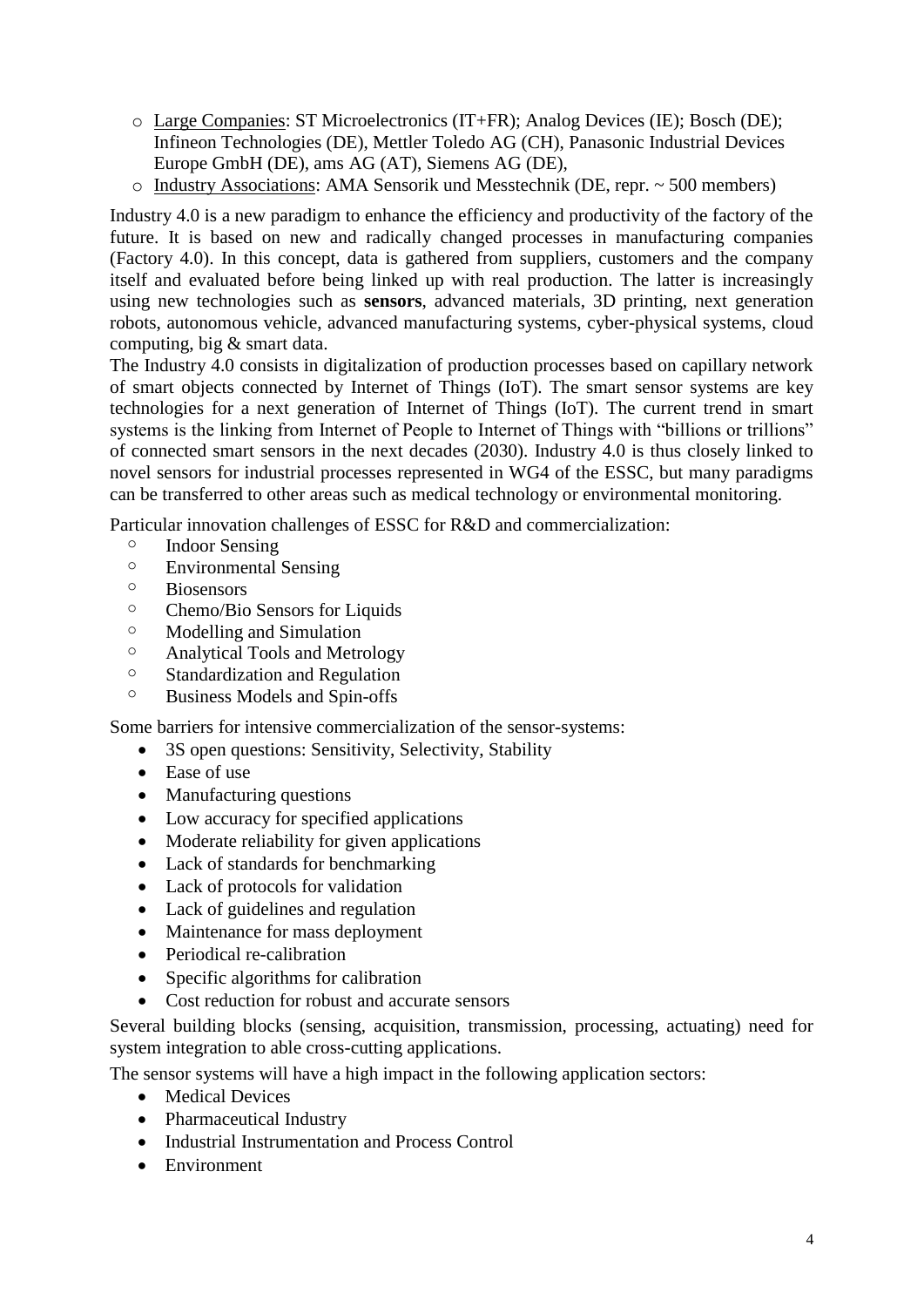- Building Technology
- Water Management
- Safety and Security
- City Management
- Agrofood
- Automotive and Transportation
- Consumer
- Cosmetic
- Retail and Logistics
- Sport and Well-being
- Telecom and IT
- Laboratory Equipment

The demand, according to visionary organizations (*Trillion Sensors Summit 2013*, Stanford University, October 23-25, 2013) is expected to be driven by emergence of sensor-based smart systems fusing the computing, communication and sensing. Global GDP is estimated likely around USD 64 trillion in 2013, and USD 128 trillion in 2023. While the cost of individual sensor systems will be low, there impact will be huge due to the leverage effect of sensors for more complex products, e.g. novel ambient sensors will push the next generation of high-end smartphones.

In Europe, the number of sensors is expected to double every five years in the period 2000- 2020. The current trend in the sensors and sensor-systems is the miniaturization, low-power consumption, integration and cost-reduction with expansion to chemical quantities in addition to established physical parameters.

Significant and direct benefits for European citizens are as follows:

- Personalised precision healthcare
- Sustainable and managed environment
- Energy saving and efficiency
- Comfort improvement
- Safety and security
- Critical success factors for Industry 4.0, precision agriculture and IoT
- Complex knowledge-based, high-margin products manufacturing in Europe

The European economy will greatly profit from this development due to its traditional strength in sensors and sensor systems because of their significant economic leverage effect.

Further information on **ESSC** initiatives is regularly uploaded at the dedicated webpages: [www.cluster-essc.eu](http://www.cluster-essc.eu/)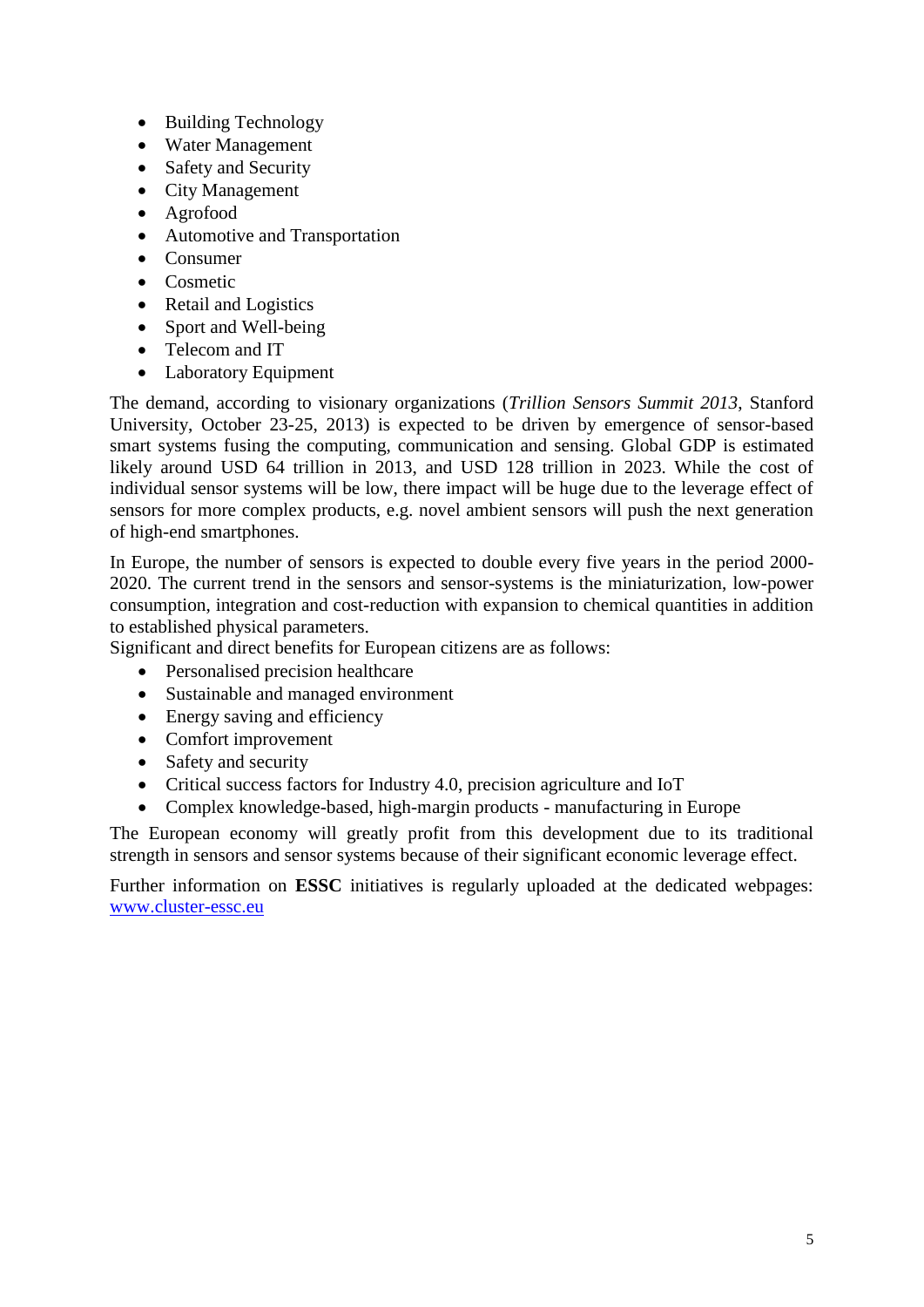# **WG 1 - Environmental Sensors**

Chaired by Dermot Diamond (Dublin City University, IE)

### **Rationale**

This document highlights the main objectives for this working group in order to help the EC to prepare priorities for future calls in the field of environmental sensors to address air, water and soil quality control. The latest version has been made consistent with the request to prioritise two initiatives for the period 2018-20120, and two initiatives 2020-2022. It also reflects input from industry, academia and agencies gathered at conferences, workshops and via personal discussions gained over the past months.

## **Background**

Environmental sensing covers a huge range of application scenarios, varying widely in terms sample types, background matrix, analytes of interest, frequency of measurement, and concentration ranges. Coupled with the lack of major commercial driving forces, this had led to a very fragmented market, dominated by small companies selling niche products. Consequently the sector has failed to embrace new technologies compared to, for example, the clinical domain. Conversely, developments in cloud computing and satellite based remote sensing offer tremendous opportunities to create new synergies linking autonomous deployed sensor networks with satellite information, and enhancing citizen participation (as information creators as well as consumers) through cloud-based social media mechanisms. Sample types range across freshwater, drinking /potable water, groundwater, marine/sea water, estuaries, waste water, air quality control in sustainable and resilient cities, green ports/airports, critical urban hot-spots, landfills, wastes, soil monitoring such as leachate, agricultural emissions (e.g.,  $NH<sub>3</sub>$  and other nitrogen pollution), etc. Parameters of interest vary from physical (e.g. colour, turbidity, particle size, temperature), through chemical (e.g. pH, COD, DO, nutrients, metals, gases, volatile organic compounds, organics, particulate matter ( $PM_{10}$ ,  $PM_{2.5}$ ,  $PM_{1.0}$ ) and ultrafine particles, black carbon, odorants, pollen) to biological (e.g. algae, E.coli, cryptosporidium, species), covering a huge range of targets and analytical scenarios, each of which can have differing analytical and legal demands. In order to develop a priority listing, it is necessary to cluster the issues/opportunities very broadly. The key challenge is to dramatically reduce the cost of environmental monitoring devices (particularly for water analysis) by at least one order of magnitude, and preferably more, in order to open the way to dramatic improvements in the density of deployments, and the frequency of measurements. A multifaceted research strategy will be required, targeting both 'evolutionary and revolutionary' approaches, and transferring analytical platforms from the lab to the field, via autonomous sensors capable of long-term independent operation with new functionalities (e.g., data acquisition/storage, stand-alone operation, data communication, smart miniaturization, system integration) using advanced materials and micro-nano-technologies. A variety of platform types are required, ranging in sophistication from highly robust autonomous devices for use in the marine environment, to single use, low cost indicator sensors that can be used by the general public and linked to mobile phone apps (consistent with the increasing importance of 'Citizen Science'). The scene is also set for a dramatic increase in the volume of data generated; from citizens using mobile phone based sensors, to distributed sensor networks, to drone/flyover based multi-spectral imaging and atmospheric monitoring, through to satellite based remote sensing. Definition of standards in data handling, including metadata, will be essential for sharing and accessing 'environmental big data'.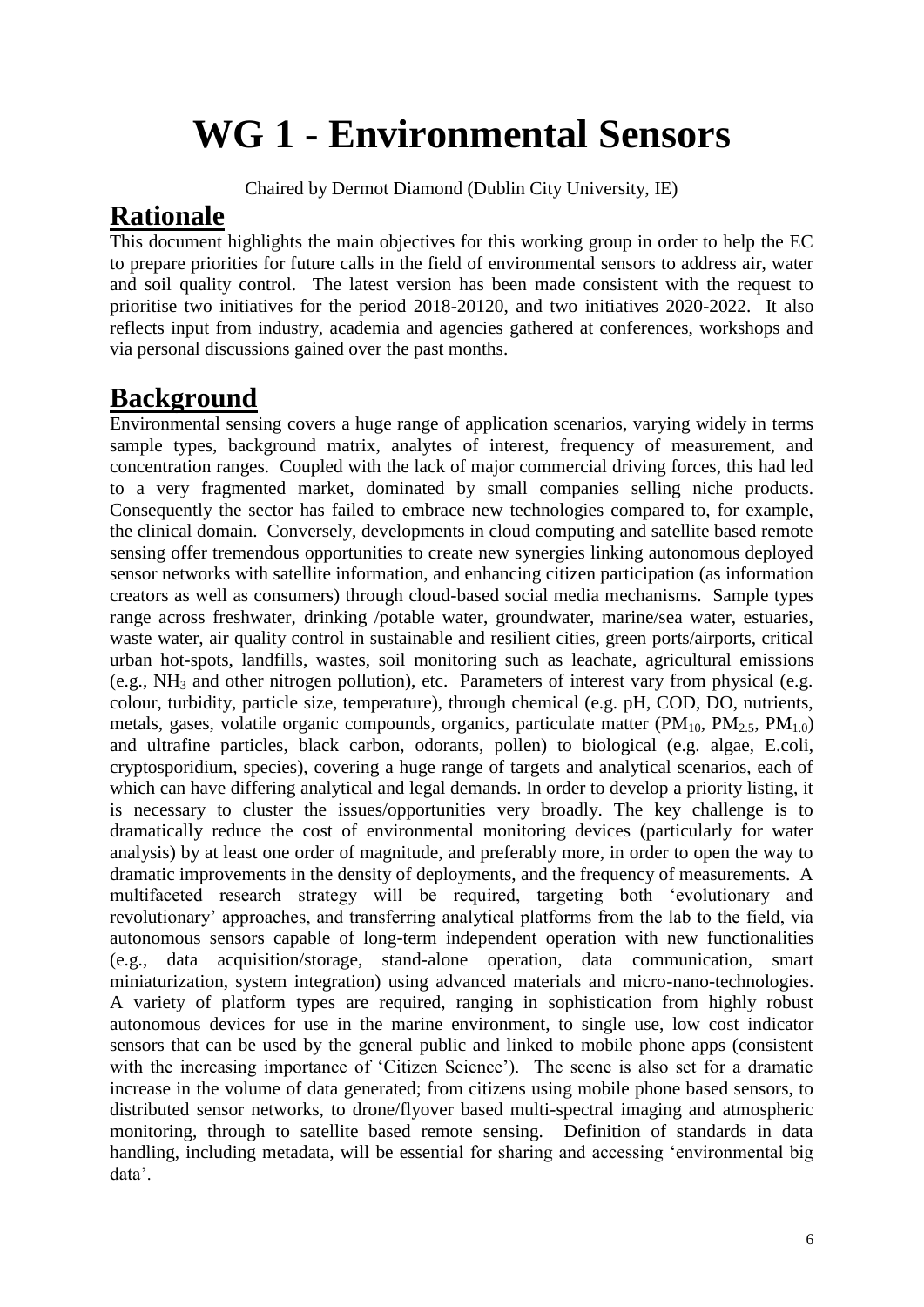### **Priority Topics**

### **Cross Cutting Topics**

#### **Driving Down Costs of In-Situ Analysis**

This is a generic challenge across all sensor areas. Key contributors include unit (purchase) cost and cost of ownership (consumables, servicing). Future platforms must increasingly become autonomous in operation and much less expensive to purchase, and research investment must prioritise ways to deliver these improvements. This can be achieved by harnessing the tremendous potential of new materials emerging from fundamental materials research, and coupling this with dramatic improvements in fabrication technologies, for example, through 3D printing, specifically targeting the 'analytical engine' of the analyser. Increasingly, this will be based on microfluidic approaches with fully integrated fluid handing components. Understanding and controlling biofouling is key for reducing the cost of ownership for chemical sensors generically across all aspects of water quality monitoring (freshwater, waste water, marine environment etc.), as biofouling is the most common cause of device failure. Another key challenge related to biosensors is how to perform repeated insitu measurements over time in remote locations, when the devices are essentially single use (e.g. immunoassays) or at best short term use (enzyme based devices). This will require arrays of sensors that are sequentially switched into use, which in turn will involve more complex yet relatively low cost microfluidics.

#### **Harnessing the Power of Environmental Big Data**

Cloud systems will enable information from many sources to be integrated and queried. For example, satellite remote sensing can be correlated with deployed sensor networks to leverage complementary information, and generate a much fuller picture of environmental systems at local and global scales. Environmental data from multiple sources must be accommodated, ranging from single use, disposable colorimetric sensor strips suitable for use by nonspecialists will be increasingly linked with mobile phones to provide image based analysis and measurement storage, along with location, date, time and operator information. Data streaming from in-situ sensor networks will be integrated with satellite based data, and complemented by done/flyover multispectral imaging. Such multimodal information will require the adoption of data standards for sensed target species, and for associated metadata to enable the power of environmental 'big data' to be realized. This is also a requirement for the implementation of policies associated with 'open science' across EU research programmes. Coupled with data standards will be the need for ground-truthing of in-situ deployed, relatively low cost sensors for specific analytes through coordinated trials involving more sophisticated reference units and laboratories. For example, while low-cost air quality sensors are currently lower accuracy compared to high-cost reference analyzers, they are nevertheless useful for deployments in urban areas at high spatial-temporal resolution to address real-time and in-situ air quality monitoring at known hot-spots for city managers and policy makers. To explore the characteristics of air quality sensors in real scenarios, intensive long-term experimental campaigns in cities are extremely useful, as their performance can be compared to air quality stations reference analyzers and mobile air quality laboratories. These jointexercises *sensors-versus-analyzers* are important to benchmark the performance limits of emerging low cost sensors in real deployment scenarios, establish a protocol for data comparisons, and enhance accuracy in order to address the *Indicative Measurements* of the EU Directive Ambient Air Quality 2008/50/EC. These Indicative Measurements are less strict than the *Fixed Measurements*, that are mandatory when important thresholds are regularly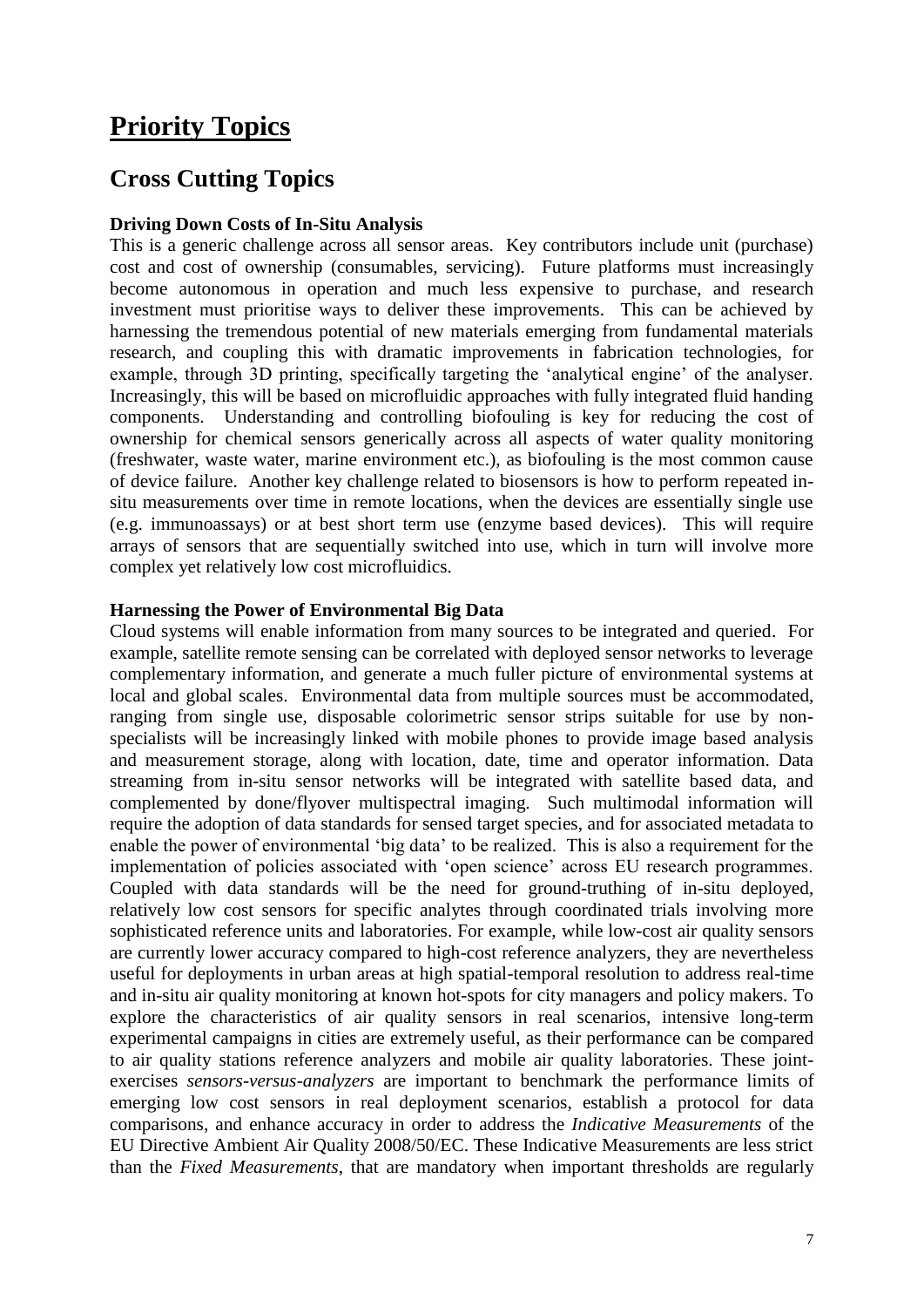exceeded in urban agglomerations. The low-cost sensing platforms addressing *Indicative Measurements* are extremely urgent for urban air quality monitoring at high spatial resolution and potential citizen exposure by means of stationary sensor-nodes and/or mobile nodes (e.g., tramways, buses, bikes, cars, etc.). Furthermore, related environmental informatics could evolve from a *reactive mode* (after the event) to *predictive mode* (prevent or mitigate the event) in a 'chemical weather forecasting' approach for publicly accessible network applications. The same strategy for ground-truthing of air quality can be applied more generically across the entire environmental monitoring sector, integrating the enormous spatial coverage of satellite multispectral sensing of the atmosphere, sea surface and land characteristics, with highly localized sensitive monitoring of specific analytes via in-situ deployed sensor networks, grounded via standardized methods measurements of spot samples by reference laboratories/units.

### **WG Specific Topics**

### **Improved platforms for Characterising the Marine Environment**

The marine environment is arguably the most challenging and hostile for sensor deployments in terms of potential for physical damage, fouling, communication and power management issues, and servicing intervals. Furthermore, analytical specifications can be very challenging, as many key targets require speciation, detection at very low (trace level) concentrations, measurement within very tight ranges, and depth profiling (platforms must perform under wide pressure and temperature ranges). Examples include understanding CO2 partitioning into surface layers (e.g. surface pH), and algae detection and speciation. Consequently monitoring of the marine chemical and biological condition is not well established compared to physical parameters. For example, the Argo project currently has ca. 4,000 networked floats world-wide instrumented with temperature, colour, conductivity, location, and depth; however, only 25 of these are fitted with relatively simple pH sensors, and none have more complex fluidic based analysers (last checked, March 2016). The USbased Alliance for Coastal Technologies currently has an open 'Global Nutrients Challenge' for innovative platforms that can function autonomously with a minimum 3-month service interval, and a purchase price of  $\epsilon$ 5K or less. The goal is to encourage companies to deliver platforms that meet the regulatory analytical requirements for phosphate, nitrate, nitrite and ammonia in coastal, estuarine and freshwater environments.

#### **Autonomous Analysers for Freshwater/Waste Water Analysis**

Current platforms are too expensive to purchase and maintain. A key objective could be to reduce the unit cost by at least one order of magnitude, and preferably more (e.g. commercial target price of  $\epsilon$ 1,000). Analytical targets could encompass pH, COD, DO, nutrients, metal ions; these are accessible via reagent based analyser methods and/or electrochemical methods. More challenging is the delivery of instruments for the in-situ detection of specific organic targets, such as endocrine disruptors and carcinogens.

#### **Migrating Analytical Instruments from the Lab to the Field**

Related to the above is the need to investigate ways to bring instrumentation from the lab to the field to enable a broader range of analytical measurements for the in-situ detection of specific organic targets, such as endocrine disruptors and carcinogens. This is already happening to some extent with spectroscopic and electrochemical methods, but there is scope to develop this trend further, to encompass information rich techniques like separation methods/chromatography and mass spectroscopy, for example by exploiting micro/nanofabrication approaches.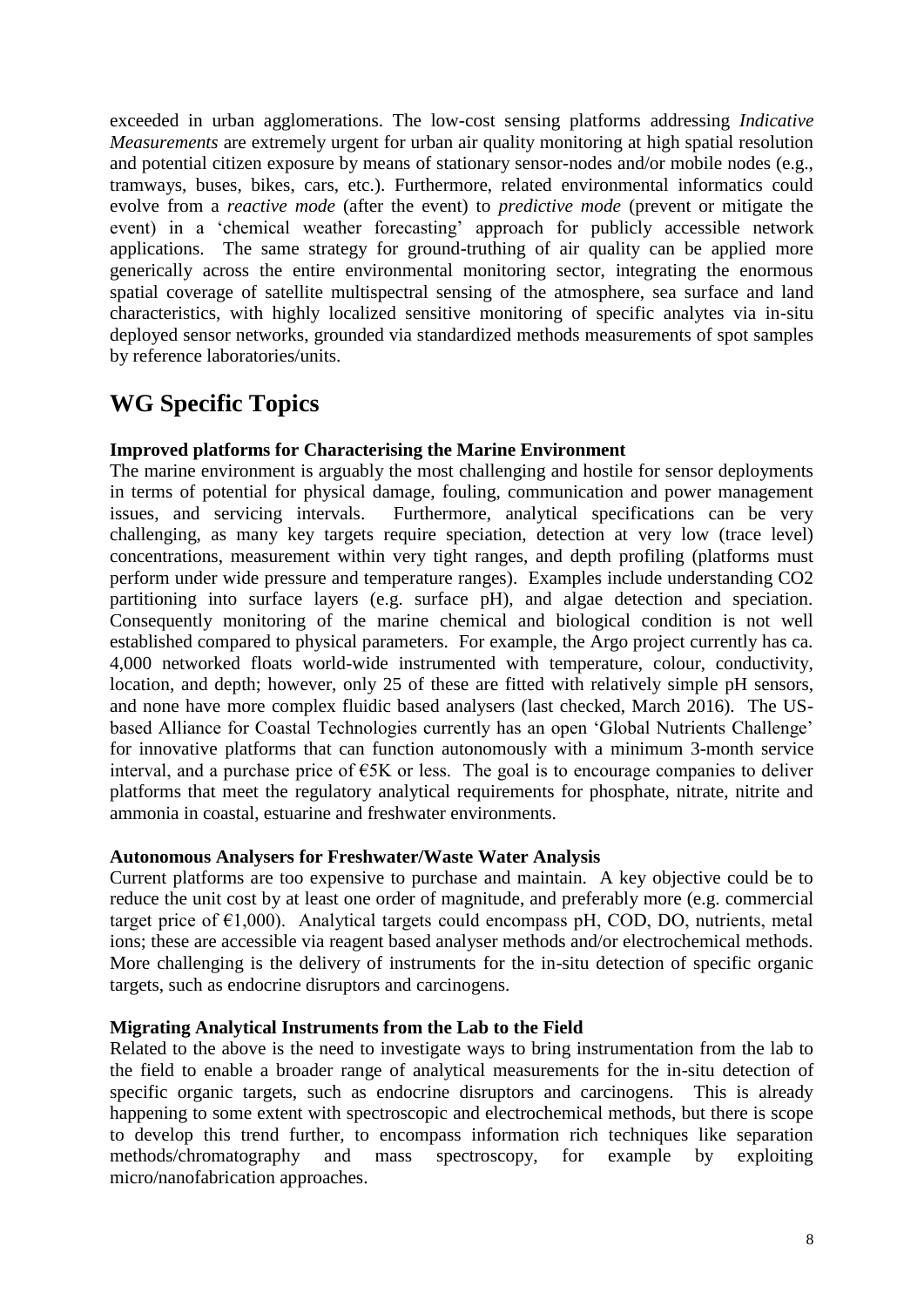#### **Integrated Approaches to Air Quality Monitoring**

Gas sensing is the most developed and reliable form of environmental chemical sensing. Approaches like IR-based sensing allow long-term, in-situ sensing of targets with appropriate absorbance characteristics like the greenhouse gases  $CO<sub>2</sub>$  and  $CH<sub>4</sub>$  in a variety of deployment scenarios, whereas electrochemical and silicon-based sensors target gases like  $O_2$ , CO, H<sub>2</sub>S, SOx, NOx, and NH3. Likewise, spectroscopic remote sensing using satellite platforms have advanced rapidly, enabling  $SOX$ ,  $NOx$  and  $O<sub>3</sub>$  levels to be monitored dynamically on a global basis. A major goal should be the integration of various gas sensing modalities, particularly in-situ deployed sensor networks and satellite based remote sensing to obtain a more comprehensive understanding of cause/effect relationships and trends in air/atmospheric gases. The urban environment is particularly challenging for cost-effective and low-power sensor development to address air pollution monitoring and greenhouse gases reduction by means of deployment in real scenario at micro-scale (street, district) and city-scale (ports, airports, landfills, etc.) using wireless/wired sensor networks in terms of protection for chemical damage to people, environment and cultural heritages, personal exposure of citizens, human health assessment (epidemiological studies, emissions inventory). Furthermore, highperformance, accurate and low-cost sensors based on advanced transducers should be crosscutting by targets such as selectivity, sensitivity, stability, fast response, detection at lower concentrations (sub-ppm and sub-ppb level). Examples include understanding emission source apportionment of air pollution such as gases (e.g.,  $NO<sub>x</sub>$ ,  $O<sub>3</sub>$ ,  $CO$ ,  $SO<sub>2</sub>$ ,  $H<sub>2</sub>S$ ), volatile organic compounds (e.g, benzene, toluene, xylene), particulate matter (PM<sub>10</sub>, PM<sub>2.5</sub>, PM<sub>1.0</sub>), black carbon and ultrafine particle (UFP), greenhouse emissions (e.g.,  $CO_2$ ,  $CH_4$ , N<sub>2</sub>O), nitrogen pollution (e.g., NH3), non-methanic hydrocarbons, odorants, heavy metals, polycyclic aromatic hydrocarbons (PAH), pollens and other organic pollutants.

#### **Citizens as Consumers and Providers of Environmental Data**

Low-cost sensing platforms and portable/wearable sensor-systems of air quality monitoring for mass production and large market are extremely necessary to enhance the usage at global scale for citizen-centred (*now and here*) and personalized environmental services using consumer-electronics like smartphones. Chemical 'weather forecasting', data assimilation and a standardized air quality index (AQI) should be further developed for sustainable environmental services and new business models (e.g. using social media applications to share data) to address the involvement of citizens as *comsumers and providers* of sensor data for improved environmental awareness and personal exposure monitoring. Analytical targets could encompass toxic gases (e.g.,  $NO_2$ ,  $O_3$ ), volatile organic compounds, particulate matter, UV radiation, noise, odours, greenhouse gases (e.g.,  $CO<sub>2</sub>$ ), meteorological and comfort parameters (e.g, temperature, relative humidity). At the lowest end of the cost scale, a variety of devices will become widely available, based initially on versions of existing single use colorimetric test strip sensors. These will be integrated into mobile phones to enable more accurate assessment of colour changes and estimation of analyte concentrations, along with image storage for post-validation, and automatic integration of metadata. Over time, integrated low cost fluidics will enable more sophisticated measurements to be integrated with smartphones. This approach can be extended to encompass *Living Sensors* that combine natural species (e.g., lichens, moss, higher chemical species) and traditional physical transducers (e.g., optical, electrical, capacitive and smartphones) to sense changes in the quality of the local environment. These more citizen centric approaches should be cheap, easy-to-use, with early applications related to mapping urban air, localized water pollution and personal exposure. A key challenge with citizen generated data is how to standardize across a potentially massive variety of heterogeneous sources, so that the data can be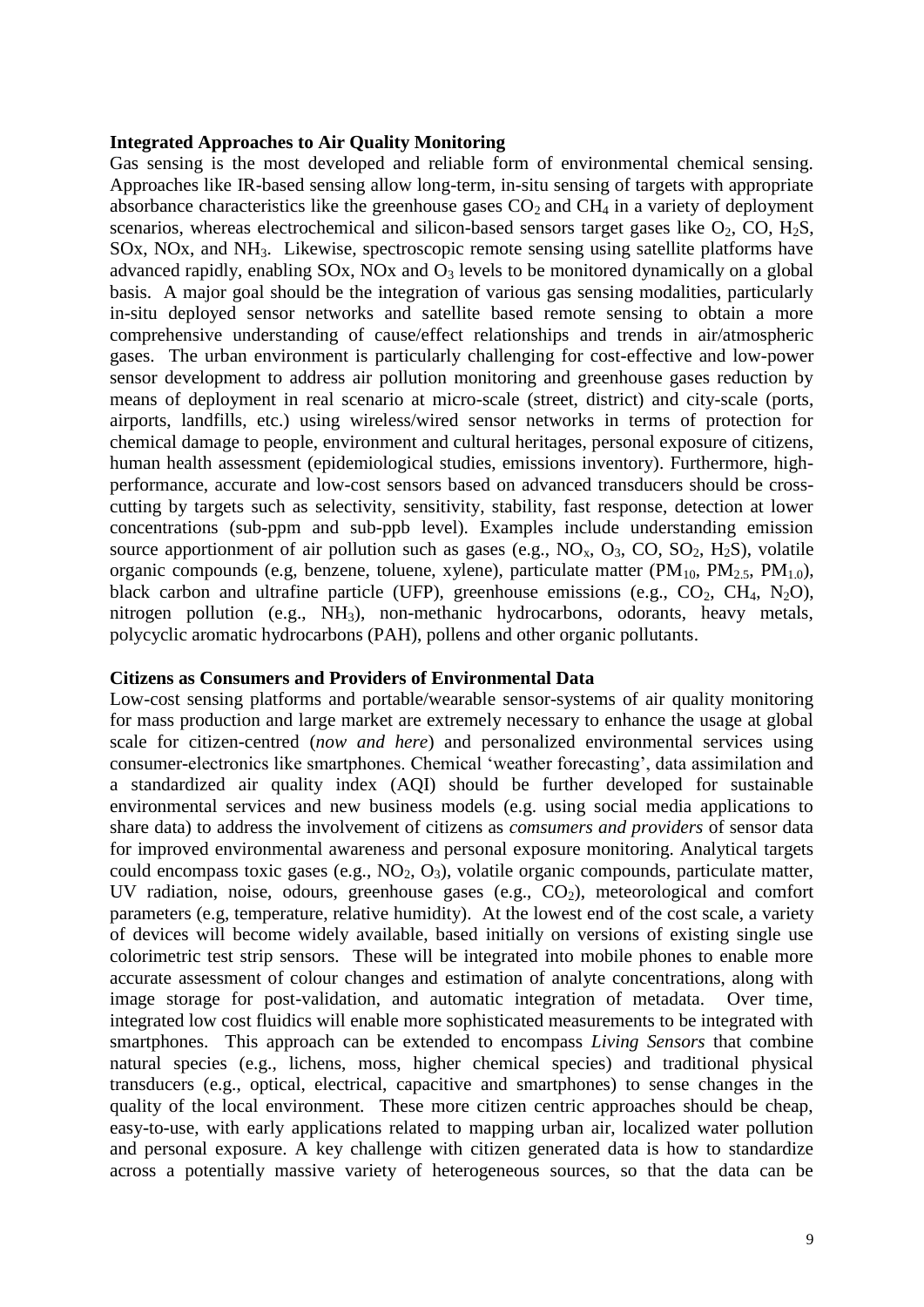validated or scored in terms of quality, and made compatible with emerging standard formats (see 'Environmental Big Data' section above).

## **Concluding Comments**

<u>.</u>

In the environmental sector, sensing has a huge role to play, for the effective policing of legislative directives, ensuring the quality of our environment is enhanced, and our understanding of human impact is more clearly understood. A particular issue is the need to create a more effective driving force for adoption of innovative technologies across the sector, for example through the effective implementation of regulations and directives, or through global challenges and new business models/competitions. In fact, the effective implementation of environmental legislation and directives can only happen if there is an efficient system for monitoring environmental quality parameters with high temporal frequency and wide spatial coverage; and conversely, effective implementation of the regulatory framework can in turn drive the adoption of innovative sensing technologies!

| Title        | <b>Wastewater Monitoring</b> |                                           | ST1&ST2 Improved Platforms for Marine and Freshwater/                                                                                                                                                                                                                                                                                                                                                                                                                                                                                                                                                                                                                                                                                                                                                                                                 |      |
|--------------|------------------------------|-------------------------------------------|-------------------------------------------------------------------------------------------------------------------------------------------------------------------------------------------------------------------------------------------------------------------------------------------------------------------------------------------------------------------------------------------------------------------------------------------------------------------------------------------------------------------------------------------------------------------------------------------------------------------------------------------------------------------------------------------------------------------------------------------------------------------------------------------------------------------------------------------------------|------|
| Call timing  | 2018                         | 2019                                      | 2020                                                                                                                                                                                                                                                                                                                                                                                                                                                                                                                                                                                                                                                                                                                                                                                                                                                  | 2021 |
| Market       |                              |                                           | Environmental Sensing, Instrument Development, Water Industry, Marine                                                                                                                                                                                                                                                                                                                                                                                                                                                                                                                                                                                                                                                                                                                                                                                 |      |
| segment      | Science                      |                                           |                                                                                                                                                                                                                                                                                                                                                                                                                                                                                                                                                                                                                                                                                                                                                                                                                                                       |      |
| Companies    |                              | TELLAbs, IBM, INTEL, HACH, HENKEL, VEOLIA |                                                                                                                                                                                                                                                                                                                                                                                                                                                                                                                                                                                                                                                                                                                                                                                                                                                       |      |
| interested / |                              |                                           |                                                                                                                                                                                                                                                                                                                                                                                                                                                                                                                                                                                                                                                                                                                                                                                                                                                       |      |
| consulted    |                              |                                           |                                                                                                                                                                                                                                                                                                                                                                                                                                                                                                                                                                                                                                                                                                                                                                                                                                                       |      |
| Challenge    | samples.                     |                                           | Current platforms are too expensive to purchase and maintain. A key<br>objective could be to reduce the unit cost by at least one order of<br>magnitude, and preferably more (e.g. commercial target price of $\epsilon 1,000^1$ ;<br>current systems typically cost $\epsilon$ 20K+ and for Marine deployments<br>considerably more). A key issue is to maintain system analytical<br>performance in remote deployments, often under hostile conditions.<br>Scalability of deployments depends on reliability and cost of ownership<br>(initial purchase $+$ ongoing recurrent costs). Hence maintenance intervals<br>should be as long as possible. This in turn places significant stability<br>requirements on all reagents employed such as standards for calibration,<br>and reactive reagents for generating specific detectable products from |      |
| Possible     |                              |                                           | Analytical targets in the initial phase could encompass pH, COD, DO,                                                                                                                                                                                                                                                                                                                                                                                                                                                                                                                                                                                                                                                                                                                                                                                  |      |
| solutions    |                              |                                           | nutrients, metal ions; these are accessible via reagent based analyser<br>methods and/or electrochemical methods. More challenging is the delivery                                                                                                                                                                                                                                                                                                                                                                                                                                                                                                                                                                                                                                                                                                    |      |
|              |                              |                                           | of instruments for the in-situ detection of specific organic targets, such as                                                                                                                                                                                                                                                                                                                                                                                                                                                                                                                                                                                                                                                                                                                                                                         |      |
|              |                              |                                           | endocrine disruptors and carcinogens (see ST3&HT5 Migrating                                                                                                                                                                                                                                                                                                                                                                                                                                                                                                                                                                                                                                                                                                                                                                                           |      |
|              |                              |                                           | Analytical Instruments to the Field). Microfluidics will be essential for                                                                                                                                                                                                                                                                                                                                                                                                                                                                                                                                                                                                                                                                                                                                                                             |      |
|              |                              |                                           | liquid handling associated with regular recalibration to ensure the analytical                                                                                                                                                                                                                                                                                                                                                                                                                                                                                                                                                                                                                                                                                                                                                                        |      |
|              |                              |                                           | performance is acceptable, and any shift the characteristics is compensated.                                                                                                                                                                                                                                                                                                                                                                                                                                                                                                                                                                                                                                                                                                                                                                          |      |
|              |                              |                                           | Microfluidic systems are advancing rapidly through the introduction of                                                                                                                                                                                                                                                                                                                                                                                                                                                                                                                                                                                                                                                                                                                                                                                |      |
|              |                              |                                           | polymer rapid prototyping (e.g. 3D printing technologies) and materials                                                                                                                                                                                                                                                                                                                                                                                                                                                                                                                                                                                                                                                                                                                                                                               |      |
|              |                              |                                           | science (e.g. stimuli-responsive polymer actuators). Particularly important                                                                                                                                                                                                                                                                                                                                                                                                                                                                                                                                                                                                                                                                                                                                                                           |      |

<sup>&</sup>lt;sup>1</sup> Nutrient Sensing Challenge currently is targeting a commercial price of \$5,000 per unit, see [http://www.act](http://www.act-us.info/nutrients-challenge/index.php)[us.info/nutrients-challenge/index.php](http://www.act-us.info/nutrients-challenge/index.php)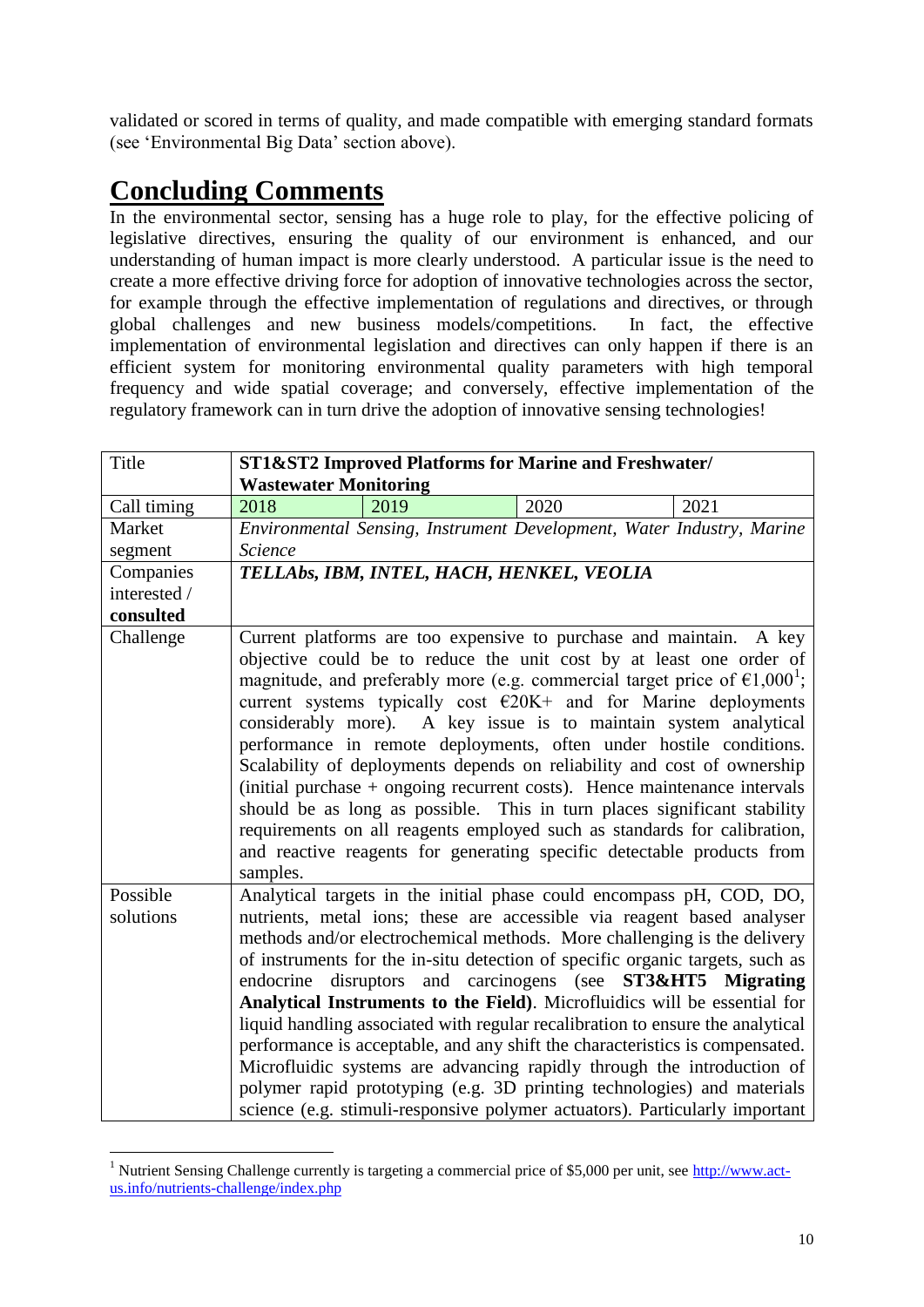|                                         | will be low cost, fully integrated, scalable approaches to incorporating<br>components like detectors, pumps and valves.                                                                                                                                                                                                                                                                                                                                                                                                                                                                                                                                                                                                                                                                                                                                                                                                         |
|-----------------------------------------|----------------------------------------------------------------------------------------------------------------------------------------------------------------------------------------------------------------------------------------------------------------------------------------------------------------------------------------------------------------------------------------------------------------------------------------------------------------------------------------------------------------------------------------------------------------------------------------------------------------------------------------------------------------------------------------------------------------------------------------------------------------------------------------------------------------------------------------------------------------------------------------------------------------------------------|
| EU<br>positioning                       | Europe is quite well positioned to lead this area. There have been multiple<br>EU multipartner projects on this topic and networks of collaborative<br>partners have been established, involving SMEs, research and regulatory<br>agencies and academic teams. However it is critical that the momentum<br>generated via these collaborative activities is maintained and developed,<br>and effective mechanisms implemented to provide an effective route to<br>commercialization and market. The US is much better at this through<br>investment in new spinouts and the use of targeted global challenges;<br>examples include the issuing of global challenges for Nutrient Sensing<br>(Alliance for Coastal Technologies) and the Wendy Schmidt Global<br>Challenge for pH sensing in the Marine Environment (\$2 million prize).<br>However, in terms of research knowledge and output, Europe is very well<br>positioned. |
| Possible<br>impact of<br>topic in H2020 | The delivery of effective, low cost analytical platforms incorporating<br>relatively sophisticated sample processing capabilities based on<br>inexpensive integrated fluidic handling will be significantly disruptive<br>within the water industry, and monitoring of the marine/freshwater<br>environment. It represents an essential technology for the effective<br>implementation of environmental legislation, as this depends on the<br>availability of quality data at multiple locations in real time, which can only<br>be delivered through scalable sensor network deployments.                                                                                                                                                                                                                                                                                                                                      |

| Title        | ST3&HT5 Migrating Analytical Instruments to the Field                                                                                                                                                                                                                                                                                                                                                                                                                                                                                                                                                                                                                                                                                                                                                                                                                                     |
|--------------|-------------------------------------------------------------------------------------------------------------------------------------------------------------------------------------------------------------------------------------------------------------------------------------------------------------------------------------------------------------------------------------------------------------------------------------------------------------------------------------------------------------------------------------------------------------------------------------------------------------------------------------------------------------------------------------------------------------------------------------------------------------------------------------------------------------------------------------------------------------------------------------------|
| Call timing  | 2018<br>2019<br>2020<br>2021                                                                                                                                                                                                                                                                                                                                                                                                                                                                                                                                                                                                                                                                                                                                                                                                                                                              |
| Market       | <b>Environmental Sensing, Instrument Development</b>                                                                                                                                                                                                                                                                                                                                                                                                                                                                                                                                                                                                                                                                                                                                                                                                                                      |
| segment      |                                                                                                                                                                                                                                                                                                                                                                                                                                                                                                                                                                                                                                                                                                                                                                                                                                                                                           |
| Companies    | TELLAbs, IBM, INTEL, HACH, HENKEL, VEOLIA                                                                                                                                                                                                                                                                                                                                                                                                                                                                                                                                                                                                                                                                                                                                                                                                                                                 |
| interested / |                                                                                                                                                                                                                                                                                                                                                                                                                                                                                                                                                                                                                                                                                                                                                                                                                                                                                           |
| consulted    |                                                                                                                                                                                                                                                                                                                                                                                                                                                                                                                                                                                                                                                                                                                                                                                                                                                                                           |
| Challenge    | Currently, it is not possible to perform in-situ measurements for many<br>species listed under regulatory directives like the WFD. Consequently,<br>enforcement of legislation is difficult, as these targets are not monitored<br>with acceptable temporal frequency and spatial coverage. Chemical and<br>biological selectivity and high sensitivity require the use of expensive<br>centralized laboratory techniques based on separation methods (e.g. LC,<br>GC) coupled with information rich detection schemes (e.g. MS, IR,<br>RAMAN), or parallel sophisticated biodetection schemes (e.g.<br>immunosensor arrays). Enabling these instruments to function will require<br>a significant effort to reduce or eliminate the impact of biofouling; e.g. on<br>sampling units, fluidic channels and sensitive surfaces<br>through<br>developments in fundamental materials science |
| Possible     | Strategies for meeting this challenge can be sequenced through an initial                                                                                                                                                                                                                                                                                                                                                                                                                                                                                                                                                                                                                                                                                                                                                                                                                 |
| solutions    | focus on bringing separation techniques with simpler, more rugged                                                                                                                                                                                                                                                                                                                                                                                                                                                                                                                                                                                                                                                                                                                                                                                                                         |
|              | detectors to in-situ deployment (e.g. coupling post-column reagent based                                                                                                                                                                                                                                                                                                                                                                                                                                                                                                                                                                                                                                                                                                                                                                                                                  |
|              | detection with a separation capability). The ultimate goal will be to couple                                                                                                                                                                                                                                                                                                                                                                                                                                                                                                                                                                                                                                                                                                                                                                                                              |
|              | more sophisticated, information rich MS and optical (RAMAN/IR)                                                                                                                                                                                                                                                                                                                                                                                                                                                                                                                                                                                                                                                                                                                                                                                                                            |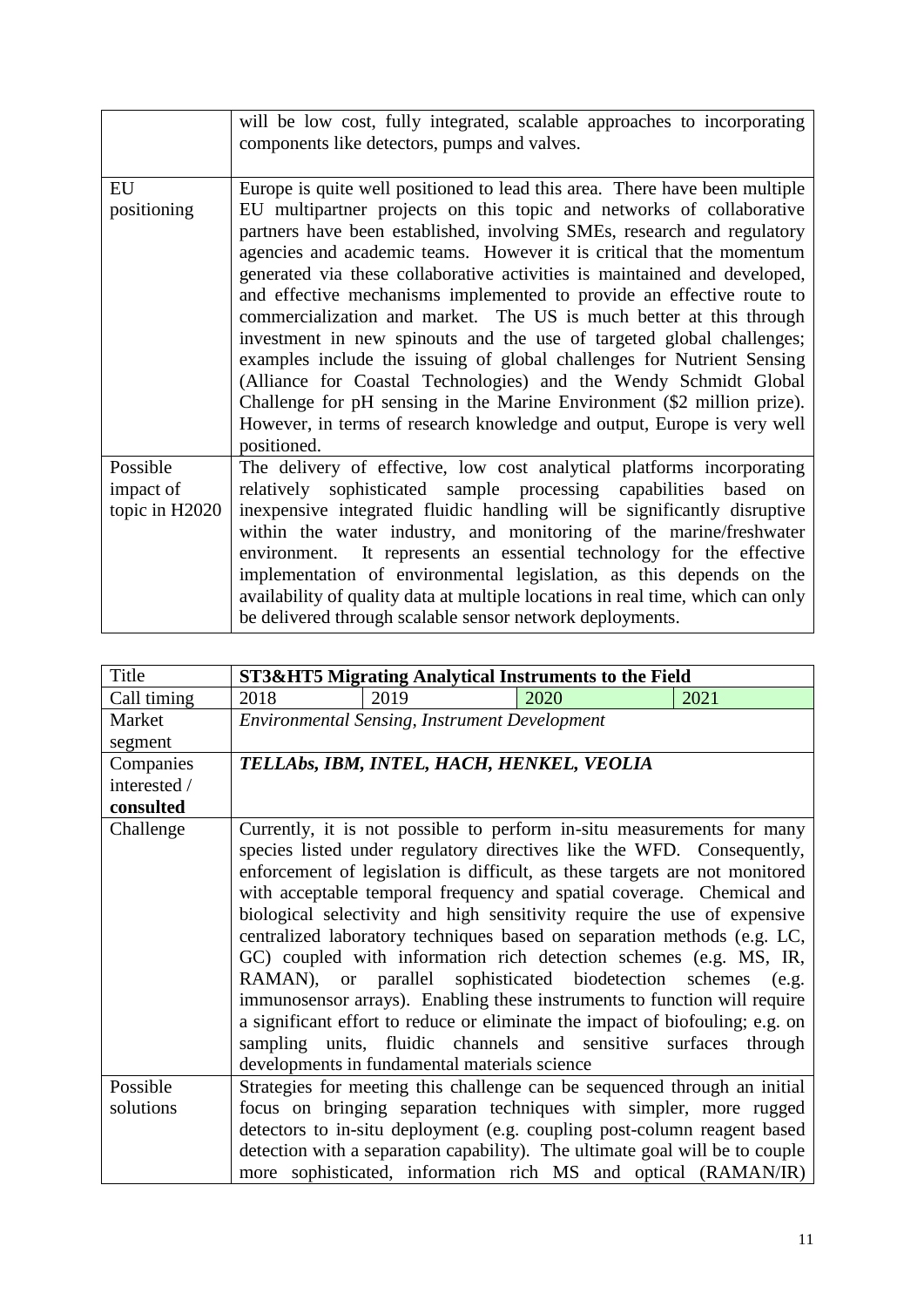|                | detectors and biodetectors that will become available via breakthroughs in<br>micro/nanofabrication technologies and new materials fabrication<br>technologies (e.g. 3D printing, 2Photon polymerization) to create highly<br>parallel biodetector arrays. Advanced functional materials coupled with<br>emerging fabrication technologies also offer routes to significantly<br>ameliorating the impact of biofouling through control of materials |
|----------------|-----------------------------------------------------------------------------------------------------------------------------------------------------------------------------------------------------------------------------------------------------------------------------------------------------------------------------------------------------------------------------------------------------------------------------------------------------|
|                | like<br>surface<br>micro/nanostructure<br>characteristics<br>and                                                                                                                                                                                                                                                                                                                                                                                    |
|                | hydrophobic/hydrophilic nature.                                                                                                                                                                                                                                                                                                                                                                                                                     |
| EU             | Europe is quite strong in this field, although the US is also very active,                                                                                                                                                                                                                                                                                                                                                                          |
| positioning    | particularly in the development of miniaturized MS detectors. Given the                                                                                                                                                                                                                                                                                                                                                                             |
|                | global impact of developments in such instrumentation, it could be an                                                                                                                                                                                                                                                                                                                                                                               |
|                | excellent topic for 'open science' and collaborative alliances focused on                                                                                                                                                                                                                                                                                                                                                                           |
|                | this as a 'global challenge'.                                                                                                                                                                                                                                                                                                                                                                                                                       |
| Possible       | Migrating instrumentation from the lab to the field will enable a broader                                                                                                                                                                                                                                                                                                                                                                           |
| impact of      | range of analytical measurements to be made for the in-situ detection of                                                                                                                                                                                                                                                                                                                                                                            |
| topic in H2020 | specific organic targets, such as endocrine disruptors and carcinogens. This                                                                                                                                                                                                                                                                                                                                                                        |
|                | is already happening to some extent with spectroscopic and electrochemical                                                                                                                                                                                                                                                                                                                                                                          |
|                | methods, but there is scope to develop this trend further, to encompass                                                                                                                                                                                                                                                                                                                                                                             |
|                | information rich techniques like separation methods/chromatography and                                                                                                                                                                                                                                                                                                                                                                              |
|                | mass spectroscopy, for example by exploiting micro/nanofabrication                                                                                                                                                                                                                                                                                                                                                                                  |
|                | approaches.                                                                                                                                                                                                                                                                                                                                                                                                                                         |

| Title        |                                                                                                                                                                    |                                                 | <b>ST4: Integrated Approaches to Air Quality Monitoring</b>                                                                                 |      |
|--------------|--------------------------------------------------------------------------------------------------------------------------------------------------------------------|-------------------------------------------------|---------------------------------------------------------------------------------------------------------------------------------------------|------|
| Call timing  | 2018                                                                                                                                                               | 2019                                            | 2020                                                                                                                                        | 2021 |
| Market       |                                                                                                                                                                    |                                                 | Environmental Sensing, Instrument Development, Air Quality, Personal                                                                        |      |
| segment      |                                                                                                                                                                    | Health, Cloud Computing, Environmental Big Data |                                                                                                                                             |      |
| Companies    |                                                                                                                                                                    |                                                 | IBM, INTEL, AlphaSense, Skytek, Ambisense, SGX, SenseAir                                                                                    |      |
| interested / |                                                                                                                                                                    |                                                 |                                                                                                                                             |      |
| consulted    |                                                                                                                                                                    |                                                 |                                                                                                                                             |      |
| Challenge    |                                                                                                                                                                    |                                                 | To develop scalable deployments of low cost accurate in-situ sensor                                                                         |      |
|              |                                                                                                                                                                    |                                                 | networks targeting specific components in the atmosphere, and to integrate                                                                  |      |
|              |                                                                                                                                                                    |                                                 | this data with complementary information generated by satellite remote                                                                      |      |
|              |                                                                                                                                                                    |                                                 | sensing and drone/flyover measurements in particular locations.                                                                             |      |
| Possible     |                                                                                                                                                                    |                                                 | Gas sensing is the most developed and reliable form of environmental                                                                        |      |
| solutions    | chemical sensing. Approaches like IR-based sensing allow long-term, in-                                                                                            |                                                 |                                                                                                                                             |      |
|              |                                                                                                                                                                    |                                                 | situ sensing of targets with appropriate absorbance characteristics like the                                                                |      |
|              | greenhouse gases $CO2$ and $CH4$ in a variety of deployment scenarios,                                                                                             |                                                 |                                                                                                                                             |      |
|              | whereas electrochemical and silicon-based sensors target gases like $O_2$ ,<br>CO, $H_2S$ , SOx, NOx, and NH <sub>3</sub> . Likewise, spectroscopic remote sensing |                                                 |                                                                                                                                             |      |
|              |                                                                                                                                                                    |                                                 |                                                                                                                                             |      |
|              |                                                                                                                                                                    |                                                 | using satellite platforms have advanced rapidly, enabling $SOx$ , NOx and $O_3$                                                             |      |
|              |                                                                                                                                                                    |                                                 | levels to be monitored dynamically on a global basis. Improved analytical                                                                   |      |
|              |                                                                                                                                                                    |                                                 | performance in terms of selectivity, sensitivity, stability, fast response,                                                                 |      |
|              |                                                                                                                                                                    |                                                 | detection at lower concentrations (sub-ppm and sub-ppb level) will<br>contribute to reliable predictive modeling downstream. Examples incl. |      |
|              |                                                                                                                                                                    |                                                 | understanding emission source apportionment of air pollution such as gases                                                                  |      |
|              |                                                                                                                                                                    |                                                 | (e.g., $NO_x$ , $O_3$ , $CO$ , $SO_2$ , $H_2S$ ), volatile organic compounds (e.g., benzene,                                                |      |
|              |                                                                                                                                                                    |                                                 | toluene, xylene), particulate matter ( $PM_{10}$ , $PM_{2.5}$ , $PM_{1.0}$ ), black carbon and                                              |      |
|              |                                                                                                                                                                    |                                                 | ultrafine particle (UFP), greenhouse emissions (e.g., $CO_2$ , $CH_4$ , $N_2O$ ),                                                           |      |
|              |                                                                                                                                                                    |                                                 | nitrogen pollution (e.g., NH <sub>3</sub> ), non-methanic hydrocarbons, odorants, heavy                                                     |      |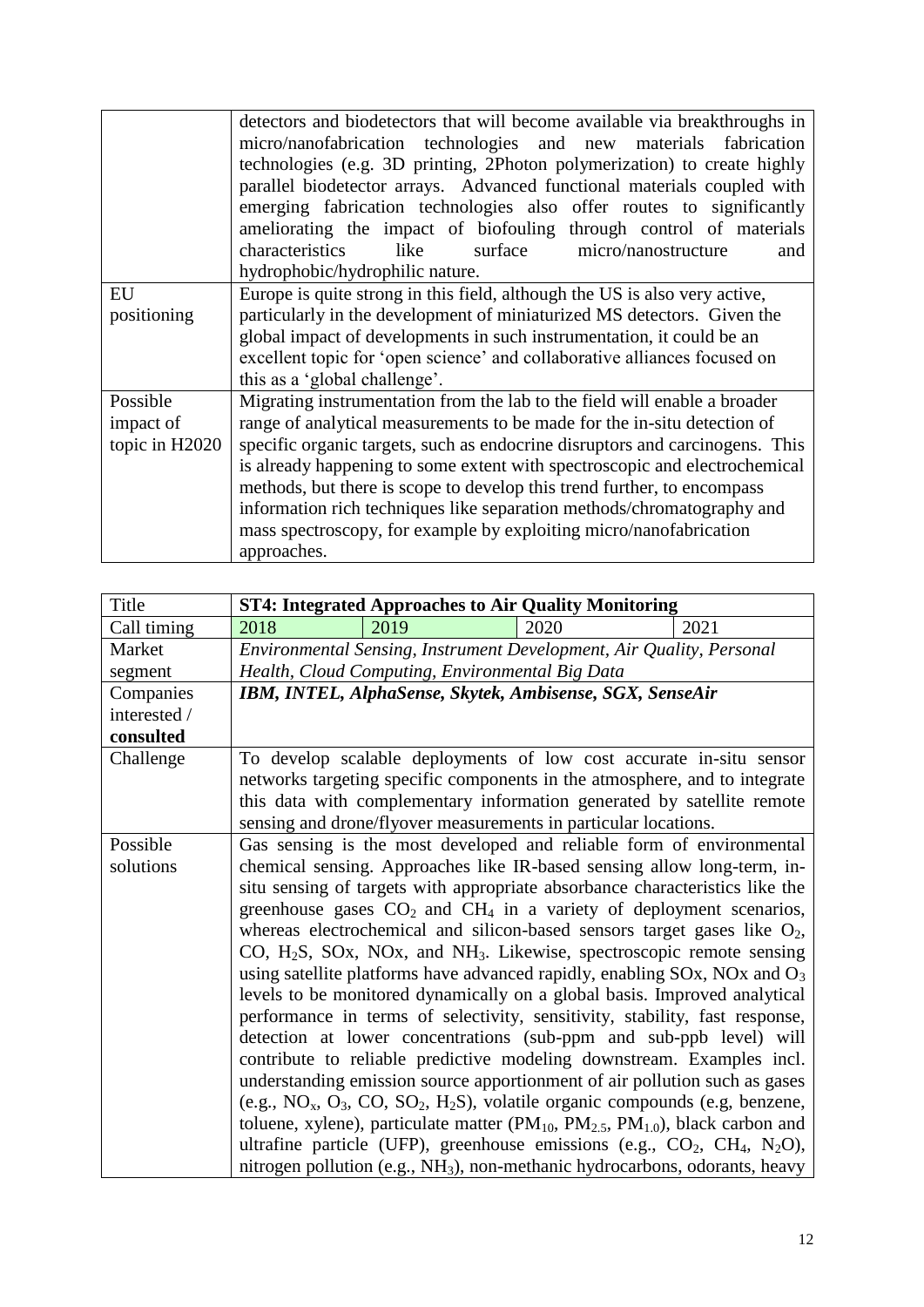|                | metals, polycyclic aromatic hydrocarbons (PAH), pollens and other organic<br>pollutants. |
|----------------|------------------------------------------------------------------------------------------|
| EU             | Europe has a strong position and has all the elements required to advance                |
| positioning    | this area rapidly. This ranges across gas sensor manufacturers, specialist               |
|                | services providers based on gas sensing, satellite based informatics (e.g.               |
|                | EU SatCen) and research capacity and industry related to geospatial                      |
|                | informatics/intelligence/services. However, this area would obviously                    |
|                | benefit from 'open science' collaboration on a global basis.                             |
| Possible       | Emergence of global research alliances tacking major global issues (e.g.                 |
| impact of      | maintaining/improving urban air quality) perhaps via targeted global                     |
| topic in H2020 | challenges; delivery of real-time and ultimately predictive services                     |
|                | integrated with networked communications to the citizen, regulatory                      |
|                | agencies and industry. Stimulation of clustering of SMEs, multinationals                 |
|                | and Academic research networks.                                                          |

| Title        |                                          |      | <b>ST5&amp;HT13 Environmental Sensor Informatics and Forecasting</b> |                                                                                                                                                                                                                                                                                                                                                                                                                                                                                                                                                                                                                                                                                                                                                                                                                                                                                                                                                                                                                                                                                                                                                                       |
|--------------|------------------------------------------|------|----------------------------------------------------------------------|-----------------------------------------------------------------------------------------------------------------------------------------------------------------------------------------------------------------------------------------------------------------------------------------------------------------------------------------------------------------------------------------------------------------------------------------------------------------------------------------------------------------------------------------------------------------------------------------------------------------------------------------------------------------------------------------------------------------------------------------------------------------------------------------------------------------------------------------------------------------------------------------------------------------------------------------------------------------------------------------------------------------------------------------------------------------------------------------------------------------------------------------------------------------------|
| Call timing  | 2018                                     | 2019 | 2020                                                                 | 2021                                                                                                                                                                                                                                                                                                                                                                                                                                                                                                                                                                                                                                                                                                                                                                                                                                                                                                                                                                                                                                                                                                                                                                  |
| Market       |                                          |      |                                                                      | Environmental Sensing, Instrument Development, Water Industry, Marine                                                                                                                                                                                                                                                                                                                                                                                                                                                                                                                                                                                                                                                                                                                                                                                                                                                                                                                                                                                                                                                                                                 |
| segment      |                                          |      | Science, Cloud Computing, Environmental Big Data                     |                                                                                                                                                                                                                                                                                                                                                                                                                                                                                                                                                                                                                                                                                                                                                                                                                                                                                                                                                                                                                                                                                                                                                                       |
| Companies    |                                          |      |                                                                      | <b>IBM, INTEL, HACH, GOOGLE, Health Services e.g. related to allergenic</b>                                                                                                                                                                                                                                                                                                                                                                                                                                                                                                                                                                                                                                                                                                                                                                                                                                                                                                                                                                                                                                                                                           |
| interested / | and respiratory issues, travel industry. |      |                                                                      |                                                                                                                                                                                                                                                                                                                                                                                                                                                                                                                                                                                                                                                                                                                                                                                                                                                                                                                                                                                                                                                                                                                                                                       |
| consulted    |                                          |      |                                                                      |                                                                                                                                                                                                                                                                                                                                                                                                                                                                                                                                                                                                                                                                                                                                                                                                                                                                                                                                                                                                                                                                                                                                                                       |
| Challenge    |                                          |      |                                                                      | Cloud systems will enable information from many sources to be integrated<br>and queried. For example, satellite remote sensing can be correlated with<br>deployed sensor networks to leverage complementary information, and<br>generate a much fuller picture of environmental systems at local and global<br>scales. Environmental data from multiple sources must be accommodated,<br>ranging from single use, disposable colorimetric sensor strips suitable for<br>use by non-specialists will be increasingly linked with mobile phones to<br>provide image based analysis and measurement storage, along with<br>location, date, time and operator information. Data streaming from in-situ<br>sensor networks will be integrated with satellite based data, and<br>complemented by done/flyover multispectral imaging. Such multimodal<br>information will require the adoption of data standards for sensed target<br>species, and for associated metadata to enable the power of environmental<br>'big data' to be realized. This is also a requirement for the implementation<br>of policies associated with 'open science' across EU research programmes. |
| Possible     |                                          |      |                                                                      | Gas sensing is the most developed and reliable form of environmental                                                                                                                                                                                                                                                                                                                                                                                                                                                                                                                                                                                                                                                                                                                                                                                                                                                                                                                                                                                                                                                                                                  |
| solutions    |                                          |      |                                                                      | chemical sensing. Approaches like IR-based sensing allow long-term, in-                                                                                                                                                                                                                                                                                                                                                                                                                                                                                                                                                                                                                                                                                                                                                                                                                                                                                                                                                                                                                                                                                               |
|              |                                          |      |                                                                      | situ sensing of targets with appropriate absorbance characteristics like the                                                                                                                                                                                                                                                                                                                                                                                                                                                                                                                                                                                                                                                                                                                                                                                                                                                                                                                                                                                                                                                                                          |
|              |                                          |      |                                                                      | greenhouse gases $CO2$ and $CH4$ in a variety of deployment scenarios,                                                                                                                                                                                                                                                                                                                                                                                                                                                                                                                                                                                                                                                                                                                                                                                                                                                                                                                                                                                                                                                                                                |
|              |                                          |      |                                                                      | whereas electrochemical and silicon-based sensors target gases like $O_2$ ,                                                                                                                                                                                                                                                                                                                                                                                                                                                                                                                                                                                                                                                                                                                                                                                                                                                                                                                                                                                                                                                                                           |
|              |                                          |      |                                                                      | CO, H <sub>2</sub> S, SOx, NOx, and NH <sub>3</sub> . Likewise, spectroscopic remote sensing                                                                                                                                                                                                                                                                                                                                                                                                                                                                                                                                                                                                                                                                                                                                                                                                                                                                                                                                                                                                                                                                          |
|              |                                          |      |                                                                      | using satellite platforms have advanced rapidly, enabling $SOX$ , $NOx$ and $O3$                                                                                                                                                                                                                                                                                                                                                                                                                                                                                                                                                                                                                                                                                                                                                                                                                                                                                                                                                                                                                                                                                      |
|              |                                          |      |                                                                      | levels to be monitored dynamically on a global basis. A major goal should                                                                                                                                                                                                                                                                                                                                                                                                                                                                                                                                                                                                                                                                                                                                                                                                                                                                                                                                                                                                                                                                                             |
|              |                                          |      |                                                                      | be the integration of various gas sensing modalities, particularly in-situ                                                                                                                                                                                                                                                                                                                                                                                                                                                                                                                                                                                                                                                                                                                                                                                                                                                                                                                                                                                                                                                                                            |
|              |                                          |      |                                                                      | deployed sensor networks and satellite based remote sensing to obtain a<br>more comprehensive understanding of cause/effect relationships and trends                                                                                                                                                                                                                                                                                                                                                                                                                                                                                                                                                                                                                                                                                                                                                                                                                                                                                                                                                                                                                  |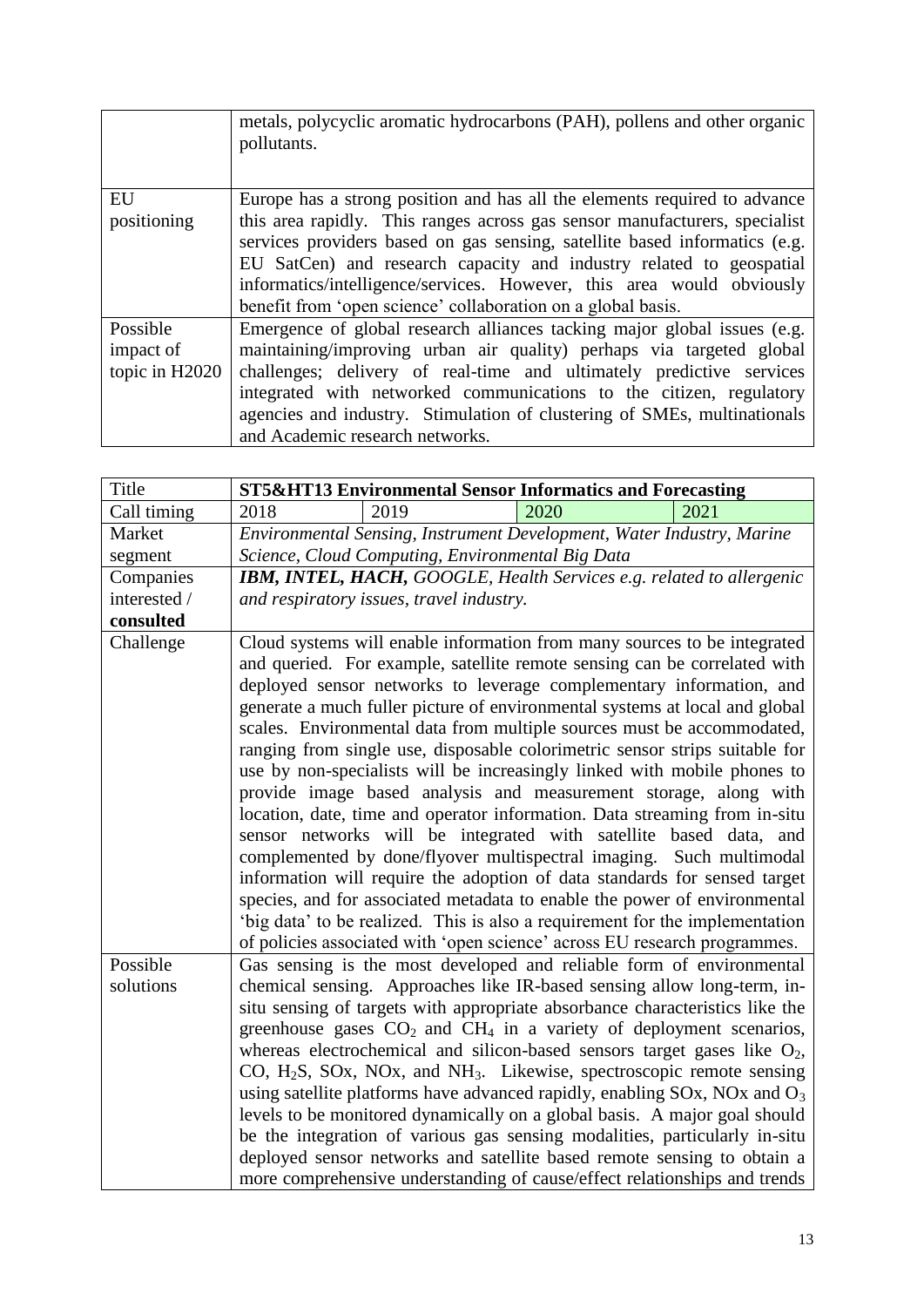|                | in air/atmospheric gases. This is an essential prerequisite for the realization |
|----------------|---------------------------------------------------------------------------------|
|                | of the ultimate vision of predictive environmental modeling.                    |
|                | Furthermore, to explore the air quality sensors limits in real scenario,        |
|                | intensive long-term experimental campaigns in city are extremely useful to      |
|                | compare their performance to air quality stations reference analyzers and       |
|                | mobile air quality laboratories. These joint-exercises sensors-versus-          |
|                | analyzers are important to know the limit of performance in real scenario,      |
|                | establish a protocol for data benchmarking, enhance accuracy in order to        |
|                | address the Indicative Measurements of the EU Directive Ambient Air             |
|                | Quality 2008/50/EC.                                                             |
| EU             | Europe is well placed to lead advances in environmental big data. Many          |
| positioning    | industry big players in informatics are located in Europe, and there has        |
|                | been significant investment in big data research across the EU, both            |
|                | nationally and through EU consortia. However, Environmental Big Data is         |
|                | an obvious lead contender for 'open Science' initiatives with other major       |
|                | global players e.g. USA and China. For example, satellite based remote          |
|                | sensing is already well networked globally through close cooperation            |
|                | between the ESA and NASA, and linking this data with deployed sensor            |
|                | networks will require similar close cooperation to deal effectively with        |
|                | global environmental issues.                                                    |
| Possible       | The availability of reliable large environmental data sets for predictive       |
| impact of      | modeling will have enormous impact across multiple industries and society       |
| topic in H2020 | in general. It will form the basis of decision making for environmental         |
|                | legislation, which is centrally important for the future of the global          |
|                | economy. It is also essential for the accurate modeling of environmental        |
|                | status and for effective implementation of environmental legislation.           |

# **WG 2 - Indoor air quality**

Chaired by Andreas Schütze (Saarland University, GE), Olivier Martimort (NanoSense, FR)

## **Introduction**

1

This document is to define main objectives for this working group in order to help the EC to prepare future call in the field of sensor systems for Indoor Air Quality (IAQ).

Health concerns connected with Air Quality in general have been emphasized in the 2015 SOER 2015 report<sup>2</sup>: "Air pollution harms human health and the environment. In Europe, emissions of many air pollutants have decreased substantially over the past decades, resulting in improved air quality across the region. However, air pollutant concentrations are still too high, and air quality problems persist. A significant proportion of Europe's population live in areas, especially cities, where exceedances of air quality standards occur." As people now spend most of their time (often more than 90%) indoors, Indoor Air Quality has to be considered separately<sup>3</sup>: "Furthermore, it is worth noting that most health-related pollution

 $2$  European Environmental Agency: SOER 2015 The European environment — state and outlook 2015: an integrated assessment of the European Environment

 $3$  European Environmental Agency: The European environment | State and outlook 2010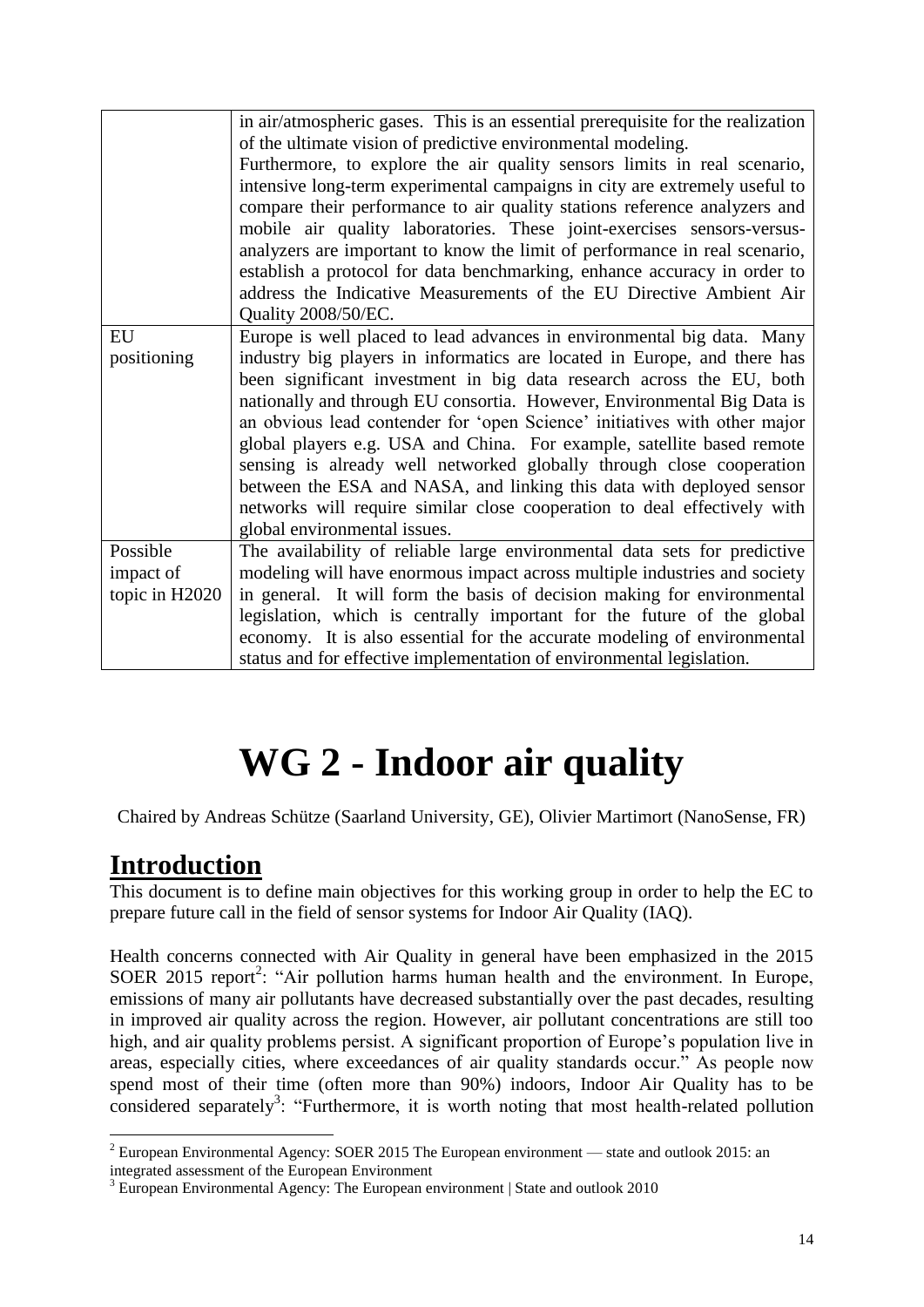policies are targeted to the outdoor environment. A somewhat neglected area in this regard is the indoor environment — considering that European citizens spend up to 90% of their time indoors. The quality of indoor environment is affected by ambient air quality; building materials and ventilation; consumer products, including furnishings and electrical appliances, cleaning and household products; occupants' behaviour, including smoking; and building maintenance (for example, energy saving measures). Exposure to particulate matter and chemicals, combustion products, and to dampness, moulds and other biological agents has been linked to asthma and allergic symptoms, lung cancer, and other respiratory and cardiovascular diseases."

### **Background: Indoor air quality**

- There are four important and complementary aspects to indoor air quality:
	- **Health**: people spend most of their time indoors, so poor air quality has a great influence on people's health. This can be caused by high concentrations of hazardous or even toxic gases for a brief period, but also by extended or continuous exposure to very low concentrations, especially for carcinogenic compounds. In addition to gases, particulate matter (PM), pollen and mould are of increasing concern also for indoor environments. Eurostat reports that the percentage of total population exposed to mould problems varies between 4.2% (Finland) to 35.7% (Portugal).
	- **Comfort:** many toxic gases, especially VOCs, are not smelly and cannot be detected by humans, while other compounds, e.g. odors like isovaleric acid, are not hazardous but influence the comfort, both awake and during our sleep, greatly. In addition, comfort is a complex aspect not only depending on chemical components, primarily humidity,  $CO<sub>2</sub>$  and VOC concentration and "smell", but also physical parameters, i.e. temperature, light and air flow/draft.
	- **Productivity:** increased CO<sub>2</sub> concentration greatly reduces human productivity. Memorization, decision making, cognitive and behavioral responses are strongly affected above  $1000$  ppm  $CO<sub>2</sub>$  [\(http://www.famcoiaq.com/assets/IAQ](http://www.famcoiaq.com/assets/IAQ-intelligence.pdf)[intelligence.pdf\)](http://www.famcoiaq.com/assets/IAQ-intelligence.pdf). Recent studies indicate that VOCs can have similar effects on cognitive functions [\(http://dx.doi.org/10.1289/ehp.1510037\)](http://dx.doi.org/10.1289/ehp.1510037). Productivity gains in worker and student performance can represent an enormous economic impact based on  $CO<sub>2</sub>$  and VOC reduction enabled by low-cost sensors.
	- **Building integrity and value:** Humidity can generate mold growth and deteriorate building structure and decoration. Especially for modern or modernized buildings which are highly insulated to reduce energy consumption this is an increasing hazard and many people are highly aware of the danger of molds and spores on their health and on the building value.
- Indoor air quality covers a great variety of application scenarios
	- o Private homes with different rooms (living, sleeping, kitchen, bathroom, …)
	- o Public buildings (kindergarten, schools, banks, super markets, sports arenas, …)
	- o Work environment (office, industrial, workspaces, …)
	- o Cars, busses, trains, airplanes etc.

The relevance towards health, comfort and productivity is closely related to the time spent in each environment and the concentrations/levels of certain pollutants.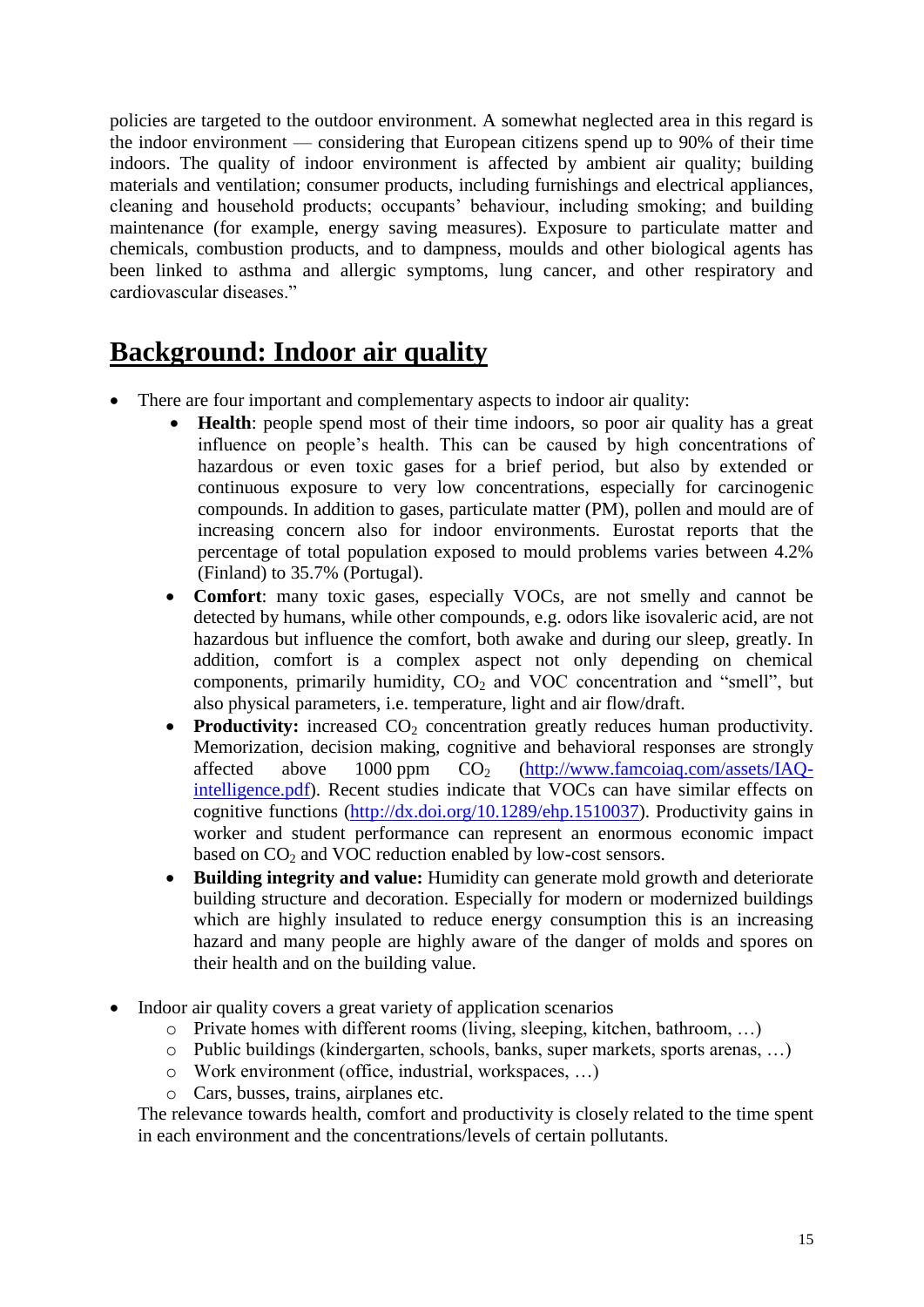- Indoor air quality in buildings is closely connected to energy consumption:
	- o Increased insulation with associated air proofing reduces natural air exchange rate
	- o Forced ventilation increases energy consumption of HVAC systems
	- o Reduced ventilation leads to increasing concentration of pollutants from indoor sources, e.g.  $CO<sub>2</sub>$ , humidity and odor (sweat) from human presence, VOCs from building materials, cleaning, cooking etc.
- Sensor systems measuring IAQ can have several purposes
	- o Purely informative, i.e. indoor air quality station
	- o Prove compliance with regulations on long term average exposure (data logging)
	- o Give active feedback and advise to people ("open the window to ventilate")
	- o Actively control IAQ as part of a complex system to control dilution with outdoor air and possibly also active air treatment (by recirculation or treatment of incoming air, e.g. filtering, catalytic decomposition, air ionization, …)

### **Priority topics**

### **Cross cutting topics:**

### **Development of a comprehensive Air Quality Index**

As air quality (both indoor and outdoor) is a very complex issue and influenced by many variables, a strategy to integrate all available information into one Air Quality Index for public use needs to be developed to allow easy comparison of locations, causes and effects and to allow abatement strategies like demand controlled ventilation. This index should cover all pollutants, e.g. toxic and carcinogenic gases, PM (ideally differentiated for size, shape, material and composition) as well as comfort aspects and should allow tailoring to set individual priorities.

#### **Odor nuisance monitoring for comprehensive IAQ assessment**

Odor measurements today are based on sensory panels, i.e. test persons. For comprehensive IAQ assessment, sensor systems for evaluation of odor should be developed especially for public areas (e.g. restaurants, restrooms, toilets, transport systems) but also for private homes (e.g. kitchen and bathroom). This aspect is not limited to indoor applications, but closely related to outdoor air quality/environmental monitoring, but with different sources and target odors. The challenge will be to discriminate bad and good (perfumes, air freshener...) odors. Odors can be culturally pleasant or unpleasant (mainly related to cooking cultures). Individual odor memory also plays a role because of past related pleasant or unpleasant situations. So an adaptation to user requirements (primarily in domestic applications) should be implemented.

#### **Development of low cost, high performance PM sensor systems**

Particulate matter is today only measured as mass concentration and differentiated for different particle sizes. However, besides mass and rough size, the number, shape, material composition and also adsorbed species are contributing heavily to the health impact of PM. Efficient sensor systems are therefore required that can detect and characterize particles to estimate the true effect. This is of increasing interest as emissions from wood burning – both from "green" wood pellet boilers/stoves and from open fireplaces – are strongly increasing. In this context, increase in benz(a)pyren in the environment resulting from wood fires and adsorbed on soot particles is a premier concern of the European Environmental Agency due to the high carcinogenity.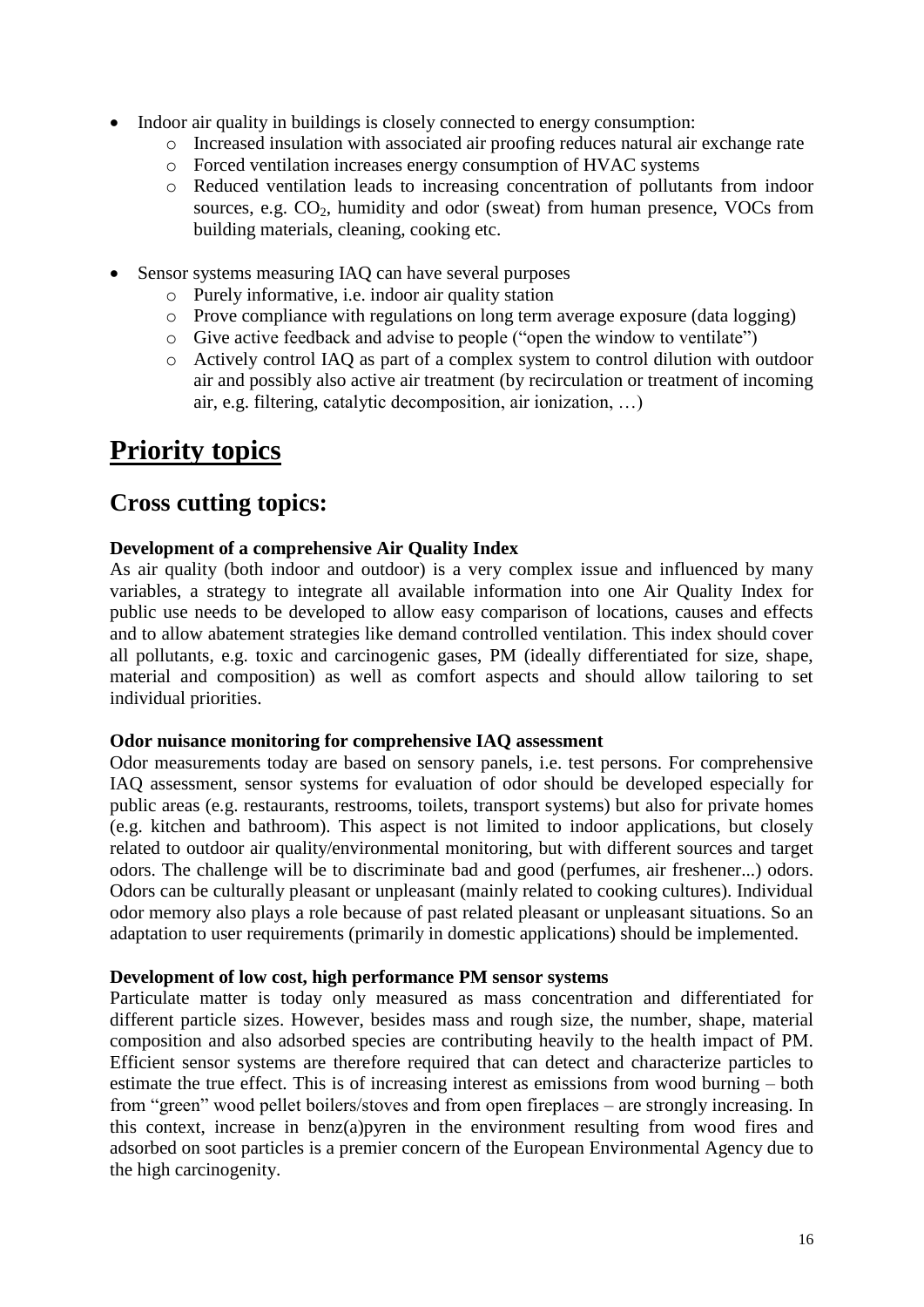### **Integrate mobile sensor systems (primarily smartphones and wearables) into IAQ networks**

Chemical sensors in mobile phones will become ubiquitous. Thus, not every area, especially in public spaces and transport systems, will need to be equipped with sensor networks. Instead, the data from mobile phones could be used in a way similar to traffic data being generated through mobile phone networks. However, mobile phones will not be very reliable (not turned on due to power consumption; measuring local effects, i.e. perfume of owner; etc.) and accurate, which can be offset by polling several sensors and by correlating mobile phone data with fixed and accurate AQ measurement stations.

### **Working group specific topics:**

### **IAQ User Interface allowing easy understanding and individual tailoring**

IAQ is a very complex issue and the normal end user will have difficulties interpreting the measurement data of several sensors, especially for hazardous gases ("What does 5 ppb Benzene mean for me?"). An optimized IAQ user interface should provide easy understanding at a glance (graphical symbols, e.g. a traffic light) and in depth information of the different IAQ aspects for interested users. The user should be able to tailor the interface to his requirements, i.e. with emphasis on health, comfort, productivity or specific allergies. The system should also indicate what the effect of different measures (i.e. opening a window, reducing temperature, change cleaning product…) would be in understandable terms, especially for health effects (poor air quality reduces life expectancy, but how can this be expressed for the general user without causing unnecessary anxiety?)

### **Connect Outdoor Air Quality and Indoor Air Quality for development of demand controlled ventilation**

The standard approach to poor indoor air quality is increased ventilation which is fine e.g. for human sources like  $CO_2$  caused by (many) people in confined spaces. However, this is only relevant if the outdoor air is "better" than indoor air. Thus, a comprehensive Air Quality Index is required to optimize ventilation strategies and times, in order to ventilate when this actually improves air quality. Systems should be adaptive and ideally predictive, i.e. able to ventilate in advance if outdoor air quality will deteriorate due to onset of traffic etc. Energy optimization could also be part of the optimization by comparing the energy requirement between air dilution (ventilation) and air treatment (filtering, catalytic decomposition, ozone treatment).

#### **Bio-chemical sensor systems for mold detection**

An increasing concern connected with air quality and improved building insulation is (hidden) mold formation which has a huge impact on health and on building integrity. Thus, systems to detect mold at an early stage or systems to predict mold formation based on comprehensive air quality data (temperature, humidity, ventilation, etc.) will be very important to make full use of low energy buildings and building renovation. Some spores are known to have a typical VOC signature and could be monitored by VOC monitoring at very low concentrations, but also biosensors could contribute to solving this challenge.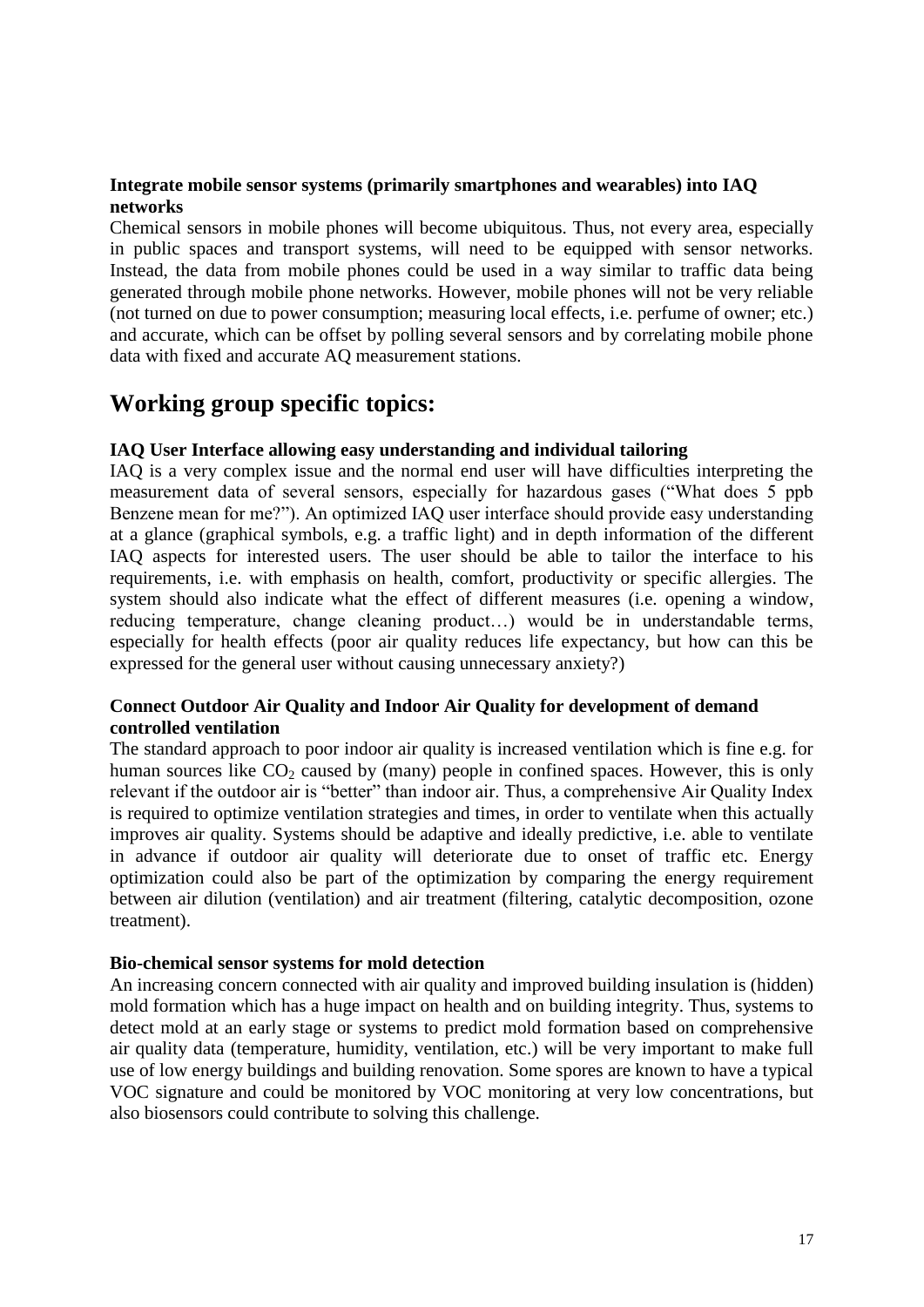| Title        |                                                                | Integration of mobile sensor systems (primarily smart-phones,           |              |                                                                                                                                                                                                                                                                                                                                                                                                                                                                                                                                                                                                                                                                                                                                                                                                                                                                                                                                                                                                                                                                                                                                                                                                                                                                                                                                                                                                                                                                                                                                                                                                                                                                                                                                             |
|--------------|----------------------------------------------------------------|-------------------------------------------------------------------------|--------------|---------------------------------------------------------------------------------------------------------------------------------------------------------------------------------------------------------------------------------------------------------------------------------------------------------------------------------------------------------------------------------------------------------------------------------------------------------------------------------------------------------------------------------------------------------------------------------------------------------------------------------------------------------------------------------------------------------------------------------------------------------------------------------------------------------------------------------------------------------------------------------------------------------------------------------------------------------------------------------------------------------------------------------------------------------------------------------------------------------------------------------------------------------------------------------------------------------------------------------------------------------------------------------------------------------------------------------------------------------------------------------------------------------------------------------------------------------------------------------------------------------------------------------------------------------------------------------------------------------------------------------------------------------------------------------------------------------------------------------------------|
|              |                                                                | wearables and IoT) into IAQ networks (HT11&7)                           |              |                                                                                                                                                                                                                                                                                                                                                                                                                                                                                                                                                                                                                                                                                                                                                                                                                                                                                                                                                                                                                                                                                                                                                                                                                                                                                                                                                                                                                                                                                                                                                                                                                                                                                                                                             |
| Call timing  | 2018                                                           | 2019                                                                    | 2020         | 2021                                                                                                                                                                                                                                                                                                                                                                                                                                                                                                                                                                                                                                                                                                                                                                                                                                                                                                                                                                                                                                                                                                                                                                                                                                                                                                                                                                                                                                                                                                                                                                                                                                                                                                                                        |
| <b>TRL</b>   | Start: TRL 3/4                                                 |                                                                         | End: TRL 5/6 |                                                                                                                                                                                                                                                                                                                                                                                                                                                                                                                                                                                                                                                                                                                                                                                                                                                                                                                                                                                                                                                                                                                                                                                                                                                                                                                                                                                                                                                                                                                                                                                                                                                                                                                                             |
| Market       |                                                                |                                                                         |              | Environmental sensing, consumer electronics/wearables, Internet of Things                                                                                                                                                                                                                                                                                                                                                                                                                                                                                                                                                                                                                                                                                                                                                                                                                                                                                                                                                                                                                                                                                                                                                                                                                                                                                                                                                                                                                                                                                                                                                                                                                                                                   |
| segment      | (IoT)                                                          |                                                                         |              |                                                                                                                                                                                                                                                                                                                                                                                                                                                                                                                                                                                                                                                                                                                                                                                                                                                                                                                                                                                                                                                                                                                                                                                                                                                                                                                                                                                                                                                                                                                                                                                                                                                                                                                                             |
| Companies    |                                                                | Sensor systems: Siemens, ams, Analog Devices, Bosch Sensortec,          |              |                                                                                                                                                                                                                                                                                                                                                                                                                                                                                                                                                                                                                                                                                                                                                                                                                                                                                                                                                                                                                                                                                                                                                                                                                                                                                                                                                                                                                                                                                                                                                                                                                                                                                                                                             |
| interested / |                                                                |                                                                         |              | Infineon, NanoSense, 3S, SGX, CCMOSS, UST etc. Wearables and IoT:                                                                                                                                                                                                                                                                                                                                                                                                                                                                                                                                                                                                                                                                                                                                                                                                                                                                                                                                                                                                                                                                                                                                                                                                                                                                                                                                                                                                                                                                                                                                                                                                                                                                           |
| consulted    | Samsung, Apple, Microsoft, Google, LG, Jawbone, Panasonic etc. |                                                                         |              |                                                                                                                                                                                                                                                                                                                                                                                                                                                                                                                                                                                                                                                                                                                                                                                                                                                                                                                                                                                                                                                                                                                                                                                                                                                                                                                                                                                                                                                                                                                                                                                                                                                                                                                                             |
|              |                                                                |                                                                         |              | Networks and information services: Worldsensing, Arianet, Siemens etc.                                                                                                                                                                                                                                                                                                                                                                                                                                                                                                                                                                                                                                                                                                                                                                                                                                                                                                                                                                                                                                                                                                                                                                                                                                                                                                                                                                                                                                                                                                                                                                                                                                                                      |
| Challenge    |                                                                | routes" through the city for jogging, skating and biking <sup>4</sup> . |              | Gas sensors will be integrated into smartphones and other mobile<br>electronics starting in III/2016 with expected volumes of 200 Mio units in<br>2017 and fast growth in the following years according to IHS. First<br>applications will be localized monitoring, e.g. for indoor air quality (based<br>on total VOC) and breath alcohol levels. Further applications could include<br>breath odor monitoring, health diagnostics (e.g. for asthma or diabetes<br>patients). So far, all evaluations will be based on the local measurement<br>only. However, one can expect a fast saturation of the technology, thus a<br>new paradigm could be achieved for air quality networks due to ubiquitous<br>sensor systems. For example, a typical meeting or class room would have<br>several sensors, public buildings and transport could have several tens or<br>even hundreds of sensors and large sports arenas several thousand. In<br>addition to environmental monitoring, data could also be used for safety<br>and security applications, e.g. fire detection or explosives warning. Making<br>use of this wealth of information would require standardized data interfaces<br>(e.g. integrated into the major smartphone operating systems) and of course<br>specific regulatory frameworks, but also novel data evaluation and<br>interpretation technologies. At the same time, this technology could be used<br>to improve the performance of the individual sensor systems by using the<br>network for cross-validation and re-calibration. Data exchange at a local<br>level could easily help users to lead a healthier life, e.g. by making them<br>aware of the "canyon effect" in cities or helping them to find "green |
| Possible     |                                                                |                                                                         |              | Sensor systems could take the next step to Environmental Information (EI)                                                                                                                                                                                                                                                                                                                                                                                                                                                                                                                                                                                                                                                                                                                                                                                                                                                                                                                                                                                                                                                                                                                                                                                                                                                                                                                                                                                                                                                                                                                                                                                                                                                                   |
| solutions    | tailored interfaces.                                           |                                                                         |              | services, e.g. by personalization of AQ information on the basis of crowd<br>sensing and computational intelligence methods. This will require a<br>suitable EI services framework, i.e. a comprehensive data and user<br>interface for environmental sensor networks. Data processing could be<br>realized locally, exchanging (limited) data between mobile phones and<br>wearables within a defined area (local awareness), or centrally, via a<br>backend system which could be offered by mobile network providers or<br>dedicated service providers. The latter could make use of big data analysis<br>to achieve high performance and could also link low-cost sensors with<br>state-of-the-art analytical monitoring stations. Output could be via public<br>websites ("environmental weather forecast") and via individually adapted                                                                                                                                                                                                                                                                                                                                                                                                                                                                                                                                                                                                                                                                                                                                                                                                                                                                                               |

 $4$  The "canyon effect" in city streets refers to the effect that pollution levels on one side of the street are often significantly higher compared to the opposite side due to the wind effect pushing pollutants to one side while clean air is drawn to the other. "Green routes" refers to roads and paths with lower pollution levels as an additional personalized service for navigation systems.

1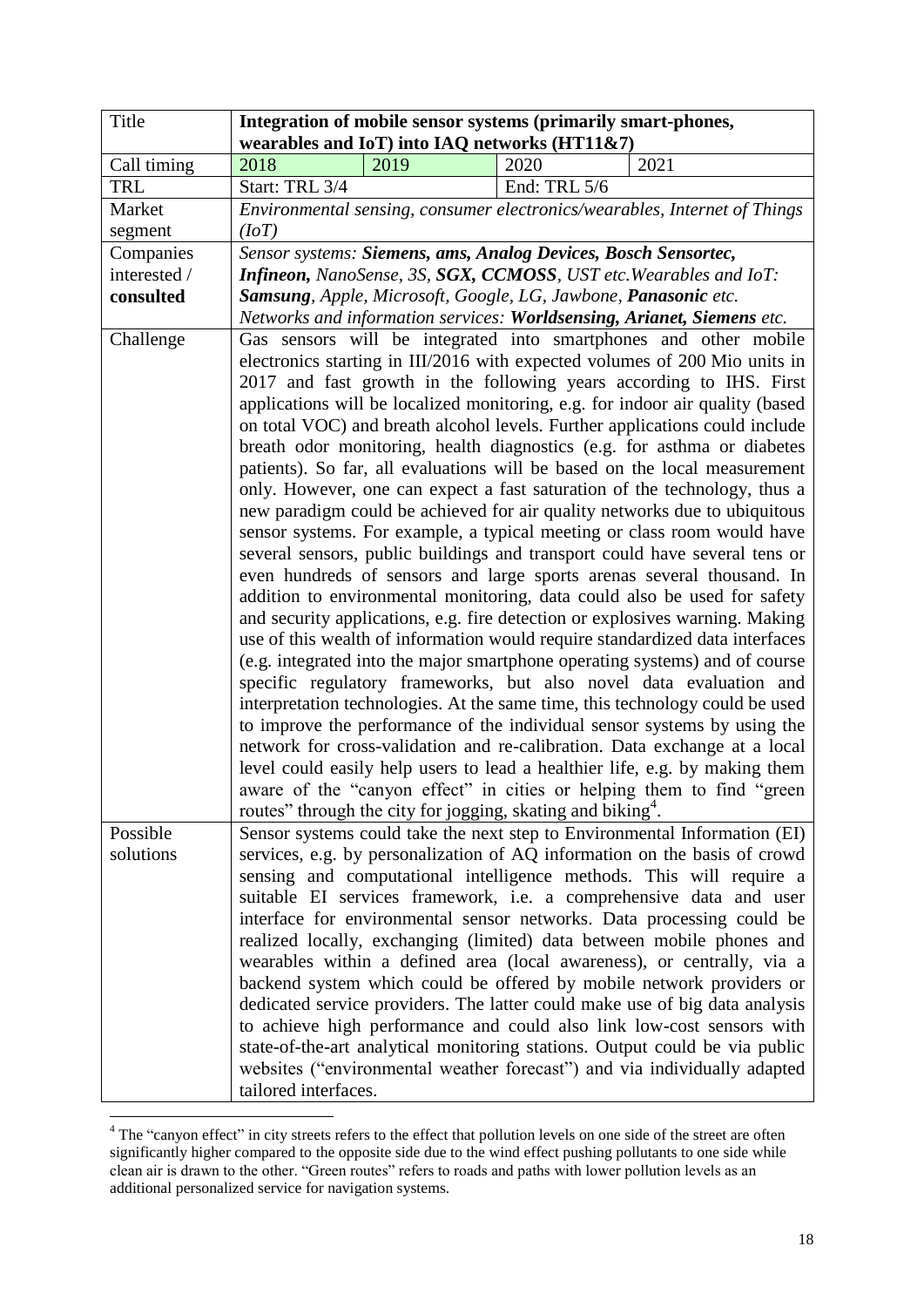|                                         | One current bottleneck is the functional integration and high volume<br>availability at low cost for highly reliable sensor systems. Required<br>building blocks are a combination of volume manufacturing capable micro<br>and nano technologies and the use of physical and chemical detection<br>principles for miniaturized low cost sensor systems, but also suitable<br>calibration schemes.<br>Performance could be assured by intercomparison exercises, i.e. Air<br>Quality joint exercises comparing sensor performance to reference<br>analyzers in standardized measurements.                                                                                                                                                                                                                                                                                                                                                                                                                                                                                                                                                                                                                                                                                                                                                                                                                                                                                                                           |
|-----------------------------------------|---------------------------------------------------------------------------------------------------------------------------------------------------------------------------------------------------------------------------------------------------------------------------------------------------------------------------------------------------------------------------------------------------------------------------------------------------------------------------------------------------------------------------------------------------------------------------------------------------------------------------------------------------------------------------------------------------------------------------------------------------------------------------------------------------------------------------------------------------------------------------------------------------------------------------------------------------------------------------------------------------------------------------------------------------------------------------------------------------------------------------------------------------------------------------------------------------------------------------------------------------------------------------------------------------------------------------------------------------------------------------------------------------------------------------------------------------------------------------------------------------------------------|
| EU<br>positioning                       | Europe has a strong commercial position especially in sensor systems for<br>mobile applications but is currently weak in the system integration itself<br>(smartphones, wearables). Also, big data is a challenge where many<br>opportunities exist which can be addressed based on the excellent scientific<br>expertise in Europe in this field. Indeed, the upcoming Internet of Things is<br>expected to strengthen Europe's competitive situation due to the<br>requirement of integrating not only electronics but also systems know-how<br>for various relevant fields from environmental monitoring, health up to<br>safety and security.                                                                                                                                                                                                                                                                                                                                                                                                                                                                                                                                                                                                                                                                                                                                                                                                                                                                   |
| Possible<br>impact of<br>topic in H2020 | The consumer and mobile sensor market dominated by smartphone<br>applications has overtaken automotive applications as the largest MEMS<br>sensor market in 2011 and continues to grow at 17.8% CAGR with sales<br>reaching nearly 5 B US\$ in 2016 (source: IHS iSuppli). Bosch, the leading<br>supplier reached more than 1 B sensors per year in 2014, expects strong<br>growth for integrated environmental sensor units combining temperature<br>and pressure with humidity and gas sensors. Target areas covering user<br>context and ambient awareness will specifically profit from sensor data<br>fusion. Ubiquitous sensor systems combined with advanced data processing<br>and big data approaches could prove to open the next huge markets not<br>only for gadgets but also for smart services. The first impact is expected for<br>environmental monitoring and awareness of citizens concerning their<br>impact on the environment, but further benefits are expected for health,<br>especially for elderly people (online monitoring of breath), food security<br>(monitoring of food freshness) and secure societies.<br>Initially, the emerging IoT market is expected to be primarily a hardware<br>market, with hardware sales increasing strongly until approx. 2020. Then,<br>however, it is expected to shift to a software and services market, according<br>to Yole Developpment. By the mid 2020s, 75 % of the \$400 Billion IoT<br>market is expected to be based on data and services. |

| Title        | Bio-chemical sensor systems for mold detection (ST8b)                           |                                                   |              |      |
|--------------|---------------------------------------------------------------------------------|---------------------------------------------------|--------------|------|
| Call timing  | 2018                                                                            | 2019                                              | 2020         | 2021 |
| TRL          | Start: TRL 3/4                                                                  |                                                   | End: TRL 5/6 |      |
| Market       |                                                                                 | Building and construction, environmental sensing, |              |      |
| segment      |                                                                                 |                                                   |              |      |
| Companies    | Building and construction: Siemens Building Technologies, Camfil, CIAT          |                                                   |              |      |
| interested / | Compagnie Industrielle d'Application thermique, Systemair, ALDES                |                                                   |              |      |
| consulted    | Aéraulique, Acciona Infraestructuras, <b>Delos</b> , Energy Efficient Buildings |                                                   |              |      |
|              | European Initiative (E2B EI) etc., Sensor systems: Siemens, ams, Samsung,       |                                                   |              |      |
|              | Panasonic, Analog Devices, Bosch Sensortec, NanoSense, 3S, SGX, UST,            |                                                   |              |      |
|              | <b>CCMOSS, Environmental Monitoring Systems, etc.</b>                           |                                                   |              |      |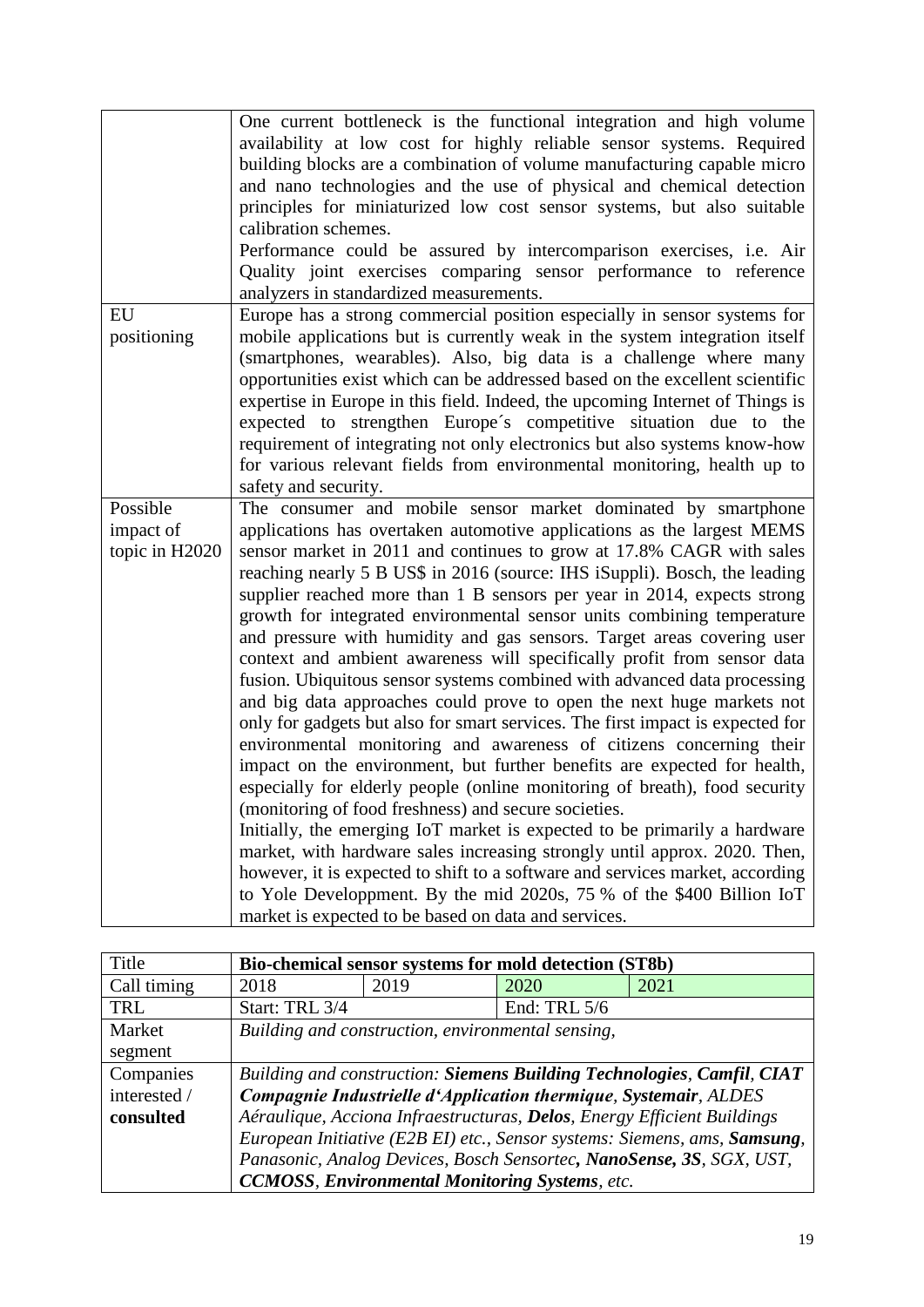| Challenge   | Humidity can lead to (hidden) mold formation, which has a huge impact on              |
|-------------|---------------------------------------------------------------------------------------|
|             | health and can greatly deteriorate building structure and decoration.                 |
|             | Especially for modern or modernized buildings which are highly insulated              |
|             | to reduce energy consumption this is an increasing hazard and many people             |
|             | are highly aware of the danger of molds and spores on their health and on             |
|             | the building value. Thus, systems to detect mold at an early stage or                 |
|             | systems to predict mold formation based on comprehensive air quality data             |
|             | (temperature, humidity, ventilation, etc.) will be very important to make             |
|             | full use of low energy buildings and building renovation.                             |
|             | Current sensor solutions lack sensitivity and selectivity for detecting               |
|             | especially hidden mold; other technologies require lab tests and are not              |
|             | suitable for online use.                                                              |
|             | Symptoms of mold exposure may include:                                                |
|             | • Nausea                                                                              |
|             | • Headache                                                                            |
|             | $\bullet$ Fatigue                                                                     |
|             | • Asthma                                                                              |
|             | • Memory loss                                                                         |
|             | • Irritation of the eyes, nose, skin, throat, and lungs                               |
|             | • Lung disease                                                                        |
|             | • Kidney (renal) failure                                                              |
|             |                                                                                       |
|             | • Acute idiopathic pulmonary hemorrhage (especially in infants)                       |
|             | • Some forms of cancer, including lung and liver cancers                              |
|             | • Increased lower respiratory illness and/or viral infections in healthy<br>children  |
| Possible    | Some spores are known to have a typical VOC signature and could thus be               |
| solutions   | monitored by VOC sensor systems, however at very low concentrations.                  |
|             | These systems could work continuously and could be combined with other                |
|             | monitoring solution, e.g. for air quality or fire detection.                          |
|             | approaches could be<br>Model-based<br>suitable<br>solutions<br>based<br><sub>on</sub> |
|             | comprehensive air quality sensor data (temperature, humidity, ventilation,            |
|             | occupancy, etc.) but these need to be verified with direct (biochemical)              |
|             | measurements. These could be enhanced with additional techniques, e.g.                |
|             | low-cost thermal imaging to detect condensation or mobile VOC sensor                  |
|             | systems for source localization.                                                      |
|             | Biosensors could contribute to addressing this challenge by developing                |
|             | suitable on-the-spot measurement solutions for fast tests, e.g. during house          |
|             | shopping.                                                                             |
| EU          | Europe has a strong position in sensor systems for environmental                      |
| positioning | monitoring and especially in biosensor systems. This expertise can be                 |
|             | combined with modelling know-how allowing direct and indirect detection               |
|             | solutions for mold formation. The market demand is expected to increase               |
|             | strongly in the near future due to increased refurbishments of existing               |
|             | houses for higher energy efficiency which will, however, exacerbate the               |
|             | problem of mold formation.                                                            |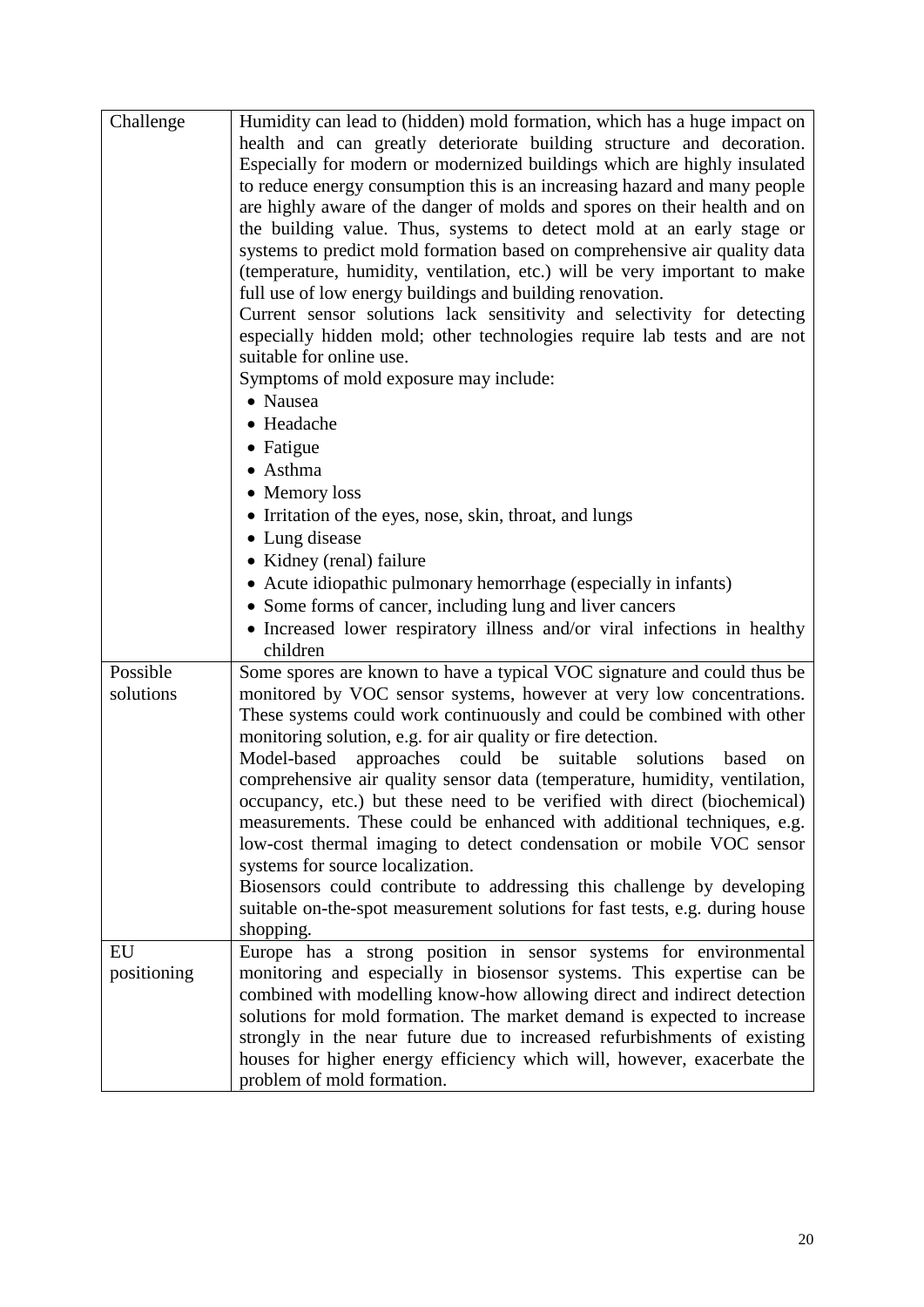| Possible       | Eurostat reported that the percentage of total population exposed to mould |
|----------------|----------------------------------------------------------------------------|
| impact of      | problems varies between 4.2% (Finland) to 35.7% (Portugal). Results from   |
| topic in H2020 | various studies (e.g. DBH and ALLHOME) found strong and consistent         |
|                | associations between moisture related problems indoor and symptoms         |
|                | among children. The risk for symptoms was more than doubled for children   |
|                | living in a home with self reported "dampness"; this problem can be of     |
|                | similar high importance for elderly and immunological depressed persons,   |
|                | e.g. cancer patients receiving chemotherapy.                               |
|                | Sensors for mold detection, both as spot measurements and for continuous   |
|                | monitoring, are one important element for reducing the energy              |
|                | consumption of public buildings and private homes and thus reaching the    |
|                | European targets in terms of reduced energy consumption and $CO2$          |
|                | reduction without endangering the health of Europe's population.           |

| Title        | High-performance, low-cost particle monitoring systems (ST8a) |                                                                  |              |                                                                                                                                                                                                                                                                                                                                                                                                                                                                                                                                                                                                                                                                                                                                                                                                                                                                                                                                                                                                                                                                       |
|--------------|---------------------------------------------------------------|------------------------------------------------------------------|--------------|-----------------------------------------------------------------------------------------------------------------------------------------------------------------------------------------------------------------------------------------------------------------------------------------------------------------------------------------------------------------------------------------------------------------------------------------------------------------------------------------------------------------------------------------------------------------------------------------------------------------------------------------------------------------------------------------------------------------------------------------------------------------------------------------------------------------------------------------------------------------------------------------------------------------------------------------------------------------------------------------------------------------------------------------------------------------------|
| Call timing  | 2018                                                          | 2019                                                             | 2020         | 2021                                                                                                                                                                                                                                                                                                                                                                                                                                                                                                                                                                                                                                                                                                                                                                                                                                                                                                                                                                                                                                                                  |
| <b>TRL</b>   | Start: TRL 2/3                                                |                                                                  | End: TRL 4/5 |                                                                                                                                                                                                                                                                                                                                                                                                                                                                                                                                                                                                                                                                                                                                                                                                                                                                                                                                                                                                                                                                       |
| Market       |                                                               | Environmental sensing, building and construction                 |              |                                                                                                                                                                                                                                                                                                                                                                                                                                                                                                                                                                                                                                                                                                                                                                                                                                                                                                                                                                                                                                                                       |
| segment      |                                                               |                                                                  |              |                                                                                                                                                                                                                                                                                                                                                                                                                                                                                                                                                                                                                                                                                                                                                                                                                                                                                                                                                                                                                                                                       |
| Companies    |                                                               |                                                                  |              | Building and construction: Siemens Building Technologies, Camfil, CIAT                                                                                                                                                                                                                                                                                                                                                                                                                                                                                                                                                                                                                                                                                                                                                                                                                                                                                                                                                                                                |
| interested / |                                                               |                                                                  |              | Compagnie Industrielle d'Application thermique, Systemair, ALDES                                                                                                                                                                                                                                                                                                                                                                                                                                                                                                                                                                                                                                                                                                                                                                                                                                                                                                                                                                                                      |
| consulted    |                                                               |                                                                  |              | Aéraulique, Acciona Infraestructuras, Delos, Energy Efficient Buildings                                                                                                                                                                                                                                                                                                                                                                                                                                                                                                                                                                                                                                                                                                                                                                                                                                                                                                                                                                                               |
|              |                                                               | European Initiative (E2B EI) etc., Sensor systems: Siemens, ams, |              |                                                                                                                                                                                                                                                                                                                                                                                                                                                                                                                                                                                                                                                                                                                                                                                                                                                                                                                                                                                                                                                                       |
|              |                                                               |                                                                  |              | Samsung, Infineon, Panasonic, Analog Devices, NanoSense, 3S, SGX,                                                                                                                                                                                                                                                                                                                                                                                                                                                                                                                                                                                                                                                                                                                                                                                                                                                                                                                                                                                                     |
|              | UST, Alphasense, SenSiC etc.                                  |                                                                  |              |                                                                                                                                                                                                                                                                                                                                                                                                                                                                                                                                                                                                                                                                                                                                                                                                                                                                                                                                                                                                                                                                       |
| Challenge    | diseases.<br>over smaller)                                    | contribute to the health impact of PM:                           |              | Particulate Matter (PM) is recognized today as having the greatest impact<br>on health of all pollutants, both in outdoor and in indoor environments <sup>5</sup> .<br>Ambient fine particulate matter (PM2.5) concentrations have been asso-<br>ciated with excess mortality and morbidity at current urban levels and there<br>is also evidence linking particulate air pollution and increases in hospital<br>admissions for respiratory and cardiovascular diseases. Epidemiological<br>studies have consistently shown an association between PM pollution and<br>the number of deaths from cancer and cardiovascular and respiratory<br>On the other hand, sensor systems today are very bulky and expensive and<br>provide only limited information, at best giving the particle mass<br>concentration for PM10, PM2.5 and PM1 (particles $\langle 10, \langle 2.5 \rangle$ and $\langle 1 \rangle$ µm,<br>respectively). However, epidemiological studies show that many factors<br>- The number of the particles (mass concentration favors larger particles |

 $<sup>5</sup>$  cf. European Environmental Agency: SOER 2015 — The European environment — state and outlook 2015, A</sup> comprehensive assessment of the European environment's state, trends and prospects, in a global context. http://www.eea.europa.eu/soer

<u>.</u>

Quote: "Particulate matter, nitrogen dioxide and ground-level ozone, are now generally recognised as the three pollutants that most significantly affect human health…. For example, fine particulate matter (PM2.5) in air has been estimated to reduce life expectancy in the EU by more than eight months. Benzo(a)pyrene is a carcinogenic pollutant of increasing concern, with concentrations being above the threshold set to protect human health in several urban areas, especially in central and eastern Europe."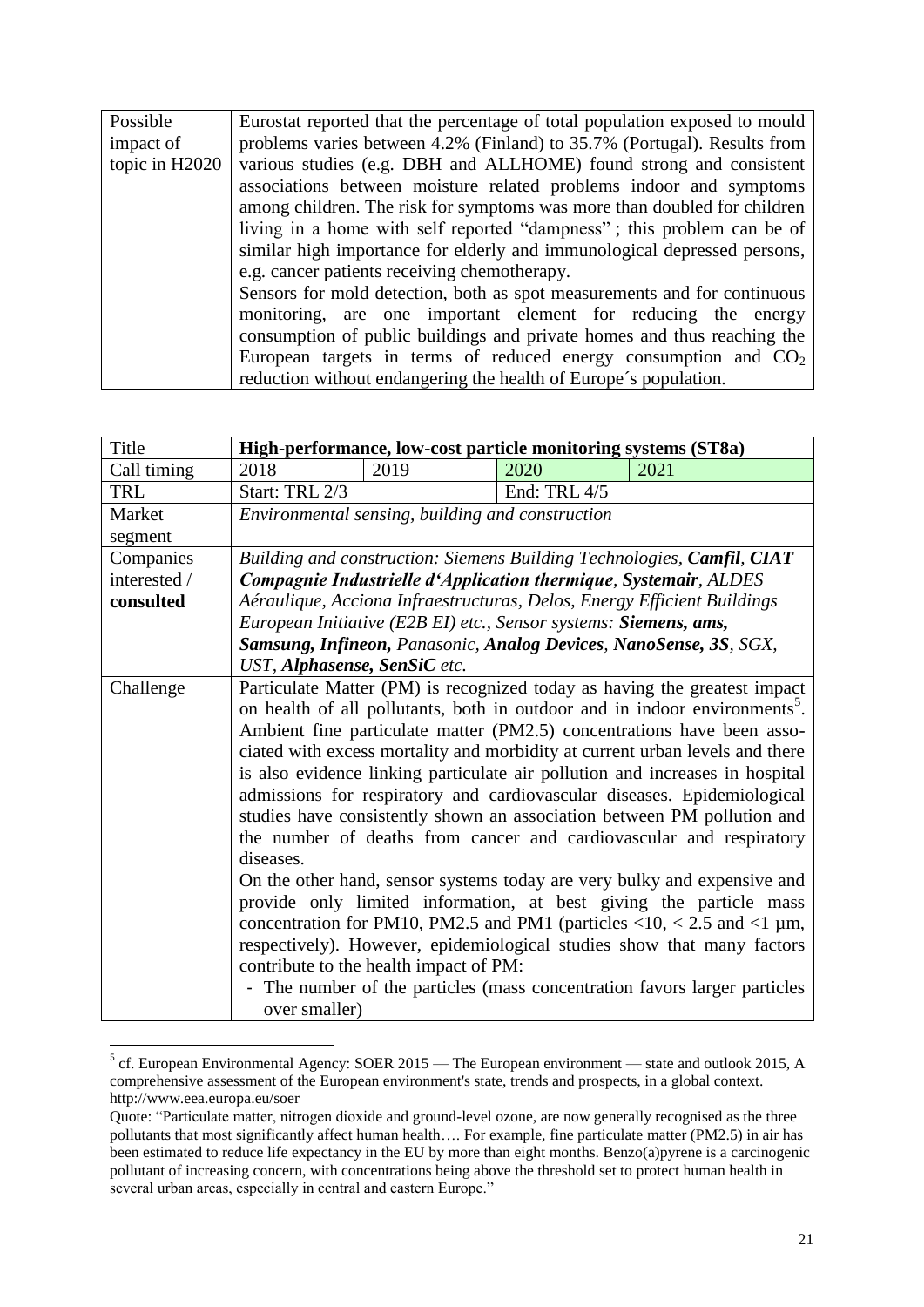|                                         | - The material composition of the particles, i.e. soot vs. inorganic                                                                                                                                                                                                                                                                                                                                                                                                                                                                                                                                                                                                                                                                                                                                                                                                                                                                                                                                                                                                                                                                                                            |
|-----------------------------------------|---------------------------------------------------------------------------------------------------------------------------------------------------------------------------------------------------------------------------------------------------------------------------------------------------------------------------------------------------------------------------------------------------------------------------------------------------------------------------------------------------------------------------------------------------------------------------------------------------------------------------------------------------------------------------------------------------------------------------------------------------------------------------------------------------------------------------------------------------------------------------------------------------------------------------------------------------------------------------------------------------------------------------------------------------------------------------------------------------------------------------------------------------------------------------------|
|                                         | - The shape of the particles (well known for asbestos)<br>- Adsorbates attached to the surface; pure carbon, e.g., seems to have<br>little impact but PAH (polycyclic aromatic hydrocarbons) are highly<br>carcinogenic and are often found on soot particles<br>A specific pollutant of interest is Benzo[a]pyrene primarily stemming from<br>wood fires, both open fireplaces and pellet burners, which are also an<br>increasingly relevant source for PM. Benzo[a]pyrene is highly carcinogenic<br>and one of the few pollutants showing a strong increase in recent years<br>according to the European Environmental Agency <sup>1</sup> . Due to its low vapor<br>pressure it is primarily found adsorbed on PM and thought to contribute                                                                                                                                                                                                                                                                                                                                                                                                                                 |
|                                         | strongly to its health impact.                                                                                                                                                                                                                                                                                                                                                                                                                                                                                                                                                                                                                                                                                                                                                                                                                                                                                                                                                                                                                                                                                                                                                  |
| Possible<br>solutions                   | Sensor systems for PM today are mostly based on optical techniques<br>combined with fluidics to count particles and estimate their size related<br>mass concentration. Existing approaches could be miniaturized and<br>combined with other techniques to assess different PM properties, e.g. by<br>collecting PM on a surface and using impedance spectroscopy, impact<br>measurement or surface ionization to gain additional information on size,<br>weight and shape or using capacitive measurements. Adsorbates could be<br>characterized by heating the samples and subsequent analysis of the<br>released molecules. It is expected that multiparameter sensor systems need<br>to be combined with appropriate data analysis techniques to obtain reliable<br>data. One current bottleneck is the functional integration and high volume<br>availability at low cost for highly reliable sensor systems. Required<br>building blocks are a combination of volume manufacturing capable micro<br>and nano technologies and the use of physical and chemical detection<br>principles for miniaturized low cost sensor systems, but also suitable<br>calibration schemes. |
| EU<br>positioning                       | Europe has a strong commercial position in sensor systems for<br>environmental monitoring, both in analytical equipment for scientific use<br>and for low-cost sensors. Combining the expertise in these fields with<br>micro- and nanotechnologies where Europe is also strong for novel<br>multiparameter PM sensors would allow a worldwide leading position for<br>novel PM sensors required for various applications, both indoor and<br>outdoor.                                                                                                                                                                                                                                                                                                                                                                                                                                                                                                                                                                                                                                                                                                                          |
| Possible<br>impact of<br>topic in H2020 | Sensors for PM are a prerequisite for comprehensive environmental<br>monitoring both indoor and outdoor, which would by the first step to raise<br>awareness for PM sources and effects. In a second step, low-cost sensors<br>could be combined with amelioration strategies (e.g. filtering) and source<br>control (e.g. closed loop control of fire places and wood burners) to address<br>the societal challenges health, environment and clean energy by addressing<br>two main areas of concern today, i.e. PM and Benzo[a]pyrene.                                                                                                                                                                                                                                                                                                                                                                                                                                                                                                                                                                                                                                        |

| Title       | Comprehensive IAQ User Interface for demand controlled ventilation<br>(ST6&7, HT1) |      |                |      |
|-------------|------------------------------------------------------------------------------------|------|----------------|------|
| Call timing | 2018                                                                               | 2019 | 2020           | 2021 |
| <b>TRL</b>  | Start: TRL 4/5                                                                     |      | End: TRL $6/7$ |      |
| Market      | Environmental sensing, building and construction, energy efficiency                |      |                |      |
| segment     |                                                                                    |      |                |      |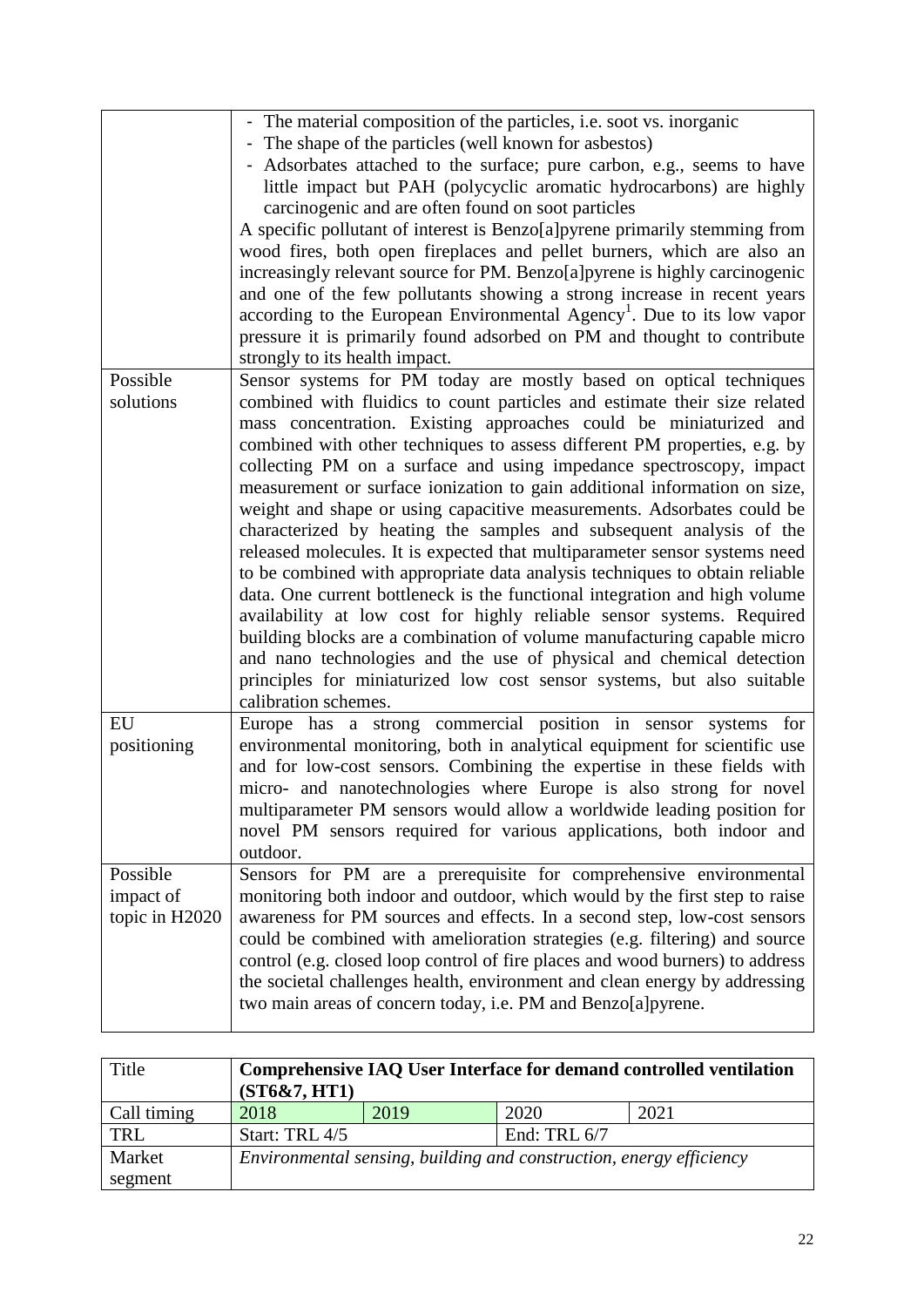| Companies    | Building and construction: Siemens Building Technologies, CIAT,                                                              |  |  |  |
|--------------|------------------------------------------------------------------------------------------------------------------------------|--|--|--|
| interested / | Compagnie Industrielle d'Application thermique, Systemair, ALDES                                                             |  |  |  |
| consulted    | Aéraulique, Acciona Infraestructuras, Delos, Energy Efficient Buildings                                                      |  |  |  |
|              | European Initiative (E2B EI) etc.                                                                                            |  |  |  |
|              | Sensor systems: Siemens, ams, Samsung, Analog Devices, Infineon, Bosch                                                       |  |  |  |
|              | Sensortec, NanoSense, 3S, SGX, UST, SenSiC, Environmental                                                                    |  |  |  |
|              | <b>Monitoring Systems etc.</b>                                                                                               |  |  |  |
| Challenge    | Indoor Air Quality (IAQ) has a strong impact on humans (health, comfort,                                                     |  |  |  |
|              | productivity and sleep quality) as well as on buildings (energy                                                              |  |  |  |
|              | consumption, building integrity). High $CO2$ and VOC values strongly affect                                                  |  |  |  |
|              | well-being (sick building syndrome), but also learning ability for children                                                  |  |  |  |
|              | and students and productivity for workers. Hazardous VOCs, Radon &                                                           |  |  |  |
|              | particulate matter (PM) lead to cancer and respiratory diseases, malodors                                                    |  |  |  |
|              | and allergens induce discomfort. To make full use of sensor systems for                                                      |  |  |  |
|              | controlling IAQ several steps need to be addressed:                                                                          |  |  |  |
|              | - Development of a comprehensive Air Quality Index including odor                                                            |  |  |  |
|              | nuisance monitoring for comprehensive IAQ assessment<br>Outdoor and Indoor Air Quality have to be connected to allow optimal |  |  |  |
|              |                                                                                                                              |  |  |  |
|              | demand controlled remediation strategy, e.g. by ventilation, based on<br>the developed AQ index                              |  |  |  |
|              | A dedicated IAQ User Interface is required that raises awareness of the                                                      |  |  |  |
|              | people indoors, allows easy understanding and individual tailoring, e.g.                                                     |  |  |  |
|              |                                                                                                                              |  |  |  |
|              | for people with allergies or specific susceptibilities (pregnant women,<br>small children)                                   |  |  |  |
|              | This approach also requires standardization in IAQ and environmental                                                         |  |  |  |
|              | monitoring (e.g. data format as basis for the AQ index, legal and regulatory                                                 |  |  |  |
|              | frameworks)                                                                                                                  |  |  |  |
| Possible     | Close collaboration between specialists in sensor systems, building                                                          |  |  |  |
| solutions    | technologies, health experts and user interfaces is required to address this                                                 |  |  |  |
|              | complex field. Displaying numerical concentration values of different                                                        |  |  |  |
|              | pollutants and ambient conditions in combination with energy consumption                                                     |  |  |  |
|              | is insufficient to raise the awareness on the one hand and to allow people to                                                |  |  |  |
|              | adapt the system according to their requirements. Solutions could range                                                      |  |  |  |
|              | from simple traffic light control (as simple day to day interface) via more                                                  |  |  |  |
|              | complex graphical representations to expert systems with numerical data                                                      |  |  |  |
|              | and adaptive weighting for specific room uses (offices, living room,                                                         |  |  |  |
|              | bedroom etc.) and user groups (elderly, children, people with specific                                                       |  |  |  |
|              | allergies etc.).                                                                                                             |  |  |  |
|              | Specific solutions might be based on existing building control interfaces for                                                |  |  |  |
|              | HVAC systems or make use of smart home solutions with smart phones                                                           |  |  |  |
|              | and tablets as omnipresent user interface. At the same time, sensors                                                         |  |  |  |
|              | integrated in smartphones could be integrated into the IAQ monitoring                                                        |  |  |  |
|              | system.                                                                                                                      |  |  |  |
|              | Viable solutions will also need to address the issue of efficient factory                                                    |  |  |  |
|              | calibration and especially field re-calibration of sensor systems. This could                                                |  |  |  |
|              | be achieved periodically with specific simple-to-use solutions or                                                            |  |  |  |
|              | automatically over the internet using connected sensor systems (IoT                                                          |  |  |  |
|              | approach).                                                                                                                   |  |  |  |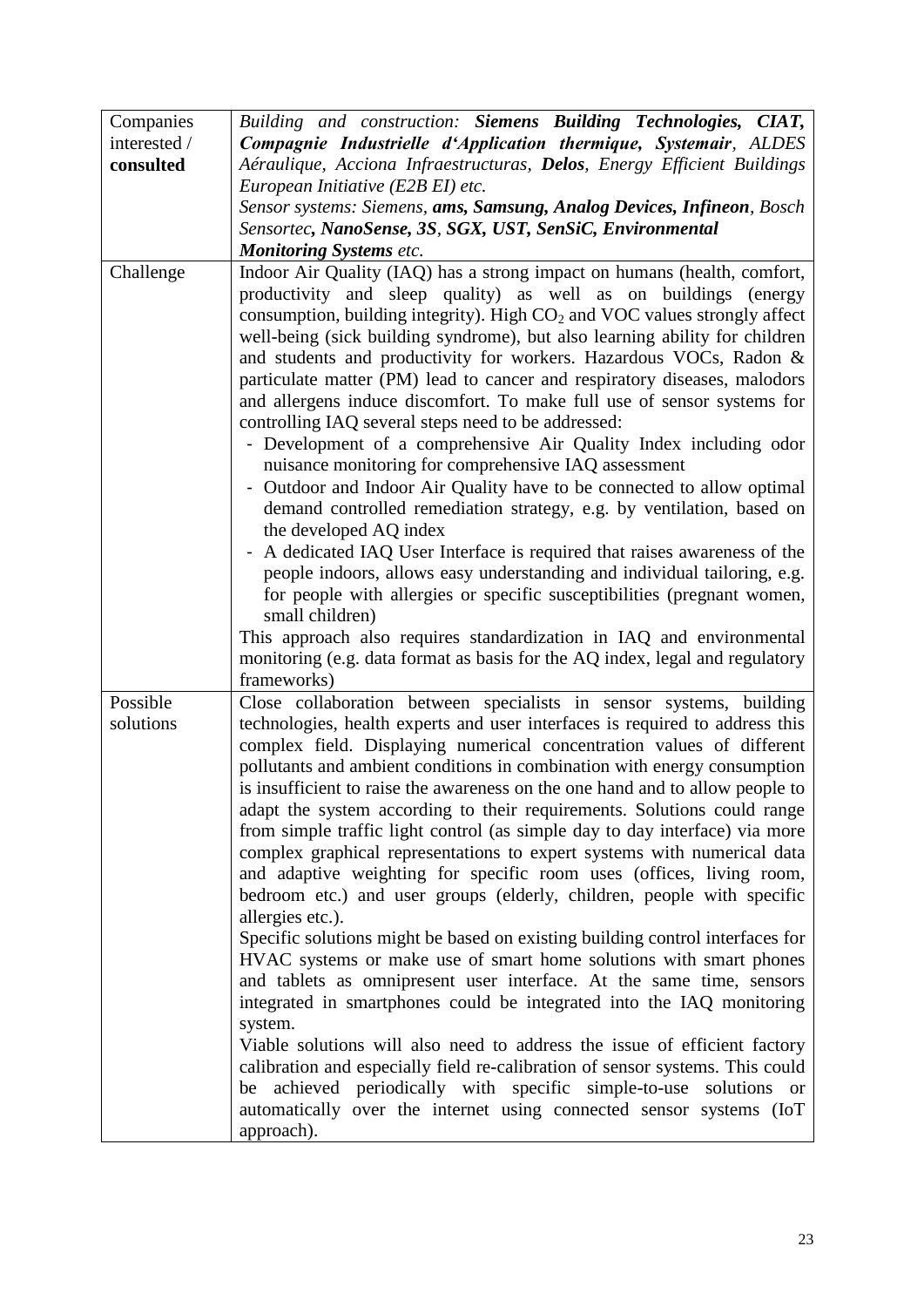| EU             | Europe has a strong commercial position both in sensor systems and in          |
|----------------|--------------------------------------------------------------------------------|
| positioning    | building technologies. A specific challenge for Europe compared to, e.g.,      |
|                | Asia is the refurbishment of existing buildings which are far more             |
|                | numerous than newly constructed buildings. Awareness of the impact on          |
|                | indoor pollutants on health has already triggered standards for low pollutant  |
|                | levels in several countries and for reducing emissions of specific hazards     |
|                | (e.g. formaldehyde from building materials). Emphasis on increased energy      |
|                | efficiency, however, threatens to counteract measures to improve air           |
|                | quality inside buildings due to reduced ventilation.                           |
| Possible       | Improved IAQ will have a huge positive impact on health for many               |
| impact of      | Europeans and will also allow green, energy optimized buildings.               |
| topic in H2020 | Sensor systems combined with a comprehensive user interface for IAQ will       |
|                | find a huge market in Europe and beyond, especially if the systems are         |
|                | intuitive and available at low cost. Sensor system development has             |
|                | progressed to the stage that integration with building control is possible but |
|                | now data standards und user interfaces are required for smart home             |
|                | solutions.                                                                     |
|                | Leading this development will open up international markets for sensor         |
|                | system manufacturers and building control integrators with a huge market       |
|                | potential especially in Asia and North America.                                |

# **WG 3 - Health Monitoring and Comfort Sensors**

Chaired by Paul Galvin (Tyndall National Institute, University College Cork)

## **Introduction**

This document is to define main objectives for this working group in order to help the EC to prepare calls related to sensor systems for Health Monitoring and Comfort Sensors.

## **Background: Health Monitoring and Comfort Sensors**

Advances in the Key Enabling Technologies of nano and microelectronics, advanced materials, photonics and biotechnology are providing new opportunities for the development of smart systems for precision health in areas such as:

- diagnostics,
- connected health,
- theranostic systems,
- cardio and neural interfacing, and
- surgical innovations.

Opportunities are emerging for new generations of sensors, which will lead to several disruptive changes to the way healthcare can be delivered. These include: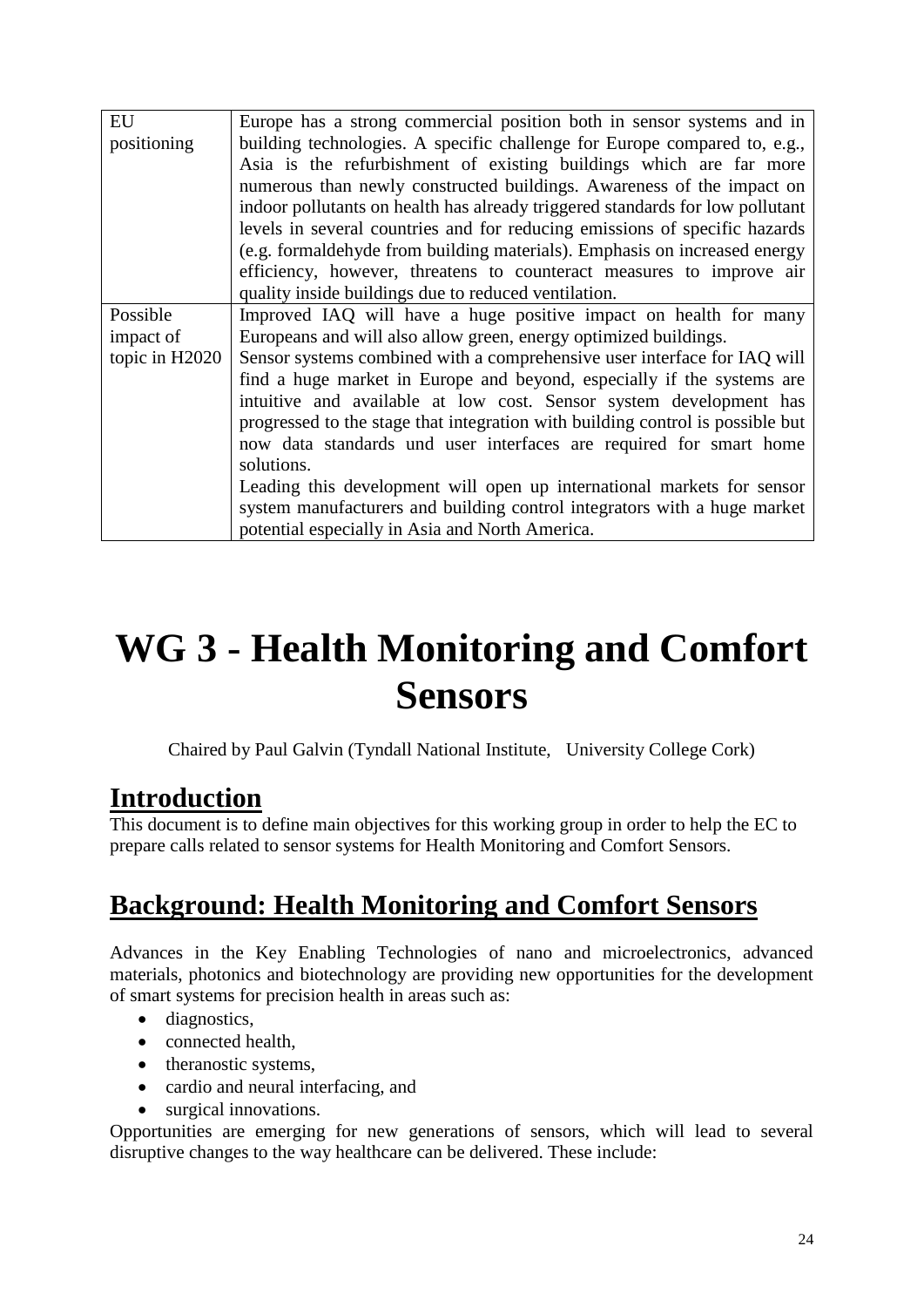- the development of non-invasive or minimally invasive sensor devices to enable early detection and quantification of specific biomarkers for cancer, cardiovascular, neurodegenerative and infectious disease;
- realtime remote monitoring of patients using wearable technologies;
- integrated therapeutic systems with feedback loops informing controlled release of therapeutic agents based on integrated realtime sensing technologies,
- implantable and wearable technologies for monitoring neural signals to facilitate diagnosis and treatment of intellectual disabilities, neurodegenerative disorders and for bidirectional communication with new generations of prostheses.
- augmented reality for surgical procedures to enable tissue identification to ensure sparing during surgery, and for minimizing surgical margins during tumor surgery.

These opportunities require the development and integration of new generation of sensor systems into everyday clinical practice and health monitoring. This has implications not just relating to the sensor functionality of these systems, but also other aspects including biocompatibility, manufacturability, data management, etc.

## **Priority topics**

### **Cross cutting topics:**

### **Multiparameter sensing**

Health monitoring systems typically require integration of multiple data streams, such as details of the position and movement of the individual, a combination of vital signs measurements including body temperature, pulse and blood pressure, and a selection of biochemical measures taken from blood / saliva / urine. Therefore, the integration of these discrete individual sensing systems presents significant challenges and opportunities.

### **Internet of things / Internet of everything**

The anticipated disruptive nature of advancements based on the internet of things will also create opportunities for health monitoring including new wearable sensing systems and integration of sensing systems into implantable devices and surgical tools. These distributed sensing systems will facilitate independent living for the elderly, persons with intellectual disabilities and palliative care, as well as providing opportunities to optimize the patient care pathway.

### **Energy management / Energy harvesting**

Autonomous sensor systems will require systems level designs that take into account available power sources. While reducing power requirements based on sensor design and duty cycling will contribute, there is likely to be a need for energy harvesting technologies which enable sensor systems to operate fully autonomously for extended periods.

### **Data management and integration into EMRs (Electronic Medical Records)**

While the focus of many new sensor systems technologies is to capture additional parameters, the value of this data to making informed clinical decisions. The need for embedded software to enable data fusion and perform analytics that will provide the basis for a "traffic light" type decision support for the responsible clinician. Clinical data storage and use is not just a logistical issue, but most importantly, raises many ethical and regulatory issues, and the full benefits will not be realized unless the data can be seamlessly and appropriately integrated into the patient EMR. The business models for exploiting the additional data also need to be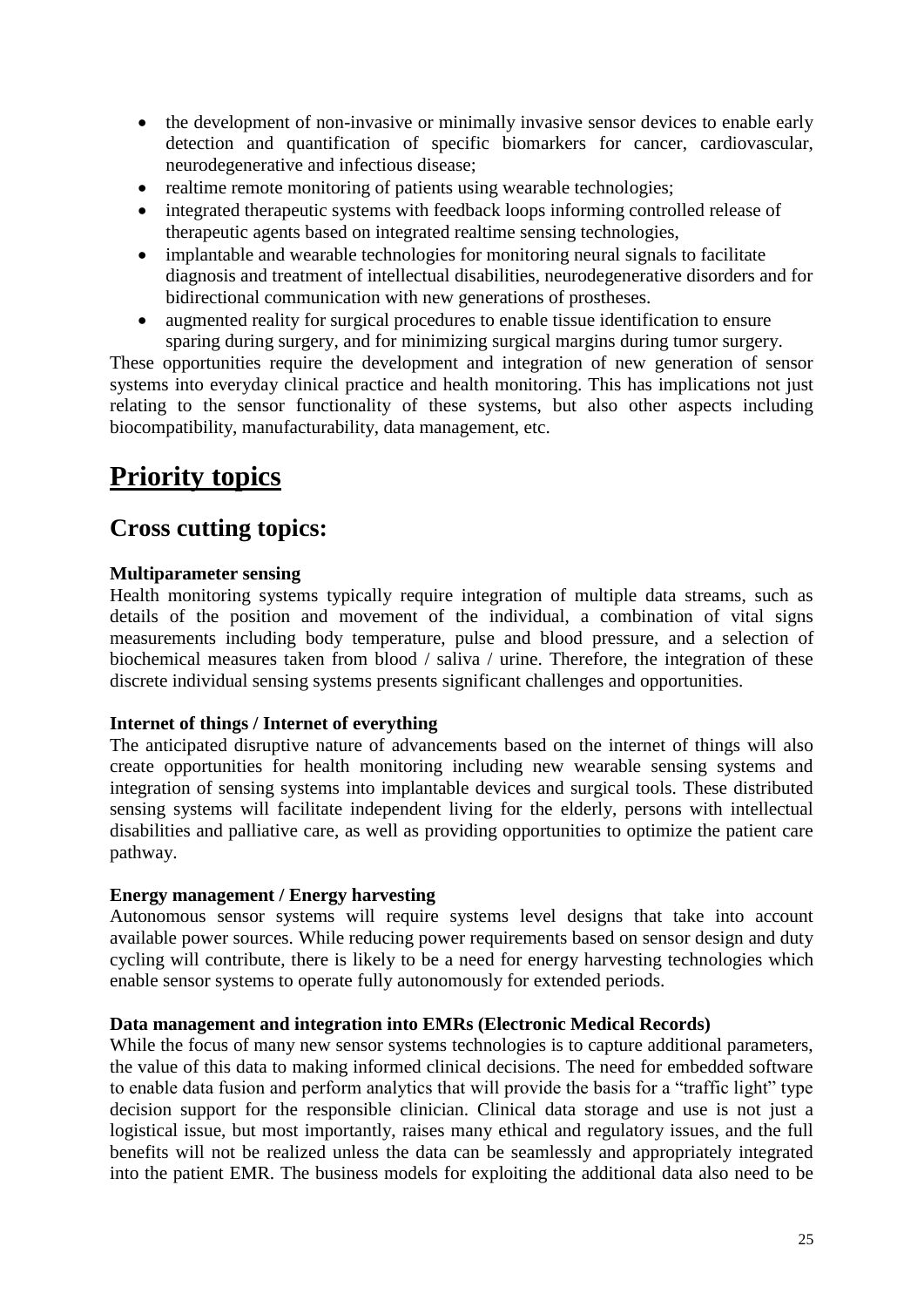developed, including the reimbursement codes required to justify the additional costs of the devices with all of the integrated sensing capabilities.

#### **Sensor system design**

Human factors need to be considered carefully and early on in the development of sensor systems for health monitoring. While the need for industrial design will be obvious for products focused on health monitoring for consumer markets, such as the various watches and wearable technologies which are currently on the market, human factors considerations are just as critical for the clinical market. Integration of novel sensor systems into medical devices needs to carefully consider how such innovations could impact on the process flow within the clinical environment, the interactions between different members of the clinical team, the ability to train the relevant clinicians on the use of the new device (i.e. need to not only design for manufacture and test, but also for training).

### **Biocompatibility**

Wearable and implantable sensor systems will need to leverage innovative solutions for ensuring their functionality over days, weeks or even months in the presence of complex biological media which typically cause fouling. Conversely, many of the sensing platforms with the greatest levels of sensitivity currently reported in the literature, have been developed using materials which are not biocompatible and could present significant toxicity issues. This is particularly relevant where the sensing platforms require the use of contrast agents that need to be released into the tissues, or systemically delivered.

### **Working group specific topics:**

### **Sensors for detection and quantification of volatile organic compounds**

It has long been known that breath analysis provides opportunities to identify unique chemical signatures, which are diagnostic for specific diseases. The potential for realtime analysis of VOCs (such as from breath) would provide the basis for the ultimate point-of-care diagnostic system. Significant advances in the state of the art are required to enable the levels of sensitivity and complexity required (e.g. emulating what has been reported in the literature using dogs to detect cancer).

#### **Detection of single cells in complex media**

While there are now many systems available capable of analyzing nucleic acids, proteins and cells when the samples provided are at appropriate concentrations for the system sample prep module, there is still a significant challenge to enable capture, identification and characterization of very rare biomolecules such as infectious agents or circulating tumor cells which can have concentrations less than one cell per 10ml blood.

#### **Sensors for tissue identification and characterization**

Realtime analysis of tissues and cells is required to facilitate intraoperative diagnosis and tissue sparing. While this can be achieved today with very narrow depth of field by some electrochemical and biophotonic methodologies, a new generation of sensors are required that enable augmented reality for surgical procedures which facilitate tissue differentiation and identification of target tissues for resection or tissue sparing.

### **Non-contact sensing platforms for physiological monitoring**

Sensor systems capable of remote monitoring of physiological parameters are needed which can rapidly and non-invasively provide the clinical data needed to support independent living,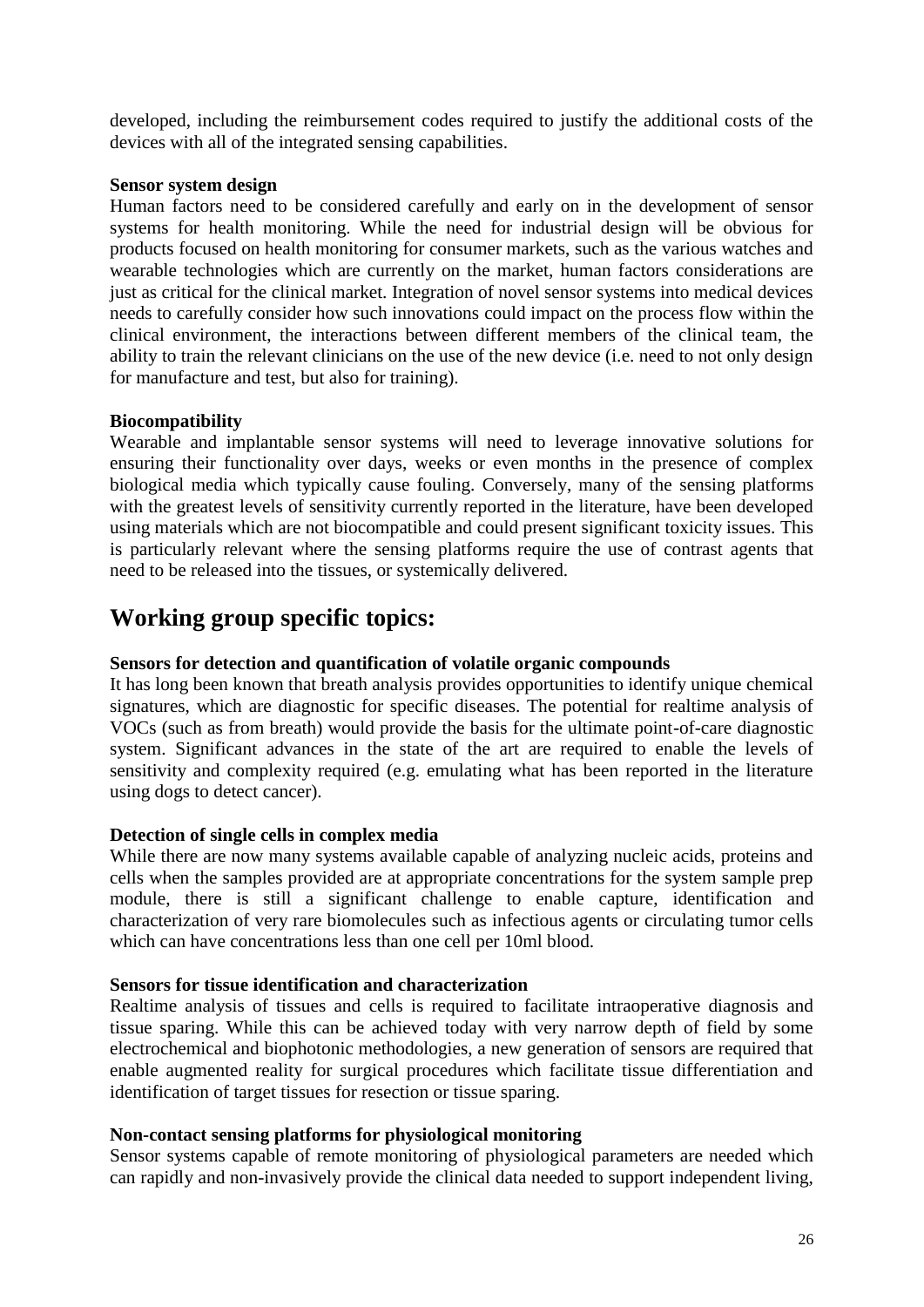rapid identification of persons suffering from pathogens in the event of an epidemic, or continuous monitoring of patients from admission to discharge within the hospital context.

#### **Integration of sensors into organ-on-chip systems**

As the development of organ-on-chip accelerates, the ability to integrate sensors into the organ scaffolds will provide the opportunity to monitor, and hence modulate stem cell differentiation in the development of individual organs, and also create new artificial systems for toxicity testing, as well as for realtime monitoring of new generations of implants.

#### **Development of disposable imaging systems**

The growth of camera based applications for health monitoring is rapidly accelerating due to the growth of the smartphone. However, unlike the smart phone which typically costs between  $\epsilon$ 100-800, there is a need to integrate cameras into wearable and disposable devices for health monitoring, where the camera should be completely disposable. This will require significant innovation to deliver the level of image quality currently achieved by standard CMOS / CCD cameras.

| Title        | ST9 – Sensors for detection and quantification of volatile organic            |                                              |                                                                                  |      |
|--------------|-------------------------------------------------------------------------------|----------------------------------------------|----------------------------------------------------------------------------------|------|
|              | compounds                                                                     |                                              |                                                                                  |      |
| Call timing  | 2018                                                                          | 2019                                         | 2020                                                                             | 2021 |
| Market       | Healthcare                                                                    |                                              |                                                                                  |      |
| segment      |                                                                               |                                              |                                                                                  |      |
| Companies    |                                                                               |                                              | Smartphone companies and smart wearable technology companies; medical            |      |
| interested / |                                                                               |                                              | device companies involved in selling equipment for surgical / ambulatory         |      |
| consulted    |                                                                               |                                              | applications; medical diagnostics companies; pharma and biopharma industry       |      |
|              |                                                                               |                                              | for monitoring safety and efficacy of their products; security industry and      |      |
|              |                                                                               |                                              | agencies. Discussed under CDA with senior R&D directors from: 10                 |      |
|              |                                                                               |                                              | multinational and two SME medtech companies; four biopharma                      |      |
|              |                                                                               |                                              | companies; one smartphone and smart wearable company; senior                     |      |
|              |                                                                               | military representatives from Ireland and US |                                                                                  |      |
| Challenge    |                                                                               |                                              | It has long been known that breath analysis provides opportunities to identify   |      |
|              |                                                                               |                                              | unique chemical signatures, which are diagnostic for specific diseases. The      |      |
|              |                                                                               |                                              | potential for realtime analysis of VOCs (such as from breath, but also from      |      |
|              | other sources such as wounds) would provide the basis for the ultimate point- |                                              |                                                                                  |      |
|              | of-care diagnostic system. Similarly, realtime monitoring of plumes during    |                                              |                                                                                  |      |
|              | electrosurgery has been demonstrated to enable rapid identification of the    |                                              |                                                                                  |      |
|              | tissues at the cutting edge. Significant advances in the state of the art are |                                              |                                                                                  |      |
|              | required to enable the levels of sensitivity and complexity required (e.g.    |                                              |                                                                                  |      |
|              |                                                                               |                                              | emulating what has been reported in the literature using dogs to detect cancer). |      |
|              |                                                                               |                                              | Disease-specific VOC signatures require extensive validation due to the many     |      |
|              |                                                                               |                                              | factors which can influence the concentration of VOCs including diet,            |      |
|              |                                                                               |                                              | physiology, etc., and the many different compounds which need to be              |      |
|              |                                                                               |                                              | analysed in parallel to fully characterize specific VOCs. While large lab-scale  |      |
|              |                                                                               |                                              | equipment can currently facilitate such comprehensive analysis, there is a need  |      |
|              |                                                                               |                                              | to miniaturise the required systems and make the analyses available realtime     |      |
|              |                                                                               |                                              | in order to address the various application needs. In practice, this means that  |      |
|              |                                                                               |                                              | the relevant sensors and systems must be fully integrated into wearable          |      |
|              |                                                                               |                                              | technologies, smartphones, surgical tools, etc in order to enable continuous     |      |
|              |                                                                               |                                              | VOC analysis with realtime feedback. Separate to the chemical / biochemical      |      |
|              |                                                                               |                                              | challenge, this also presents a data analytics challenge requiring efficient     |      |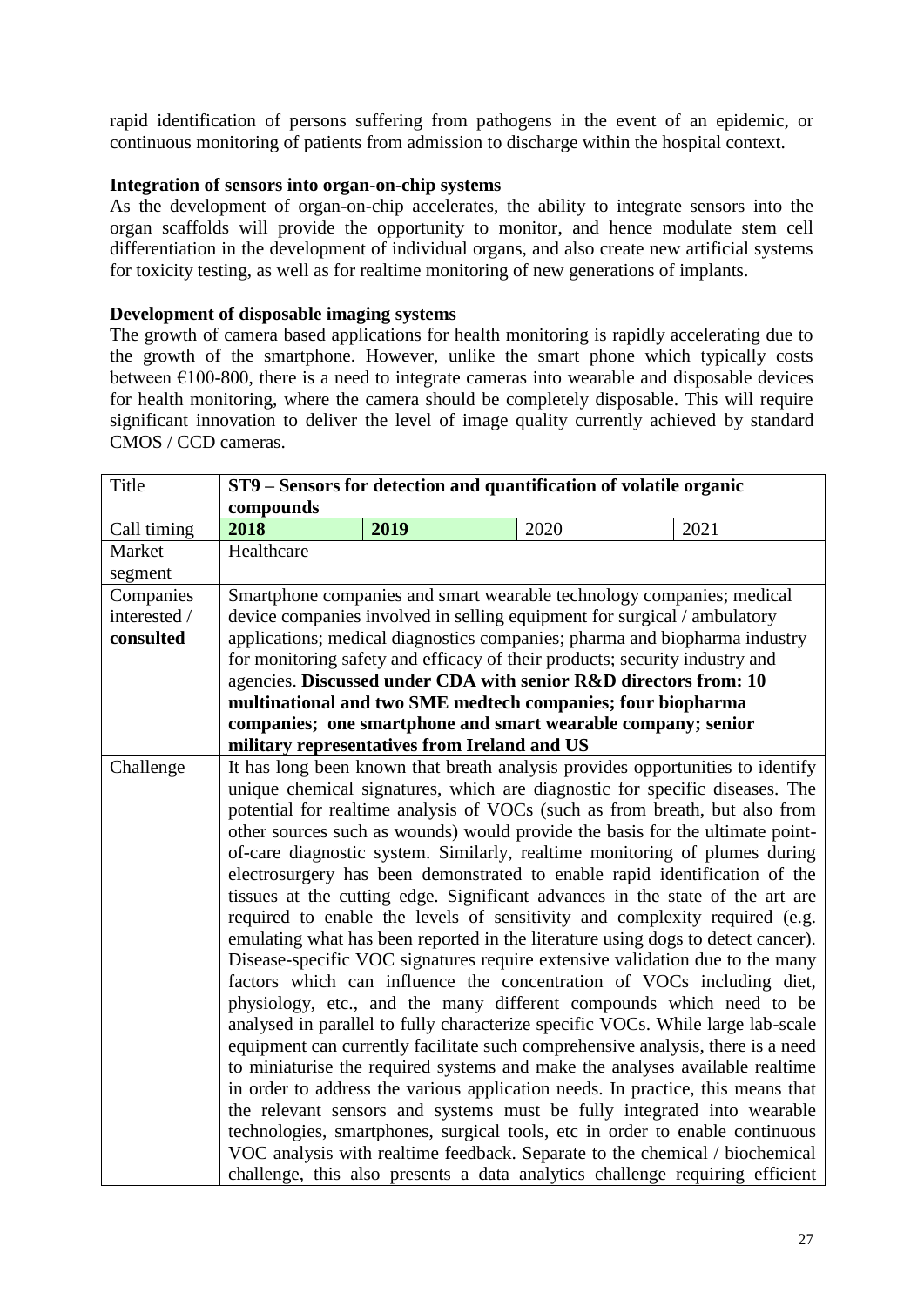|                   | algorithms to correctly interrogate complex data from multiple sensors.          |
|-------------------|----------------------------------------------------------------------------------|
| Possible          | The solution is likely to be an array of optical or electrochemical sensors (or  |
| solutions         | some combination of the two), enabling the capture of VOCs into the              |
|                   | appropriate media, and using highly sensitive (nanosensor) platforms,            |
|                   | enabling very accurate but subtle differentiation between similar compounds      |
|                   | even in the presence of interfering elements. Apart from the sensors, the        |
|                   | solution will need to enable the appropriate through flow of VOCs without        |
|                   | any dead volumes in the device impacting on the speed or accuracy of             |
|                   | measurements. The proposed diagnostic systems would need to be designed          |
|                   | taking into consideration the need for disposable collector modules,             |
|                   | calibration of the sensors, etc.                                                 |
| EU                | If successful, VOC diagnostic systems could revolutionise healthcare systems,    |
| positioning       | based on their user friendliness, compatibility with use in the home, in primary |
|                   | healthcare settings, and integrated into wearables. With the exception of        |
|                   | alcohol testing, there is currently no significant market for VOC products, so   |
|                   | that this will be a very rapid and disruptive technology once developed, which   |
|                   | should support many new companies addressing various market segments,            |
|                   | ranging from the clinical to the consumer markets.                               |
| Possible          | Impacts could include remote monitoring for independent living and active        |
| impact of         | and healthy ageing; enabling augmented reality during surgical procedures;       |
| topic in          | early discharge of patients post-operatively; monitoring efficacy of therapeutic |
| H <sub>2020</sub> | programmes as a basis for reimbursement; enabling early diagnosis and            |
|                   | treatment of diseases such as cancers. Miniaturisation of the VOC systems        |
|                   | will require innovations in photonics / electronics to enable a high degree of   |
|                   | multiplexing for up to several hundred different sensors. This could be          |
|                   | supported through sensor development within NMPB programme, system               |
|                   | integration through supports from DG CONNECT and DG GROW, and                    |
|                   | validation through DG Health                                                     |

| Title        |                                                                            |                                              | ST11 - Non-invasive sensing platforms for health monitoring                 |      |
|--------------|----------------------------------------------------------------------------|----------------------------------------------|-----------------------------------------------------------------------------|------|
| Call timing  | 2018                                                                       | 2019                                         | 2020                                                                        | 2021 |
| Market       | Healthcare                                                                 |                                              |                                                                             |      |
| segment      |                                                                            |                                              |                                                                             |      |
| Companies    |                                                                            |                                              | Smartphone companies and smart wearable technology companies; medical       |      |
| potentially  |                                                                            |                                              | device companies involved in selling equipment for surgical / ambulatory    |      |
| interested / | applications; medical diagnostics companies; pharma and biopharma industry |                                              |                                                                             |      |
| companies    |                                                                            |                                              | for monitoring safety and efficacy of their products; security industry and |      |
| consulted    |                                                                            |                                              | agencies. Discussed under CDA with senior R&D directors from: 10            |      |
|              |                                                                            |                                              | multinational and two SME medtech companies; four biopharma                 |      |
|              |                                                                            |                                              | companies; one smartphone and smart wearable company; senior                |      |
|              |                                                                            | military representatives from Ireland and US |                                                                             |      |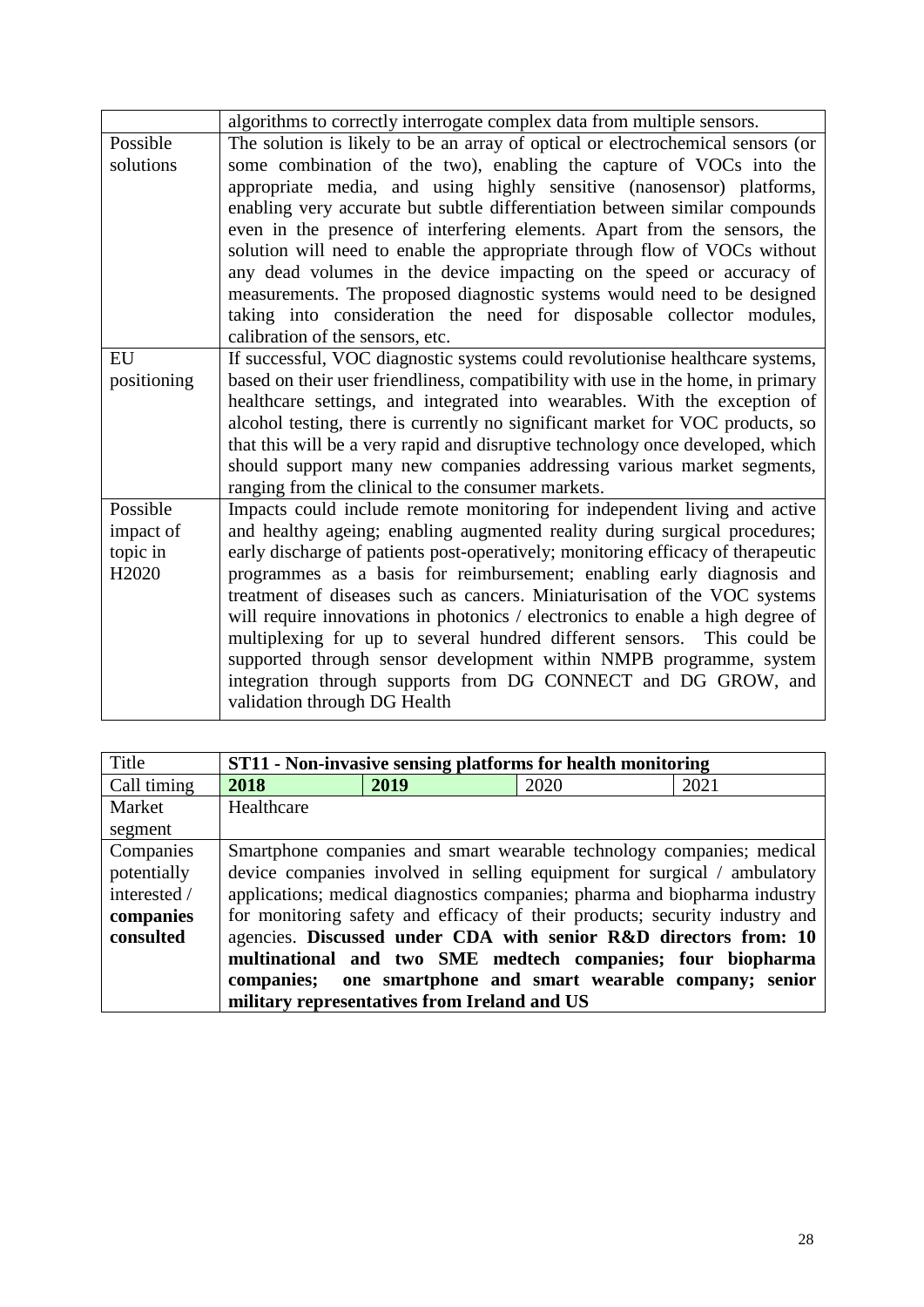| Challenge                                              | Sensor systems capable of remote monitoring of physiological parameters are<br>needed which can rapidly and non-invasively provide the clinical data needed<br>to support independent living, rapid identification of persons suffering from<br>pathogens in the event of an epidemic, or continuous monitoring of patients<br>from admission to discharge within the hospital context. Implantable and / or<br>measure<br>various<br>biochemical<br>technologies<br>can<br>vitro<br>and<br>in<br>electrophysiological parameters directly from body fluids, and as such,<br>provide the gold standard for accuracy and precision of clinical measurements.<br>However, while continuous monitoring with implantable systems is typically<br>limited to electrophysiological cardiac / neural parameters for cardiac rhythm<br>management or neuromodulation respectively, in vitro analysis is largely<br>restricted to intermittent sampling in acute care scenarios, or through remote<br>analysis taking days or weeks from specimens collected from primary care<br>facilities. In both scenarios, biofluids (blood / urine / saliva /etc.) needs to be<br>extracted from the body, or a device needs to be inserted into the body in<br>direct contact with bodily fluid to measure the required parameters. |
|--------------------------------------------------------|--------------------------------------------------------------------------------------------------------------------------------------------------------------------------------------------------------------------------------------------------------------------------------------------------------------------------------------------------------------------------------------------------------------------------------------------------------------------------------------------------------------------------------------------------------------------------------------------------------------------------------------------------------------------------------------------------------------------------------------------------------------------------------------------------------------------------------------------------------------------------------------------------------------------------------------------------------------------------------------------------------------------------------------------------------------------------------------------------------------------------------------------------------------------------------------------------------------------------------------------------------------------------------------------------------------------|
| Possible<br>solutions                                  | With the advent of IOT-enabled smart buildings, the potential to integrate<br>non-contact sensing platforms into homes, cars, hospitals, and wearable<br>systems to enable health monitoring. These could be based on multispectral<br>biophotonic techniques, ultrawideband radar, or other nano/ICT-enabled<br>sensor platforms as applicable. Significant effort is required to overcome<br>issues with background noise, signal artifacts, low light conditions, etc. in<br>order to ensure reliable data. Vital signs such as pulse, respiration rate, and<br>temperature can already be monitored using non-contact biophotonic and                                                                                                                                                                                                                                                                                                                                                                                                                                                                                                                                                                                                                                                                          |
|                                                        | UWB technologies, but ultimately, data from a wide range of<br>electrophysiological and biochemical parameters are required to enable<br>accurate health monitoring.                                                                                                                                                                                                                                                                                                                                                                                                                                                                                                                                                                                                                                                                                                                                                                                                                                                                                                                                                                                                                                                                                                                                               |
| EU<br>positioning                                      | With the emergence of Industry 4.0 and the rapid convergence of pharma,<br>medical and ICT industries, Europe needs to position itself as a leader in the<br>development and manufacture of smart medtech. Europe has already more<br>than 500,000 medtech companies with a market worth over $E100$ bn. The vast<br>majority of these companies are SMEs. Advanced manufacturing for current<br>medtech and electronics products and components remains one of the largest<br>employers within the EU. The health monitoring market combining both<br>clinical and consumer products is growing rapidly, and EU manufactured<br>products have global leadership due to their high quality and reliability. The<br>opportunities to consolidate the EU leadership in this field require embedding<br>R&D capabilities within companies and facilities based in EU.                                                                                                                                                                                                                                                                                                                                                                                                                                                 |
| Possible<br>impact of<br>topic in<br>H <sub>2020</sub> | The H2020 support on this topic should operate at two levels:<br>Exciting and highly innovative new concepts with the potential for<br>1.<br>high impact which already have a preliminary proof of concept (e.g. TRL2-3)<br>should be supported to demonstrate their potential as advanced prototypes<br>$(TRL 5-6)$ .<br>Where advanced prototypes have already been advanced through<br>2.<br>National or previous EC programmes, the manufacture and integration of<br>these devices and systems would need to be supported through advanced<br>manufacturing within pilot lines, clinical validation, integration of the<br>physical and cyber aspects with established products in homes, cars, hospitals<br>etc, to ensure rapid market penetration. As such, support could be envisaged<br>through DG CONNECT, Health, LEIT, GROW, etc.                                                                                                                                                                                                                                                                                                                                                                                                                                                                     |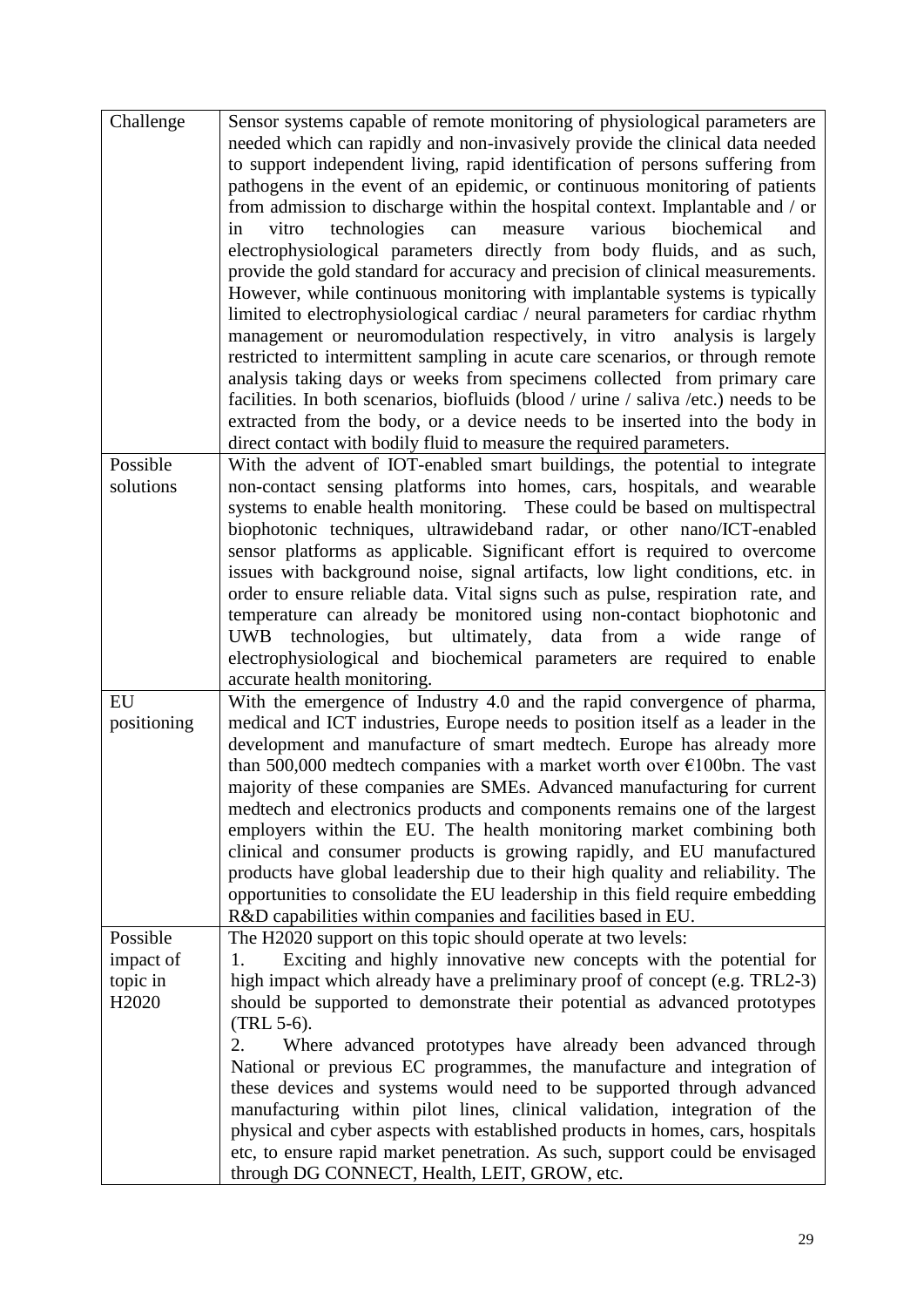# **WG 4 – Industrial Process Monitoring**

Chaired by Torsten Mayr (Graz University of Technology)

### **Rationale**

This document highlights the main objectives for this working group in order to help the EC to prepare priorities for future calls in the field of industrial process monitoring with chemical sensors.

## **Background**

1

Process monitoring and control is essential in chemical, pharmaceutical, food industries and biotechnology. In order to enhance production efficiency and product quality (quality by design) the FDA has introduced in 2011 RTRT (real time release testing),<sup>6</sup> which is based on the former FDA PAT (Process analytical technology) initiative.<sup>7,8</sup> Although, FDA PAT initiative had a strong impact on the development of process instrumentation, the number of chemical parameters that can be monitored with sensors is still limited as indicated in the NAMUR/GMA Technology Roadmap Prozess Sensoren 2015+.<sup>9</sup> Various representatives of the chemical and pharmaceutical industry and process sensor equipment producers in Germany contributed to this guideline. Reason can be found in the special requirements on sensors for process monitoring including long term stability under harsh conditions, selectivity, sensitivity, reliability, calibration stability, explosion prevention, minimized total cost of ownership among others. Process sensors have to show improvements in all these items.

This is underlined by a recent opinion article from Formenti et al. (2014) discussing some of the current challenges of industrial fermentation technology research. One of the challenges is the lack of novel sensors to measure and control insightful process parameters in biotechnology processes. The available sensors for industrial processes measure single physical or chemical parameters at a single position of the reactor. In particular, reactors with large volumes show an inhomogeneous temperature and concentration distribution. At best, the measurement data can be regarded as averages over space and time, but the information on the spatial heterogeneity in the reactor is not available. Alternative analytical methods are still very rare in bio-based and other production processes in a full-scale production environment, as concluded by Cervera et al. (2009).

New topics such as "Industrie 4.0", "Factories of the future", "smart manufacturing" have gained rapid development in the above mentioned industries. These rapid changes require

Quality Assurance", FDA, September 2004, on-line at : http://www.fda.gov/downloads/drugs/guidancecomplianceregulatoryinformation/guidances/ucm070305.pdf <sup>9</sup> http://www.namur.net/fileadmin/media/News/Prozess-Sensoren\_2015.pdf

<sup>6</sup> Regulatory perspective on real time release testing (RTRT), FDA, October 2011, on-line at:

http://www.fda.gov/downloads/AboutFDA/CentersOffices/OfficeofMedicalProductsandTobacco/CDER/UCM30 1055.pdf

<sup>&</sup>lt;sup>7</sup> Guidance for Industry-Process Validation: General principles and practices", FDA, January 2011, on-line at: http://www.fda.gov/downloads/Drugs/GuidanceComplianceRegulatoryInformation/Guidances/UCM070336.pdf  $8$  Guidance for Industry PAT — A Framework for Innovative Pharmaceutical Development, Manufacturing and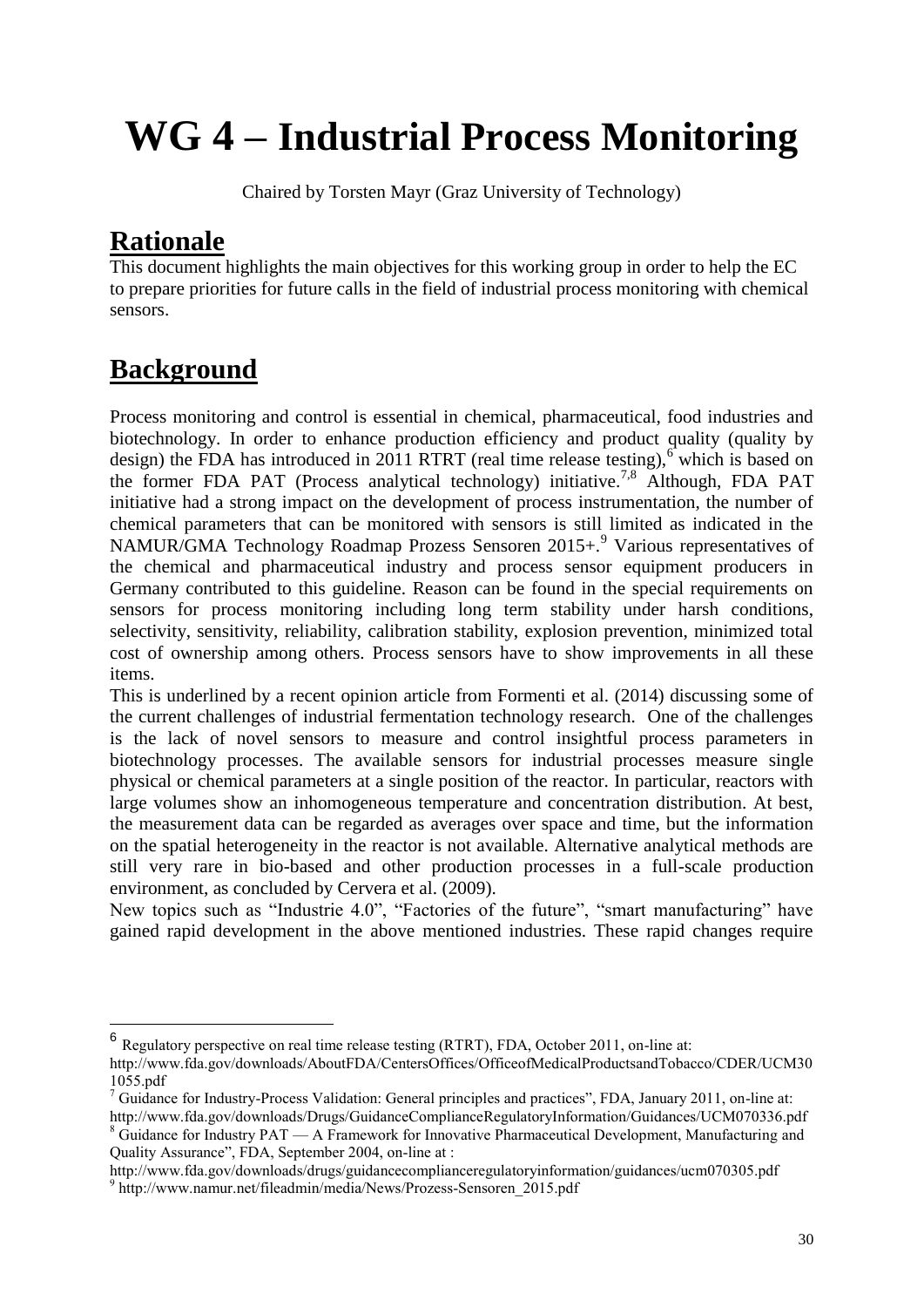advances in the state-of-the-art sensor technology as indicated in the recently published new NAMUR roadmap "Prozesssensoren 4.0".<sup>10</sup>

A smart sensor suitable for advanced PAT

- measures several parameters
- is self-maintained
- is self-calibrated
- is easy to integrate (connectivity)
- has communication features (accessibility to cloud services)
- and can work interactively with other smart sensors in a network

Smart multiparameter and multiposition sensors will generate information of a higher level, meaning data can be stored in cloud systems that will enable information from many sources to be integrated and queried. This will contribute to a flexible and target predicting process control.

# **Priority Topics**

### **Cross Cutting Topics**

### **Driving Down Costs of Analysis**

From WG1: This is a generic challenge across all sensor areas. Key contributors include unit (purchase) cost and cost of ownership (consumables, servicing). Future platforms must increasingly become autonomous in operation and much less expensive to purchase, and research investment must prioritise ways to deliver these improvements. This can be achieved by harnessing the tremendous potential of new materials emerging from fundamental materials research, and coupling this with dramatic improvements in fabrication technologies, for example, through 3D printing, specifically targeting the 'analytical engine' of the analyser. Increasingly, this will be based on microfluidic approaches with fully integrated fluid handing components.

In addition to the points of WG1:

- Establish complementary chemical sensor approaches to expensive spectrometric techniques (NIR, MIR)
- Enabling a widespread sensor deployment and multipoint measurements in a reactor

### **Robust, selective and safe sensor materials for new and established parameters**

The number of parameters that can be monitored continuously in chemical and biotechnological process is very limited. In order to monitor and control industrial process better and more reliable more parameters are needed. In many cases monitoring is limited to physical parameters and oxygen, pH and biomass. A specific requirement for sensor applied in process monitoring is that they have to withstand harsh condition of cleaning and sterilization and must possess long-term operational stability.

#### **Ease-of Use**

<u>.</u>

Application of the sensor out the box including calibration free or factory calibrated sensors or calibration routines with minimized effort for the end-user.

<sup>&</sup>lt;sup>10</sup> New NAMUR Sensor Roadmap published in November 2015.

http://www.namur.net/fileadmin/media\_www/Roadmap\_Dateien/Roadmap\_Prozesssensoren\_4.0.pdf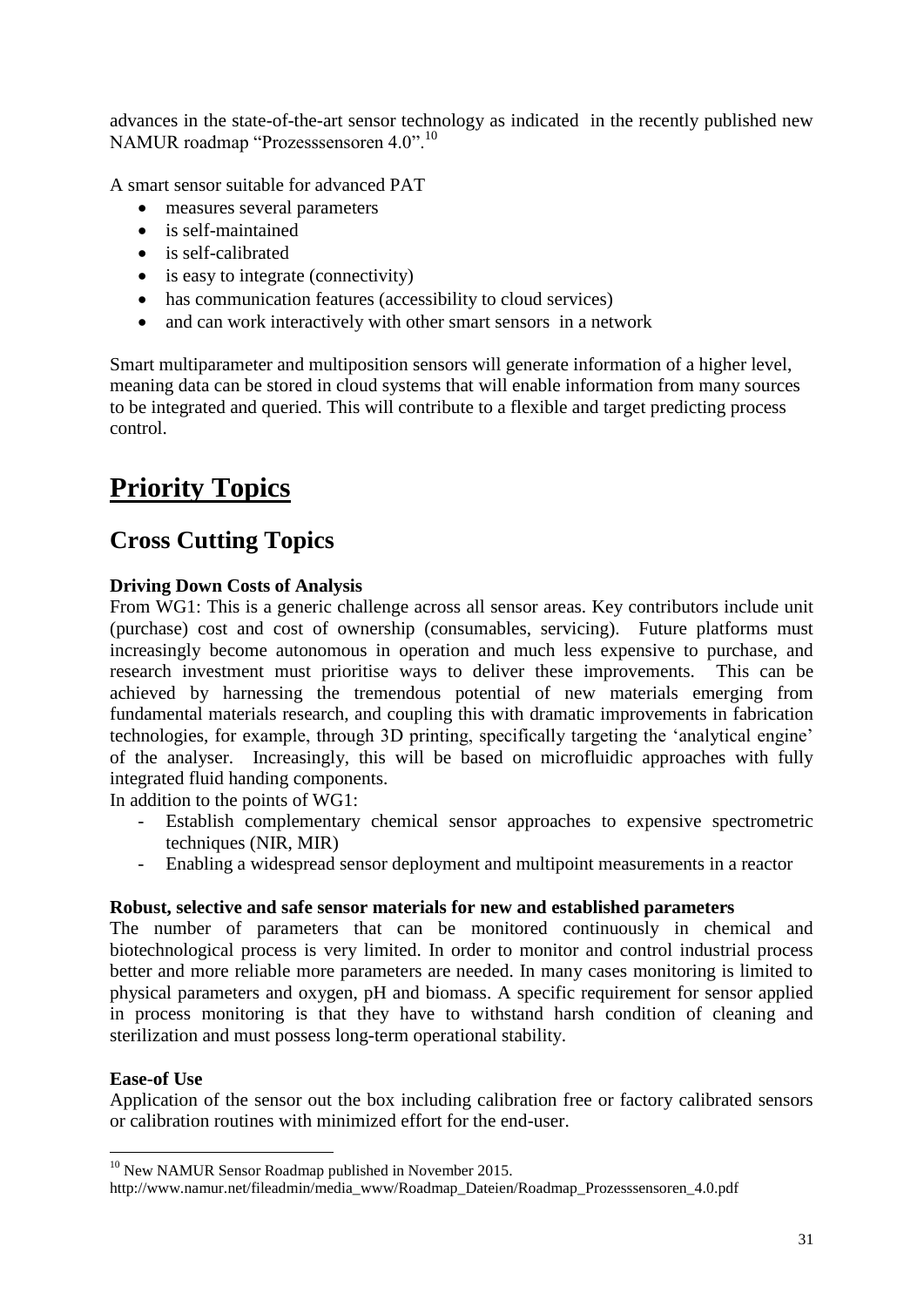### **Understanding and controlling Biofouling**

Biofouling affects many sensor applications. It has prevented the early promise of implantable chem/biosensors for personal health monitoring from being realized, and driven up the complexity and cost of analysers across the entire environmental sector.

As in WG1 biofouling is also an issue, in particular in fermentation processes.

### **Harnessing the Power of Data Analysis and Modelling**

Cloud systems will enable information from many sources to be integrated and queried. Data of processes can be collected and stored in the cloud and be access-able. Data on process parameters are stored in the cloud and are accessed by the smart sensors enabling an autonomous decision on the process control. Moreover, information based on raw materials prize predictions, weather forecast, market observations, etc. can be used to plan and operate processes.

| Title             | <b>Sensor for single use reactors</b>                                                                                                                                                                                                                                                                                                                                                                                                                                                                                                                                                                                                                                                                                                                                                                                                                                                                                                                                                                                                                   |                                               |                                                                                                                                                                                                                                                                                                          |      |  |
|-------------------|---------------------------------------------------------------------------------------------------------------------------------------------------------------------------------------------------------------------------------------------------------------------------------------------------------------------------------------------------------------------------------------------------------------------------------------------------------------------------------------------------------------------------------------------------------------------------------------------------------------------------------------------------------------------------------------------------------------------------------------------------------------------------------------------------------------------------------------------------------------------------------------------------------------------------------------------------------------------------------------------------------------------------------------------------------|-----------------------------------------------|----------------------------------------------------------------------------------------------------------------------------------------------------------------------------------------------------------------------------------------------------------------------------------------------------------|------|--|
| Call timing       | 2018                                                                                                                                                                                                                                                                                                                                                                                                                                                                                                                                                                                                                                                                                                                                                                                                                                                                                                                                                                                                                                                    | 2019                                          | 2020                                                                                                                                                                                                                                                                                                     | 2021 |  |
| Market            |                                                                                                                                                                                                                                                                                                                                                                                                                                                                                                                                                                                                                                                                                                                                                                                                                                                                                                                                                                                                                                                         | Biotechnological and Pharmaceutical processes |                                                                                                                                                                                                                                                                                                          |      |  |
| segment           |                                                                                                                                                                                                                                                                                                                                                                                                                                                                                                                                                                                                                                                                                                                                                                                                                                                                                                                                                                                                                                                         |                                               |                                                                                                                                                                                                                                                                                                          |      |  |
| Companies         |                                                                                                                                                                                                                                                                                                                                                                                                                                                                                                                                                                                                                                                                                                                                                                                                                                                                                                                                                                                                                                                         |                                               | GE Healthcare Life Sciences, Merck Millipore, CerCell, Sartorius, Blue-                                                                                                                                                                                                                                  |      |  |
| interested /      |                                                                                                                                                                                                                                                                                                                                                                                                                                                                                                                                                                                                                                                                                                                                                                                                                                                                                                                                                                                                                                                         | Sense, Applicon, m2p-labs,                    |                                                                                                                                                                                                                                                                                                          |      |  |
| informed          |                                                                                                                                                                                                                                                                                                                                                                                                                                                                                                                                                                                                                                                                                                                                                                                                                                                                                                                                                                                                                                                         |                                               |                                                                                                                                                                                                                                                                                                          |      |  |
| Challenge         | An ongoing trend in biotechnology and pharmaceutical industry is the<br>introduction of single-use reactors and even whole factories. This results in<br>reduced costs by eliminating cumbersome cleaning and sterilisation<br>procedures. Monitoring and control is essential since these reactors are<br>used for the production of high value pharmaceuticals or biochemicals.<br>Although sensor technology exists, there is a lack in the number of<br>parameters, sensor stability and ease-of-use. Demands on the sensors<br>include cost-efficiency, simple integration to reactors and compatibility<br>with GMP and PAT regulations.<br>Single-use-reactors are pre-sterilized ( $\gamma$ -radiation) and are applied out-of-<br>the-box without further treatment. The sensor system should have self-<br>testing and monitoring capabilities. Compensation of sensors drifts and on-<br>site calibration should to be included. Since the reactors are made for single<br>use, active sensing elements have to be low-priced and non-toxic. |                                               |                                                                                                                                                                                                                                                                                                          |      |  |
| Possible          | The active-sensor element is integrated into the single use reactors and the                                                                                                                                                                                                                                                                                                                                                                                                                                                                                                                                                                                                                                                                                                                                                                                                                                                                                                                                                                            |                                               |                                                                                                                                                                                                                                                                                                          |      |  |
| solutions         | read-out electronics can be separated. Therefore, the active sensor elements                                                                                                                                                                                                                                                                                                                                                                                                                                                                                                                                                                                                                                                                                                                                                                                                                                                                                                                                                                            |                                               |                                                                                                                                                                                                                                                                                                          |      |  |
|                   | have to possess resistance to sterilization methods (e.g. $\gamma$ -radiation,                                                                                                                                                                                                                                                                                                                                                                                                                                                                                                                                                                                                                                                                                                                                                                                                                                                                                                                                                                          |                                               |                                                                                                                                                                                                                                                                                                          |      |  |
|                   | ethylenoxide) and sufficient storage stability. The read-out electronics can<br>be combined with communication capabilities to achieve sensor networks.                                                                                                                                                                                                                                                                                                                                                                                                                                                                                                                                                                                                                                                                                                                                                                                                                                                                                                 |                                               |                                                                                                                                                                                                                                                                                                          |      |  |
| EU<br>positioning |                                                                                                                                                                                                                                                                                                                                                                                                                                                                                                                                                                                                                                                                                                                                                                                                                                                                                                                                                                                                                                                         |                                               | Europe has a several companies which are active in the market of<br>disposables reactor technology for biotechnology. The market demand is<br>expected to increase strongly in the near future due to an increase in the use<br>of disposables reactors in biotechnological and pharmaceutical industry. |      |  |

### **WG Specific Topics**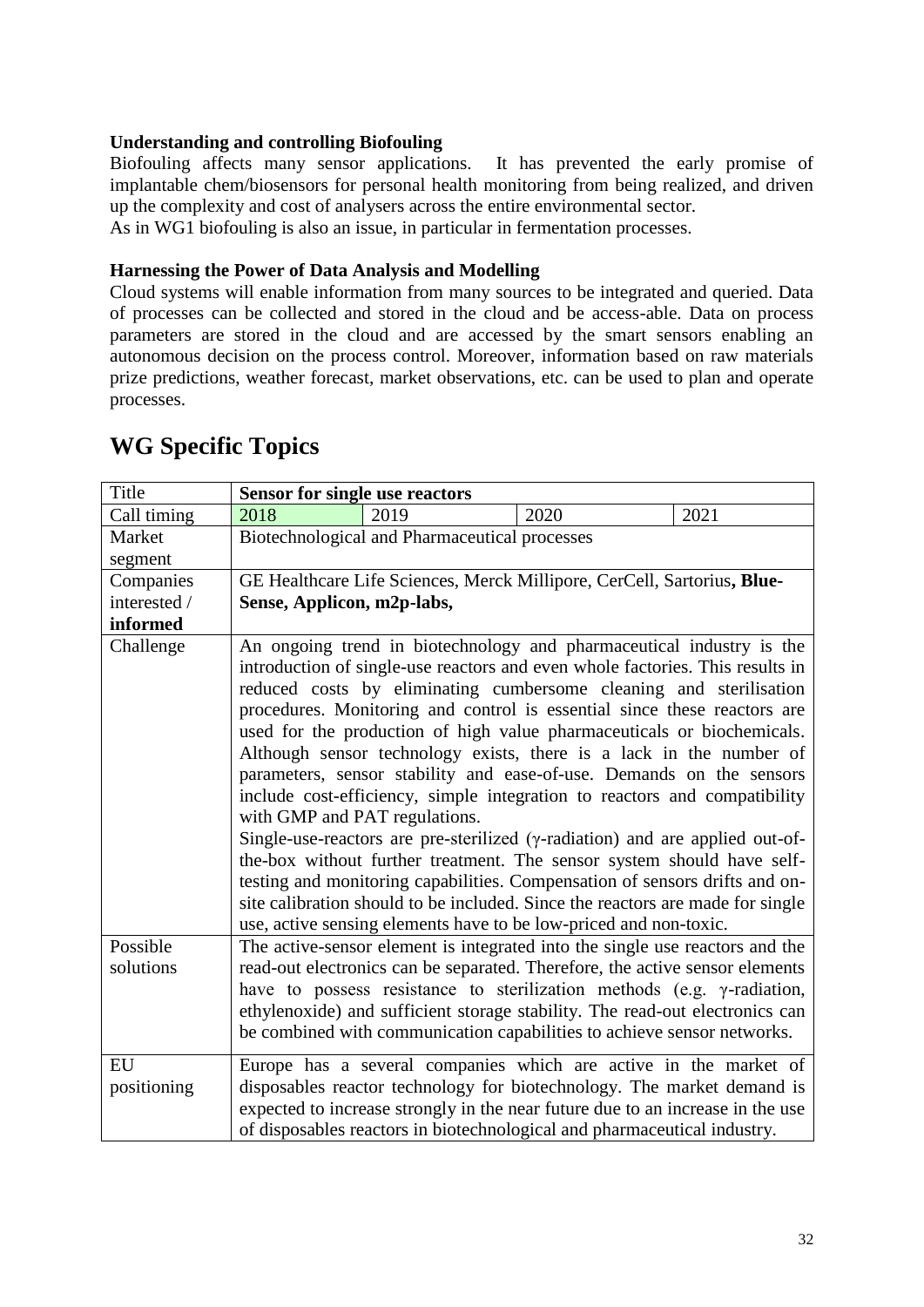| Possible       | According to the German NAMUR roadmap "Prozess-Sensoren 4.0" the                 |  |  |  |
|----------------|----------------------------------------------------------------------------------|--|--|--|
| impact of      | market for disposables an increase of 15-20% is expected (time not               |  |  |  |
| topic in H2020 | specified). MarketsandMarekts reports the global single use bioreactor           |  |  |  |
|                | (SUBs) market is poised to reach \$470.9 million by 2019 from \$202.5            |  |  |  |
|                | million in 2014, at a CAGR of 18.4% from 2014 to 2019. <sup>11</sup> There is an |  |  |  |
|                | increasing demand on taylor-made pharmaceuticals and fine chemicals              |  |  |  |
|                | produced in a low quantities, which are with biotechnological processes.         |  |  |  |
|                | Leading this development will open up international markets for sensor           |  |  |  |
|                | system and dispose-able manufacturers with a huge market potential               |  |  |  |
|                | especially in Asia and North America.                                            |  |  |  |

| Title        | Smart and intelligent process control systems for smart manufacturing                                                                                                                                                                                                                                                                                                  |  |  |  |
|--------------|------------------------------------------------------------------------------------------------------------------------------------------------------------------------------------------------------------------------------------------------------------------------------------------------------------------------------------------------------------------------|--|--|--|
|              | and process-intensification                                                                                                                                                                                                                                                                                                                                            |  |  |  |
| Call timing  | 2020<br>2021<br>2018<br>2019                                                                                                                                                                                                                                                                                                                                           |  |  |  |
| Market       | Chemical, Biotechnological, Pharmaceutical processes                                                                                                                                                                                                                                                                                                                   |  |  |  |
| segment      |                                                                                                                                                                                                                                                                                                                                                                        |  |  |  |
| Companies    | Endress + Hausser, Bayer, BASF, Evonik, Krohne Messtechnik                                                                                                                                                                                                                                                                                                             |  |  |  |
| interested / | GmbH, Aliseca GmbH, ABB AG, Siemens AG, Verein Deutscher                                                                                                                                                                                                                                                                                                               |  |  |  |
| informed     | Ingenieure e.V, Bilfinger Maintenance GmbH, Evonik Industries AG,                                                                                                                                                                                                                                                                                                      |  |  |  |
|              | Hamilton, Mettler-Toledo, Metroglass,                                                                                                                                                                                                                                                                                                                                  |  |  |  |
| Challenge    | Miniaturized and cheap smart sensor systems based on chemical sensors for                                                                                                                                                                                                                                                                                              |  |  |  |
|              | widespread deployment in industrial processes for small and large volume                                                                                                                                                                                                                                                                                               |  |  |  |
|              | reactors are needed in the future These systems enable multipoint                                                                                                                                                                                                                                                                                                      |  |  |  |
|              | measurements to achieve a better view on the actual concentration                                                                                                                                                                                                                                                                                                      |  |  |  |
|              | distributions in a reactor. The optimisation of processes can be shifted from                                                                                                                                                                                                                                                                                          |  |  |  |
|              | an empirical to a systemic approach. The obtained data and knowledge                                                                                                                                                                                                                                                                                                   |  |  |  |
|              | would lead to models that enable a predicable process. Furthermore,                                                                                                                                                                                                                                                                                                    |  |  |  |
|              | upscaling and downscaling of processes can be facilitated and accelerated                                                                                                                                                                                                                                                                                              |  |  |  |
|              | by using sensor data. Thereto, sufficient sensors or smart sensors systems                                                                                                                                                                                                                                                                                             |  |  |  |
|              | have to be developed. Sensors for process monitoring need improved 3S                                                                                                                                                                                                                                                                                                  |  |  |  |
|              | properties to fulfil the requirement of GMP and PAT regulations and be                                                                                                                                                                                                                                                                                                 |  |  |  |
|              | capable to withstand the harsh treatment, e.g. cleaning in place and                                                                                                                                                                                                                                                                                                   |  |  |  |
|              | sterilisation methods. The sensor systems should have self-testing, -                                                                                                                                                                                                                                                                                                  |  |  |  |
|              | monitoring capabilities, and on-site calibration should be included.                                                                                                                                                                                                                                                                                                   |  |  |  |
|              | Moreover, sensor systems have to be capable to be easy integrated in<br>reactors and to work interactively in a network of sensors nodes. The<br>interactive communication with other sensor elements can enable self-<br>self-correction of sensor drifts and self-maintenance.<br>calibration,<br>Therefore, the individual sensor elements have to be equipped with |  |  |  |
|              |                                                                                                                                                                                                                                                                                                                                                                        |  |  |  |
|              |                                                                                                                                                                                                                                                                                                                                                                        |  |  |  |
|              |                                                                                                                                                                                                                                                                                                                                                                        |  |  |  |
|              |                                                                                                                                                                                                                                                                                                                                                                        |  |  |  |
|              | communication features and operate autonomously at low energy                                                                                                                                                                                                                                                                                                          |  |  |  |
|              | consumptions.                                                                                                                                                                                                                                                                                                                                                          |  |  |  |
| Possible     | Miniaturized sensor devices with electrochemical or optical transducing                                                                                                                                                                                                                                                                                                |  |  |  |
| solutions    | elements. Advanced sensor materials based on the materials research.                                                                                                                                                                                                                                                                                                   |  |  |  |
|              | Sensor modules needs communication interfaces to achieve sensor                                                                                                                                                                                                                                                                                                        |  |  |  |
|              | networks connected to cloud services. This is enabling the "internet of                                                                                                                                                                                                                                                                                                |  |  |  |
|              | things" for process analytics or the Industrie 4.0 concept for chemical                                                                                                                                                                                                                                                                                                |  |  |  |
|              | production.                                                                                                                                                                                                                                                                                                                                                            |  |  |  |

<sup>&</sup>lt;sup>11</sup> http://www.marketsandmarkets.com/PressReleases/single-use-bioreactor.asp

1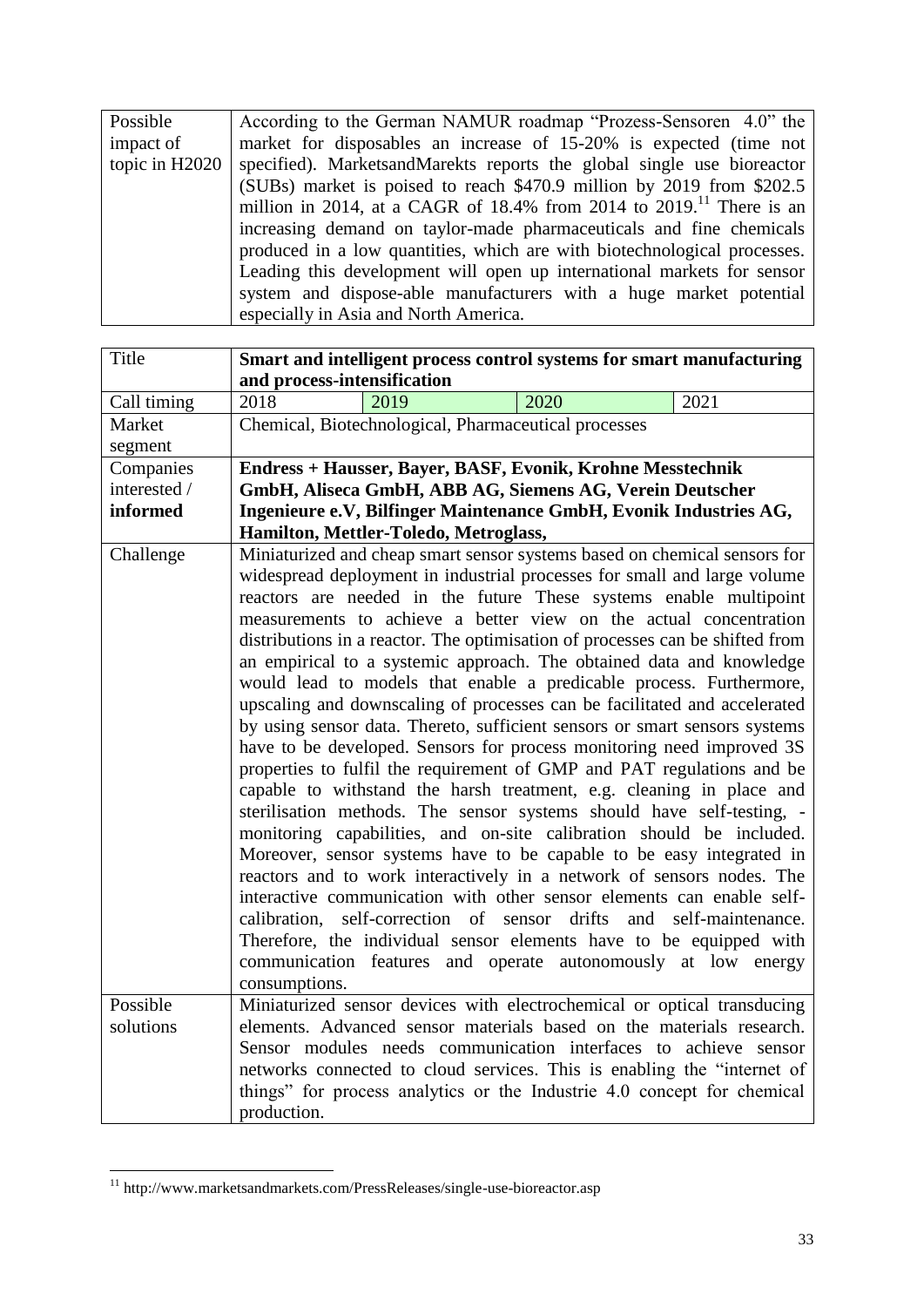| EU             | Europe has a strong commercial position in sensor systems for process                                                |  |  |  |  |
|----------------|----------------------------------------------------------------------------------------------------------------------|--|--|--|--|
| positioning    | analytical technology because many large companies are established in                                                |  |  |  |  |
|                | Europe using these instruments. Process instrumentation and services are                                             |  |  |  |  |
|                | strongly covered by European manufacturers (see above).                                                              |  |  |  |  |
|                | (According to the German NAMUR roadmap "Prozess-Sensoren 2015+" of                                                   |  |  |  |  |
|                | 2009, the chemical and pharmaceutical industry in Germany employes                                                   |  |  |  |  |
|                | 400.000 people with annual turnover of $E170b$ and F&E expenditure of                                                |  |  |  |  |
|                | $\epsilon$ 9.5b) However there is a need to speed up standardization <sup>12</sup> .                                 |  |  |  |  |
| Possible       | The recently published NAMUR roadmap "Prozess-sensoren 4.0"                                                          |  |  |  |  |
| impact of      | documented that new topics such as "Industrie 4.0", "Factories of the                                                |  |  |  |  |
| topic in H2020 | future", "smart manufacturing" will influence the future of Process                                                  |  |  |  |  |
|                | analytics dramatically. These rapid changes require advances in the state-                                           |  |  |  |  |
|                | of-the-art sensor technology. Smart sensors are required to enable new and                                           |  |  |  |  |
|                | more efficient, more flexible and better-controlled processes. Without any                                           |  |  |  |  |
|                | digitalization for sensory units and Information Fusion functionalities                                              |  |  |  |  |
|                | (including integral sensor defect detection) strategical goals are definitely                                        |  |  |  |  |
|                | not reachable. Europe will lose main impact factors on Industrie 4.0 and                                             |  |  |  |  |
|                | related topics in the process industry. On the other hand, leading this                                              |  |  |  |  |
|                | development will open up international markets for sensor system                                                     |  |  |  |  |
|                | manufacturers and building control integrators with a huge market potential<br>especially in Asia and North America. |  |  |  |  |
|                |                                                                                                                      |  |  |  |  |
|                | In a societal context intelligent, autonomous sensors in the sense of -                                              |  |  |  |  |
|                | Physical systems will definitely change the way we work. <sup>13</sup> Furthermore,                                  |  |  |  |  |
|                | they will change many technological possibilities especially in health,                                              |  |  |  |  |
|                | Pharma, Life Sciences, etc. <sup>14</sup>                                                                            |  |  |  |  |

| Title        | Sensor platform for multi-parametric process control                                                                                                     |      |      |      |
|--------------|----------------------------------------------------------------------------------------------------------------------------------------------------------|------|------|------|
| Call timing  | 2018                                                                                                                                                     | 2019 | 2020 | 2021 |
| Market       | Chemical, Biotechnological, Pharmaceutical processes                                                                                                     |      |      |      |
| segment      |                                                                                                                                                          |      |      |      |
| Companies    | <b>Endress + Hausser, Bayer, BASF, Evonik, Krohne Messtechnik</b>                                                                                        |      |      |      |
| interested / | GmbH, Aliseca GmbH, ABB AG, Siemens AG, Verein Deutscher                                                                                                 |      |      |      |
| informed     | Ingenieure e.V, Bilfinger Maintenance GmbH, Evonik Industries AG,                                                                                        |      |      |      |
|              | Hamilton, Xylem, Mettler-Toledo, Metroglass, m2p-labs,                                                                                                   |      |      |      |
| Challenge    | Intelligent processes of the future require quantitative information on many                                                                             |      |      |      |
|              | different chemical species in order to monitor, control and predict complex                                                                              |      |      |      |
|              | systems – the measurement of a single parameter is not sufficient. The                                                                                   |      |      |      |
|              | information on different parameters should be available online and from the                                                                              |      |      |      |
|              | same sample increment, thus clearly pointing towards the need for multi-                                                                                 |      |      |      |
|              | parameter chemical sensors.                                                                                                                              |      |      |      |
|              | Nevertheless, in many cases a certain sensing technology is not capable or<br>at least not optimal for sensing of all the parameters required in a given |      |      |      |
|              |                                                                                                                                                          |      |      |      |
|              | application. The development of multi-parameter sensors for such                                                                                         |      |      |      |
|              | applications then requires heterogenic integration of complementary sensor<br>technologies (e.g. electrochemical and optical sensors). These sensors     |      |      |      |
|              |                                                                                                                                                          |      |      |      |

<sup>&</sup>lt;sup>12</sup> [http://www.zvei.org/Downloads/Automation/ZVEI-Industrie-40-RAMI-40-English.pdf,](http://www.zvei.org/Downloads/Automation/ZVEI-Industrie-40-RAMI-40-English.pdf) <http://www.zvei.org/Downloads/Automation/ZVEI-Industrie-40-Component-English.pdf>

1

<sup>&</sup>lt;sup>13</sup> http://www.bmas.de/SharedDocs/Downloads/DE/PDF-Publikationen/arbeiten-4-0-green-paper.pdf

<sup>&</sup>lt;sup>14</sup> http://www.hightech-strategie.de/de/Gesundes-Leben-89.php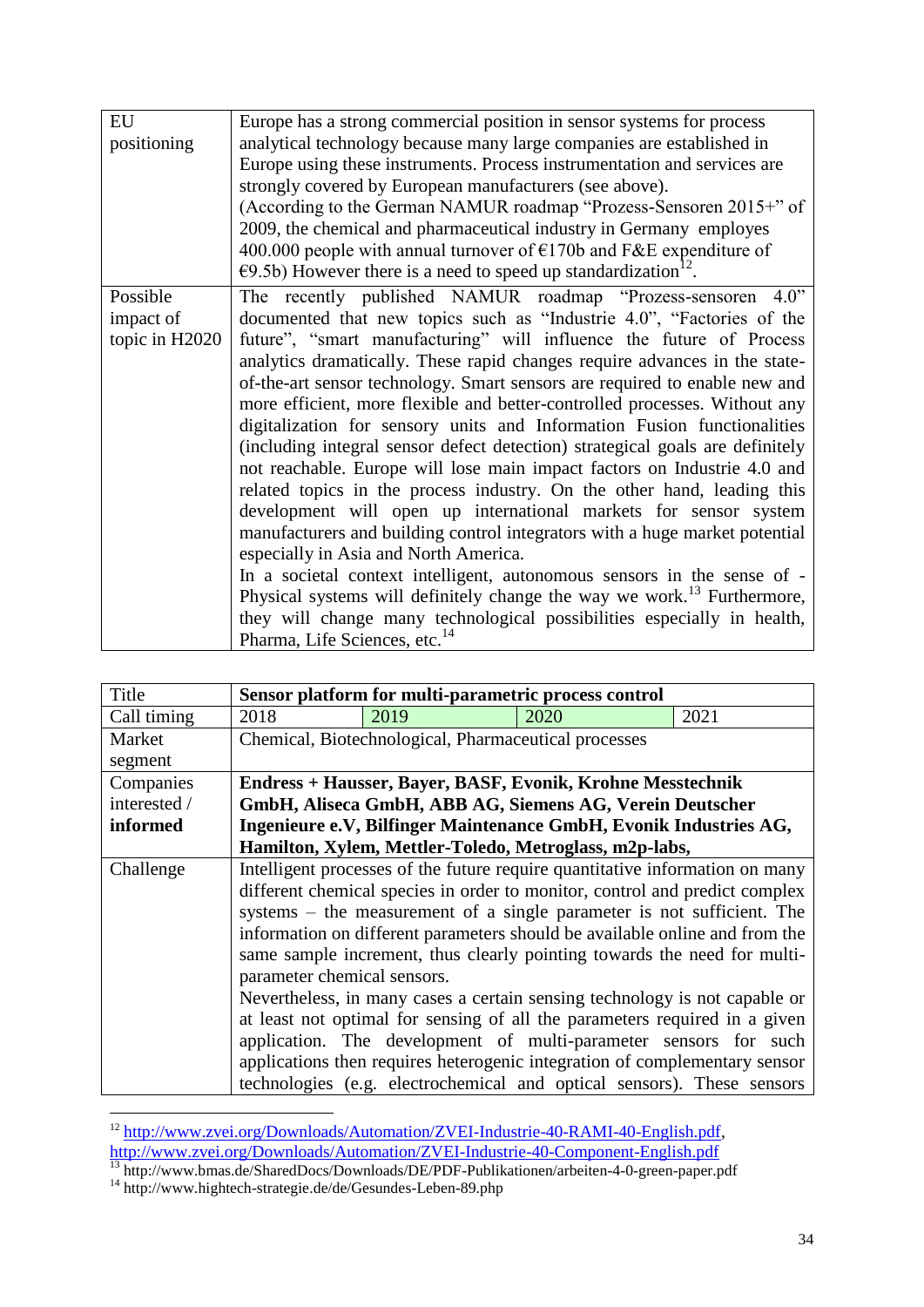|                                         | should be compatible with GMP and PAT regulations, in particular for the<br>application in the pharmaceutical industry. In addition the sensor must be<br>capable of withstanding cleaning in place (CIP) and sterilisation (e.g.<br>steam, γ-rays, e-beam,) procedures. The sensor systems should have self-<br>testing and monitoring capabilities. Compensation of sensors drifts and on-<br>site calibration should to be included. Such sensor system have<br>communication features and can work interactively with other sensors<br>nodes in a network. Smart, multiparameter sensors will generate<br>information of a higher level, which contribute to a flexible and target<br>predicting process control.                                                                                                       |
|-----------------------------------------|-----------------------------------------------------------------------------------------------------------------------------------------------------------------------------------------------------------------------------------------------------------------------------------------------------------------------------------------------------------------------------------------------------------------------------------------------------------------------------------------------------------------------------------------------------------------------------------------------------------------------------------------------------------------------------------------------------------------------------------------------------------------------------------------------------------------------------|
| Possible<br>solutions                   | Research on the development of generic techniques for heterogenic<br>integration of different sensor technologies. This includes methods for the<br>realization of different sensor types on common substrates, using similar<br>materials, packaging and fabrication techniques, as well as electronic<br>readout systems and data treatment. Based on this approach, multi-<br>parameter sensors, enabling to use the ideal sensing mechanism for each<br>analyte and providing a complete, holistic picture of the sample can be<br>realized.                                                                                                                                                                                                                                                                            |
|                                         | Sensor modules need communication interfaces to achieve sensor networks<br>connected to cloud services. This is enabling the "internet of things" for<br>process analytics and the Industrie 4.0 concept for chemical production.                                                                                                                                                                                                                                                                                                                                                                                                                                                                                                                                                                                           |
| EU<br>positioning                       | Europe has a strong commercial position in sensor systems for process<br>analytical technology because many large companies are established in<br>Europe using these instruments. Process instrumentation and services are<br>strongly covered by European manufacturers (see above).<br>(According to the German NAMUR roadmap "Prozess-Sensoren 2015+" of<br>2009, the chemical and pharmaceutical industry in Germany employes<br>400.000 people with annual turnover of $E170b$ and F&E expenditure of<br>E9.5b<br>In the direction of multi-sensory systems and Information Fusion for<br>Industrie 4.0 Europe is in a good status. The main threats are coming from<br>China (applications) and US America (Business Models) for Multi-sensory-<br>systems.                                                           |
| Possible<br>impact of<br>topic in H2020 | New topics such as "Industrie 4.0", "Factories of the future", "smart<br>manufacturing" have gained rapid development. These rapid changes<br>require advances in the state-of-the-art sensor technology. Smart sensors<br>are required to enable new and more efficient, more flexible and better<br>controlled processes. Leading this development will open up international<br>markets for sensor system manufacturers and building control integrators<br>with a huge market potential especially in Asia and North America.<br>In a societal context intelligent, autonomous sensors in the sense of -<br>Physical systems will definitely change the way we work. <sup>15</sup> Furthermore,<br>they will change many technological possibilities especially in health,<br>Pharma, Life Sciences, etc. <sup>16</sup> |

<u>.</u>

<sup>&</sup>lt;sup>15</sup> http://www.bmas.de/SharedDocs/Downloads/DE/PDF-Publikationen/arbeiten-4-0-green-paper.pdf

<sup>&</sup>lt;sup>16</sup> http://www.hightech-strategie.de/de/Gesundes-Leben-89.php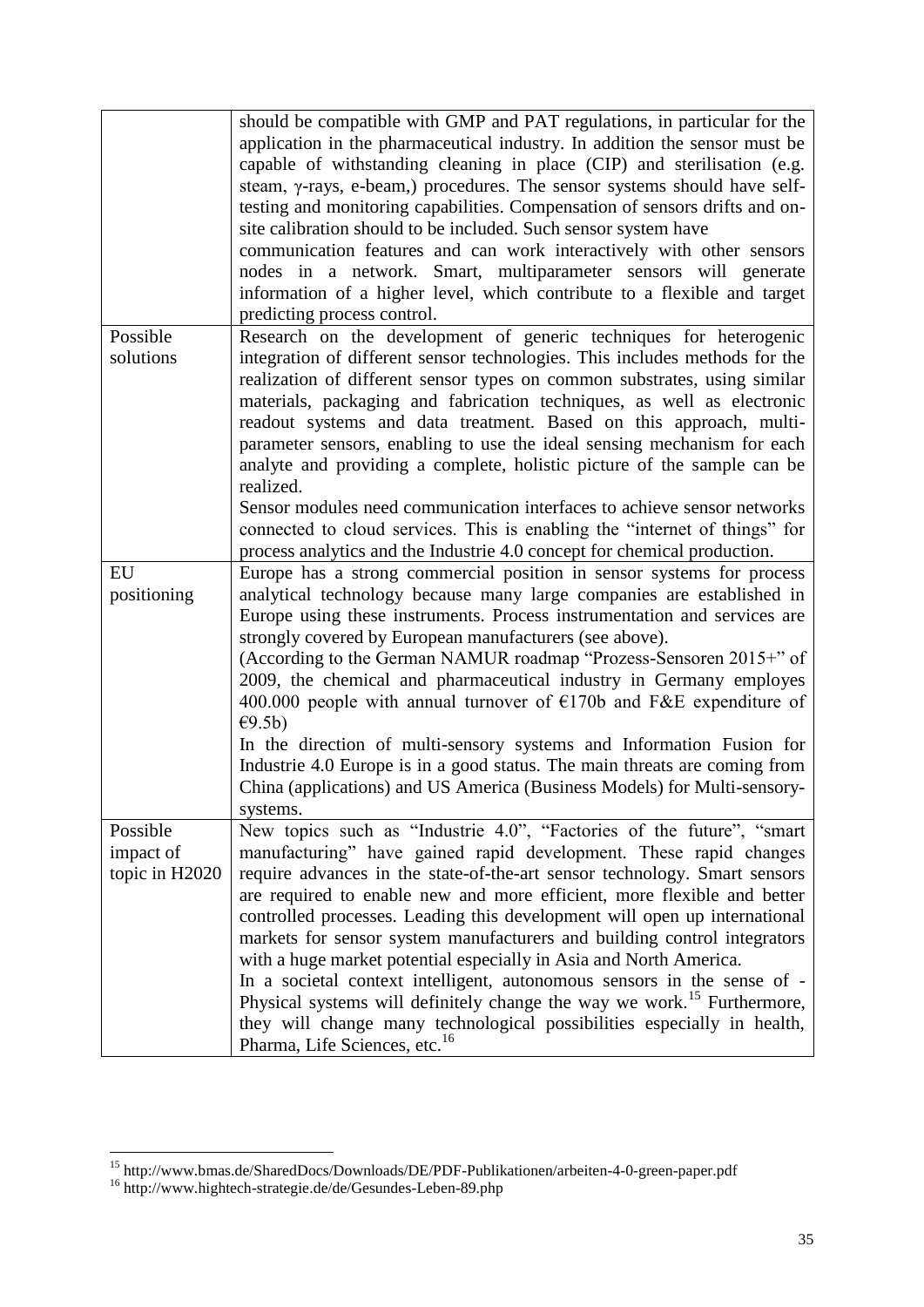# **Summary of proposed topics an the suggested call timing**

| <b>Environmental Sensors</b>                                                                                      |           |  |
|-------------------------------------------------------------------------------------------------------------------|-----------|--|
| Improved Platforms for Marine and Freshwater/Wastewater Monitoring                                                |           |  |
| Integrated Approaches to Air Quality Monitoring                                                                   |           |  |
| Migrating Analytical Instruments to the Field                                                                     | 2020-2021 |  |
| Environmental Sensor Informatics and Forecasting Integrated Approaches to Air Quality Monitoring                  |           |  |
| <b>Indoor air quality</b>                                                                                         |           |  |
| Integration of mobile sensor systems (primarily smart-phones, wearables and IoT) into IAQ networks                | 2018-2019 |  |
| Comprehensive IAQ User Interface for demand controlled ventilation Bio-chemical sensor systems for mold detection | 2018-2019 |  |
| Bio-chemical sensor systems for mold detection                                                                    | 2020-2021 |  |
| High-performance, low-cost particle monitoring systems                                                            |           |  |
| <b>Health Monitoring and Comfort Sensors</b>                                                                      |           |  |
| Sensors for detection and quantification of volatile organic compounds                                            | 2018-2019 |  |
| Non-invasive sensing platforms for health monitoring                                                              |           |  |
| <b>Industrial Process Monitoring</b>                                                                              |           |  |
| Sensor for single use reactors                                                                                    | 2018      |  |
| Smart and intelligent process control systems for smart manufacturing and process-intensification                 | 2019-2020 |  |
| Sensor platform for multi-parametric process control                                                              |           |  |